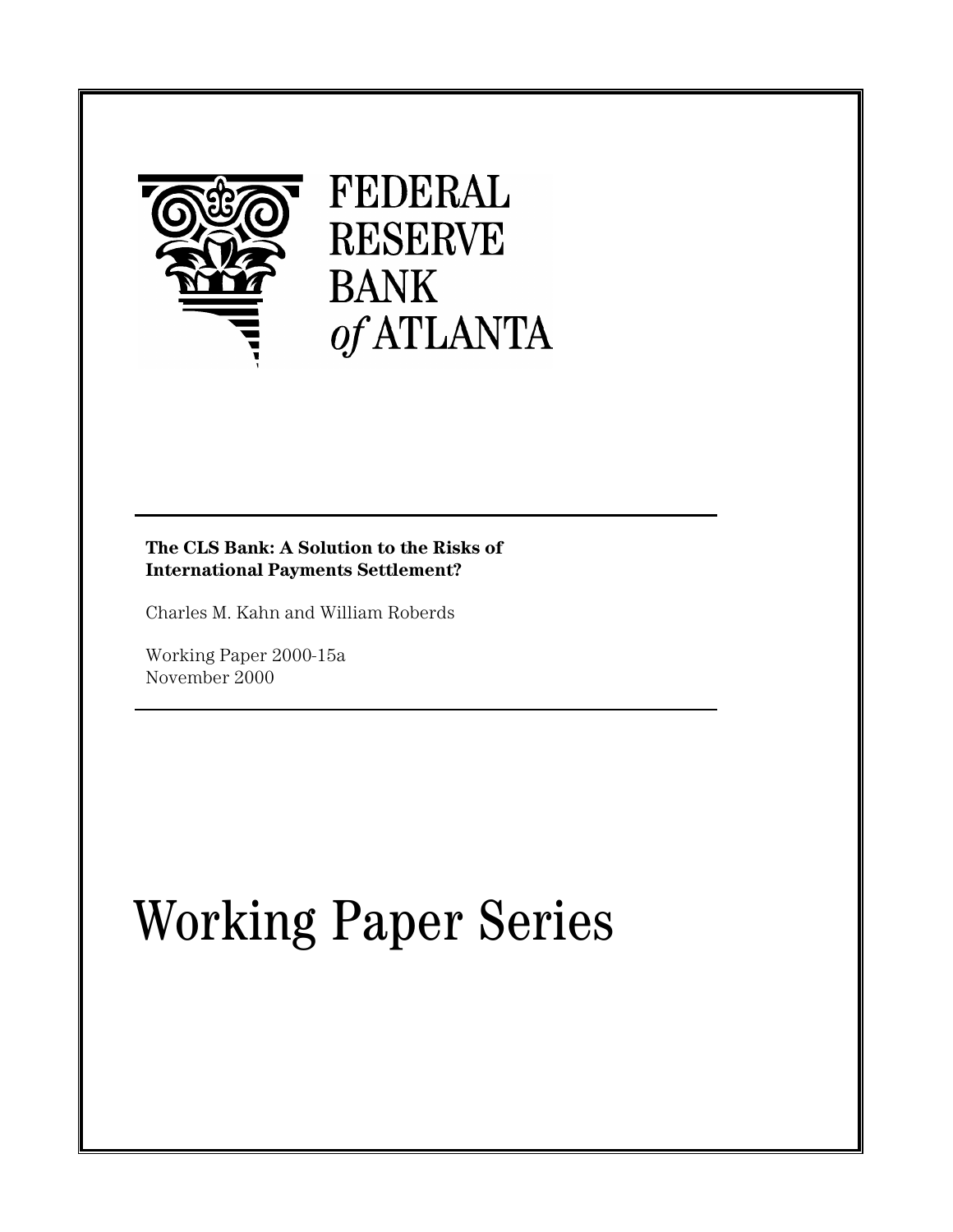## **The CLS Bank: A Solution to the Risks of International Payments Settlement?**

Charles M. Kahn and William Roberds

Federal Reserve Bank of Atlanta Working Paper 2000-15a November 2000

**Abstract:** Foreign exchange transactions are subject to a unique type of settlement risk. This risk ultimately stems from the difficulty of coordinating separate settlements in two different currencies. Settlement of foreign exchange transactions through the proposed CLS ("Continuous Linked Settlement") Bank has been discussed as a potential solution to this problem. This paper describes the CLS proposal and analyzes the incentives it places on banks engaged in foreign exchange transactions. The analysis shows that while settlement through the CLS Bank may represent an improvement over current arrangements, some important problems associated with foreign exchange settlements will remain.

JEL classification: G20, F31

Key words: foreign exchange, settlement risk

Please address questions regarding content to Charles M. Kahn, Department of Finance, University of Illinois, Urbana, Illinois, or William Roberds, Research Department, Federal Reserve Bank of Atlanta, 104 Marietta Street, N.W., Atlanta, Georgia 30303, 404-521-8970, 404-521-8956 (fax), william.roberds@atl.frb.org.

The full text of Federal Reserve Bank of Atlanta working papers, including revised versions, is available on the Atlanta Fed's Web site at http://www.frbatlanta.org/publica/work\_papers/index.html. To receive notification about new papers, please use the on-line [publications order form,](http://www.frbatlanta.org/publica/ordform.cfm) or contact the Public Affairs Department, Federal Reserve Bank of Atlanta, 104 Marietta Street, N.W., Atlanta, Georgia 30303-2713, 404-521-8020.

This paper was prepared for the Carnegie-Rochester Series on Public Policy, April 2000. Research for this paper was begun while Roberds was visiting the Institute for Monetary and Economic Studies at the Bank of Japan. The authors thank Yoshiharu Oritani and Shuhei Aoki of the Bank of Japan and Darryll Hendricks and Jamie McAndrews of the Federal Reserve Bank of New York for explanations of the CLS settlement system. They also acknowledge the useful comments of Jeff Lacker, Larry Neal, Ed Stevens, the editor, and an anonymous referee, as well as participants in seminars and discussions at the Bank of Norway, the London School of Economics, Nuffield College Oxford, the Bank of England, the Bank for International Settlements, and the European Central Bank. The views expressed here are the authors' and not necessarily those of the Federal Reserve Bank of Atlanta or the Federal Reserve System. Any remaining errors are the authors' responsibility.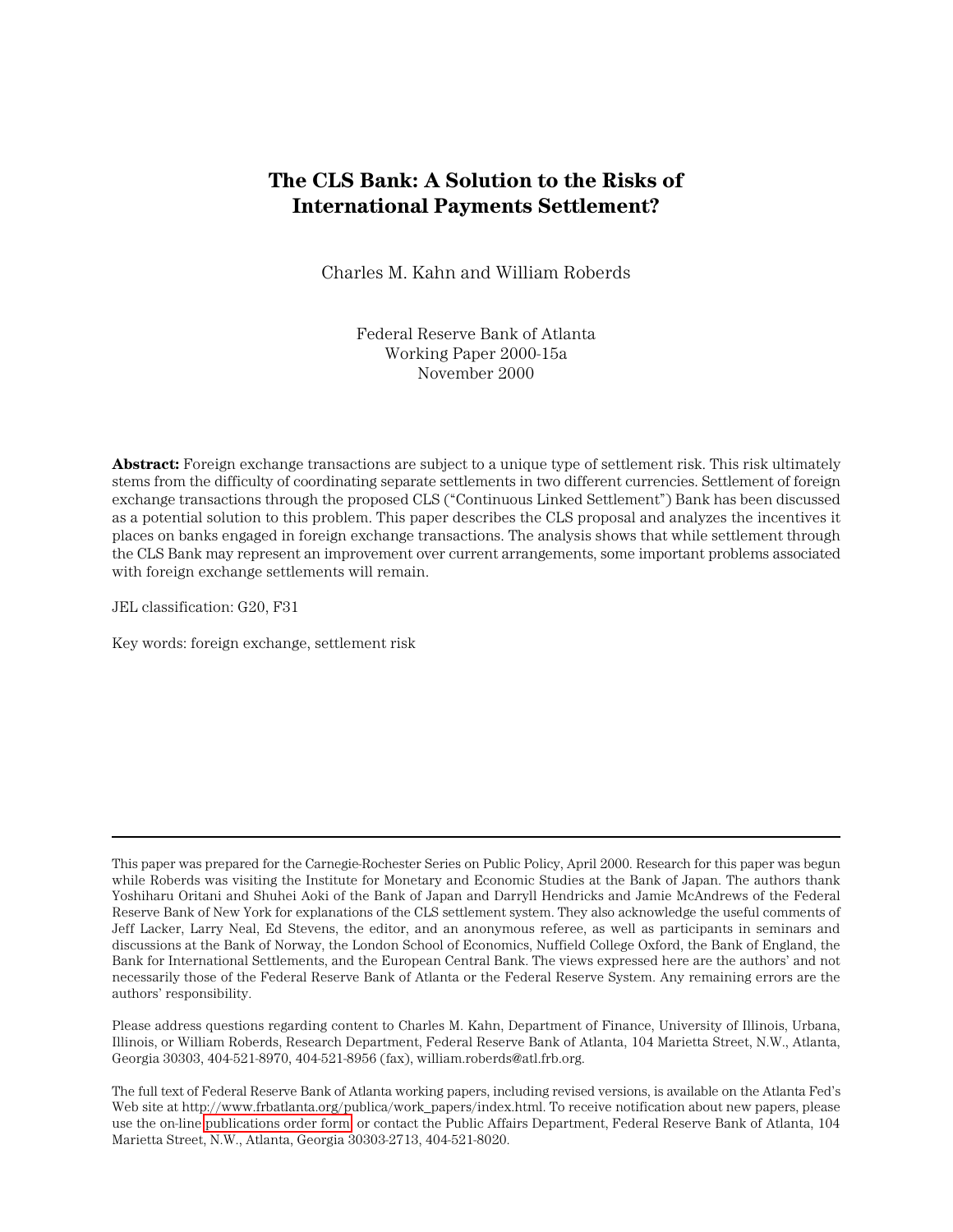#### **The CLS Bank: A Solution to the Risks of International Payments Settlement?**

When foreign exchange transactions fail to settle, commercial banks can suffer major losses. While settlement failures are rare, they lead to significant disruption when they occur. Thus improvements to the system are also of interest to central banks, concerned with the size of their potential liabilities as "settlement guarantors" under the current arrangements (see Bank for International Settlements 1993, 1996, 1998).

The arrangements for settling foreign exchange transactions may undergo a major transformation in the coming year. In 1997, a group of major commercial banks established CLS Services, Limited, to develop a new centralized system (see Bank for International Settlements 1998 and CLS Services Limited 1998). Under the system, foreign exchange trades in major currencies would be settled through the CLS (Continuous Linked Settlement) Bank, a special-purpose bank chartered in the U.S.

Not only will this arrangement involve a private entity in a role heretofore taken on by central banks, it will also introduce a mechanism for settlement which is different in several important ways from current techniques.<sup>1</sup> Given the significance and the scale of the potential changes, it is important to understand how the arrangement will alter the risks of participation in foreign exchange markets.

In this paper, we describe the major provisions of the CLS arrangement and develop a series of simple models of bank incentives and settlement risk that can be used to analyze the CLS proposal. Unlike previous descriptions of the legal and technological

 $1$  It should be noted that even after CLS becomes operative, some foreign exchange transactions may continue to be settled through traditional channels, although the common expectation is that within a few years, most transactions will be settled through CLS.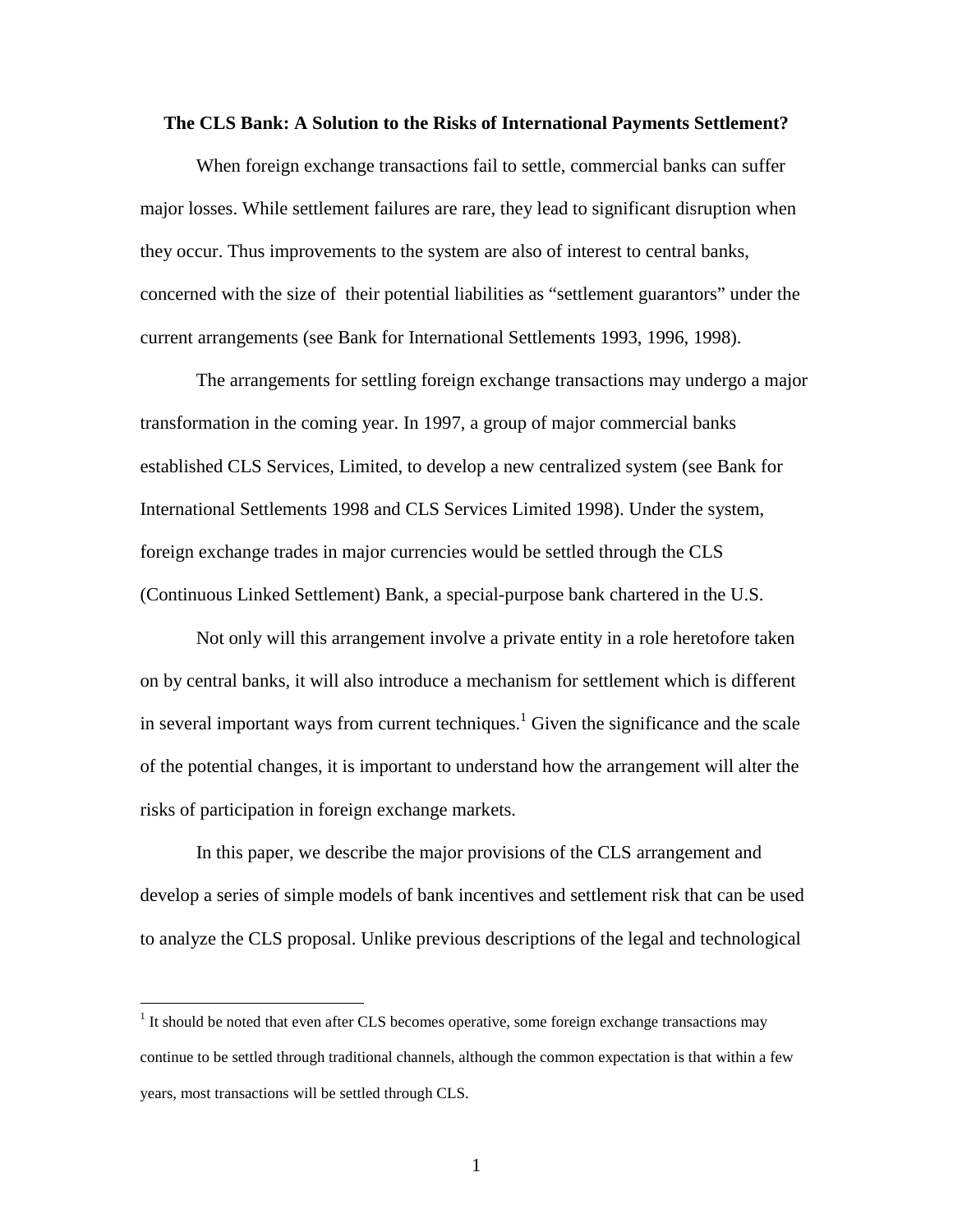aspects of the proposed arrangement, this paper focuses on the incentives the arrangement provides for the participants.

We find that, while settlement through the CLS Bank represents an improvement over current arrangements, it leaves several problems associated with foreign exchange settlement untouched. The system also leads to some complex selection effects: On the one hand, some of the advantages of the system are likely to encourage its rapid adoption, since they will prove most attractive to the strongest financial institutions. On the other hand, in comparison with current arrangements, the system discourages monitoring of counterparty quality. The analysis also points to new issues which central banks will have to address in dealing with the new system.

#### **1. Background**

 $\overline{a}$ 

The market for foreign exchange is the world's most active financial market, turning over an estimated \$1.5 trillion daily. By way of comparison, the daily trading volume in the U.S. Treasury market averages about \$227 billion, and the New York Stock Exchange turns over about \$29 billion per day. The FX market has also grown quite rapidly in recent years, its dollar-equivalent nominal volume expanding roughly 11 percent annually since  $1989.<sup>2</sup>$ 

 $2$  FX trading volume is the daily average volume reported by Bank for International Settlements (1999) based on a global survey conducted in April, 1998. This figure is adjusted for double counting. Today most foreign exchange trades are not spot trades but "forex swaps." A forex swap combines a spot trade with a later spot trade in the opposite direction of the original trade. The risks associated with the settlement of swaps are similar to those associated with the settlement of spot trades.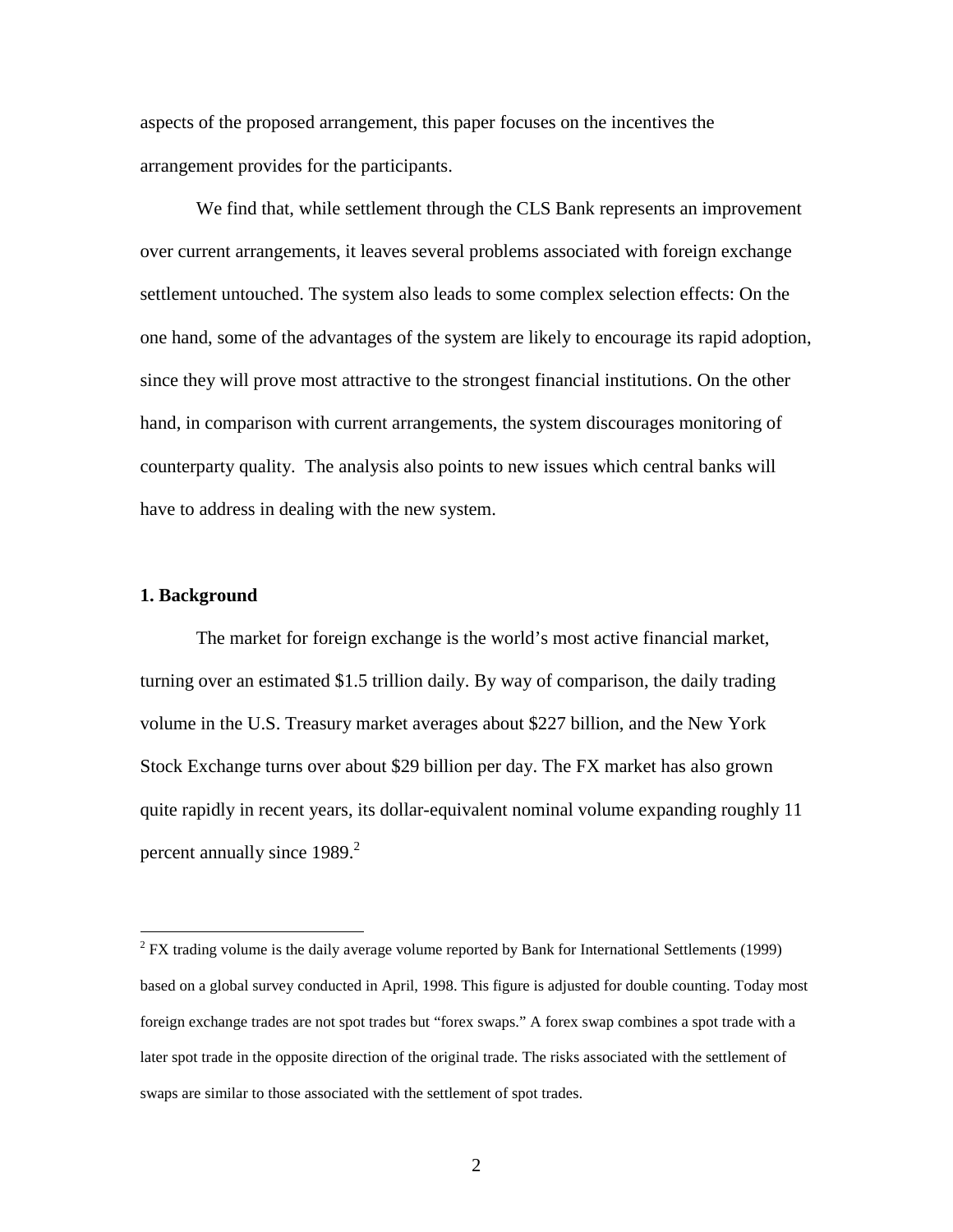The market for foreign exchange is also exceptional in other respects. Compared to most securities markets, it is loosely organized, with the bulk of trading occurring in the decentralized "interdealer" market.<sup>3</sup> Unlike most developed financial markets, it has no centralized mechanism for settling trades. This is at least partly due to the nature of what is being traded: A typical "spot" foreign exchange trade, for example, consists of a commitment from two parties to deliver "good funds" to each other by the end of the second business day following the trade. Thus, a typical spot FX transaction is actually an exchange of short-maturity forward commitments. Settlement of each side or "leg" of a trade is governed by the respective laws and institutions of the two nations whose currencies are involved. In practice this means that separate settlements are required in each currency.<sup>4</sup>

Standard FX trading agreements call for banks to "irreversibly" commit to settlement on the day following the trade (Bank for International Settlements 1996, 1998), but such commitments cannot be honored in all states of the world. Suppose for example, that on day *t* Bank *A* sells yen to Bank *B* in return for dollars, and that on day *t*+1, both *A* and *B* commit to deliver yen and dollars, respectively. If, however, Bank *A* fails before it delivers yen to *B*, then *A*'s commitment to settle might not be honored. Nor do existing arrangements always allow Bank *B* to back out of its commitment to deliver dollars to *A*, even in cases where *B* knows of *A*'s default before it has sent any dollars to *A*.

 $3$  On the organization of the foreign exchange markets, see Lyons (forthcoming).

<sup>&</sup>lt;sup>4</sup> In the tradition of the international finance literature, the term "currency" refers to bank deposits denominated in a given country's currency.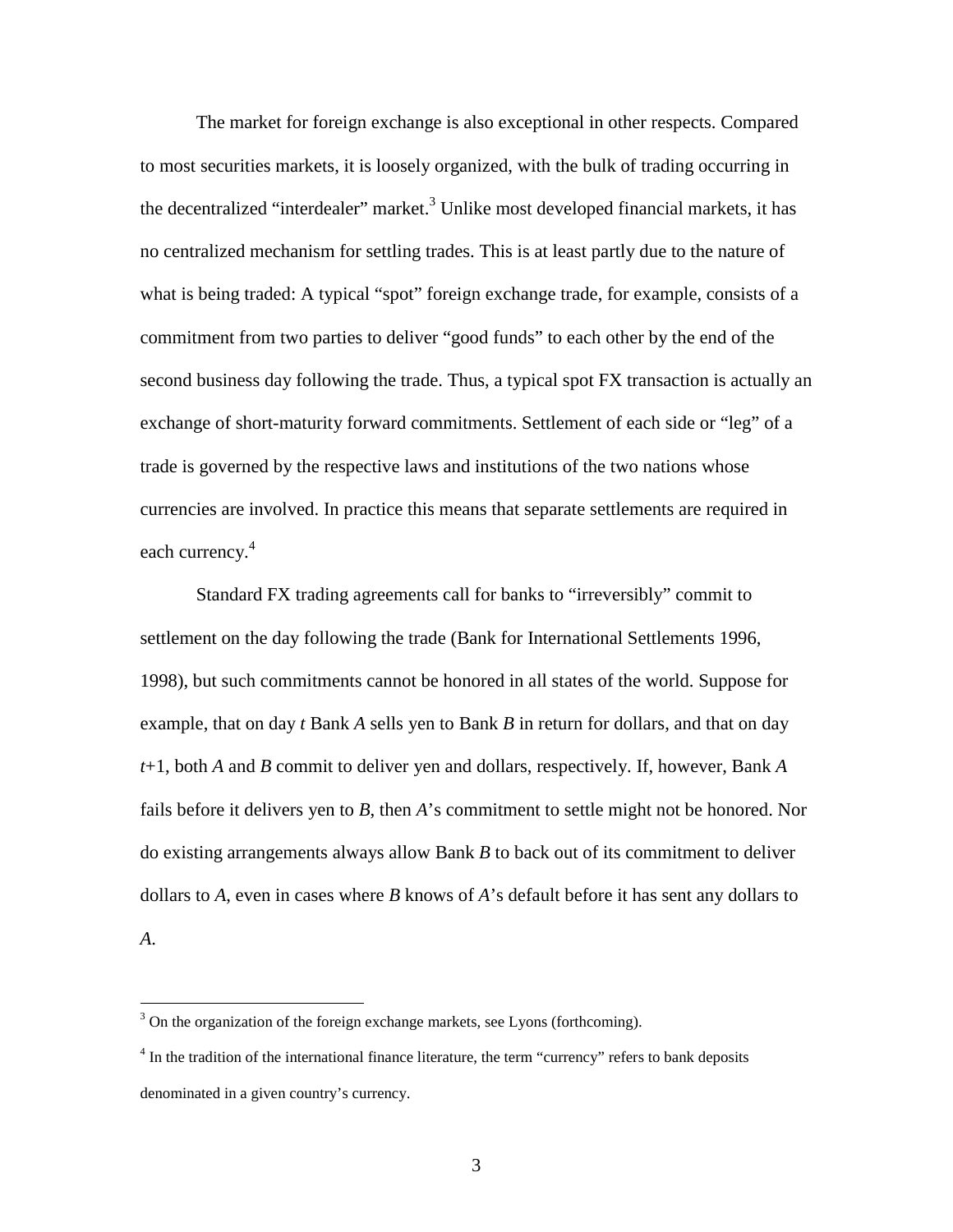An obvious question that arises is why settle FX trades in this fashion? For example, why not settle trades immediately, or at least on the same day as the trade? Clearly, if the funds are needed immediately then it useful to have them sooner rather than later. The shallow answer to such questions is that the present legal and operational infrastructure would not allow for such changes in the settlement process. Over the longer run, the necessary infrastructure could be put in place, but doing so would entail certain costs (see for example, Noël 1994). Accelerating settlement would require streamlining trade confirmation procedures and more precise management of settlement funds. Also, if certain FX settlements are seen as "too big to fail" and therefore implicitly guaranteed by central banks, accelerating settlement would effectively shorten the maturity of banks' default "option" and thereby lessen the value of these guarantees.

As a practical matter, however, the deadline by which funds are needed can likely be forecasted sufficiently far in advance that existing techniques for cash management can be used to minimize the associated risks. Thus the delay may not be a major consideration. The CLS system is focused instead on the benefits that arise from a reduction in counterparty risk, i.e., the risk that one of the parties to a trade may not settle. Counterparty risk will be a small consideration in any individual transaction, but may become significant when aggregated over a system as a whole.<sup>5</sup>

Situations in which settlement does not occur because a bank cannot honor its obligations fall into two categories: The first category is operational failure resulting from

<sup>&</sup>lt;sup>5</sup> That is, the likelihood of any individual counterparty being unable to settle is usually quite small, but as the number of trades increases, settlement failures become more likely. The presence of a large number of interconnected trades also increases the probability that a settlement failure by one trader could result in a more costly sequence of settlement failures.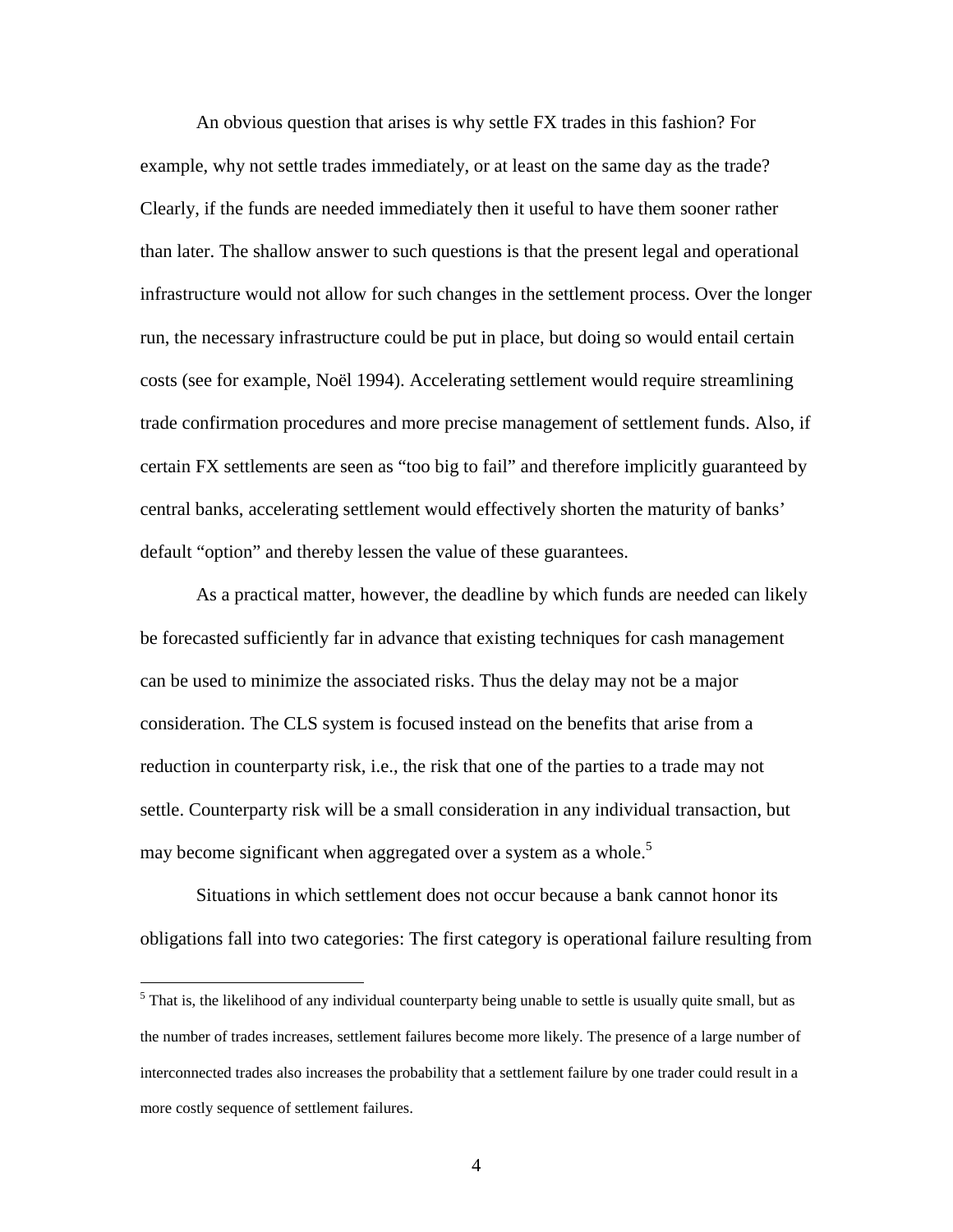say, a natural disaster or a computer crash. The second category is bank "failure," including (more typically) closure by a regulator. From the viewpoint of the defaulting bank's counterparties, the problems associated with failures are exacerbated by the inability to cut off settlement of one leg of the transaction when the other leg does not settle.

The possibility of bank failure in the course of settlement is not simply a theoretical issue. Failures occur frequently enough for them to be a concern both to regulators and to participants. An important case of settlement problems stemming from bank failure occurred in June 1974, when bank regulators closed a German bank, Bankhaus Herstatt, at the end of the German business day (mid-morning in New York). A number of Herstatt's counterparties in foreign exchange transactions had settled their Deutschmark obligations to Herstatt, in anticipation of offsetting dollar settlements. The dollar settlements could not be made once Herstatt had been declared insolvent, resulting in a loss of principal for Herstatt's counterparties.<sup>6</sup>

Today, it is common to refer to the risk that foreign exchange transactions will not be settled as "Herstatt risk," although this name has sometimes given the misleading impression that settlement failures can only be caused by a bank's inability to settle. In fact, settlement failures can result when either or both counterparties are able, but simply unwilling, to settle their leg of the transaction. For example, the 1990 collapse of Drexel Burnham Lambert resulted in a severe liquidity crisis for one of its London subsidiaries,

<sup>&</sup>lt;sup>6</sup> See the "Allsopp report" (Bank for International Settlements, 1996) for additional details of the Herstatt episode. In cases of bank failure, unsettled obligations may or may not be offsetting depending on the laws of the country where the failure occurs; see Bank for International Settlements (1992). As a general principle, however, it is better to be a debtor rather than a creditor of a bankrupt.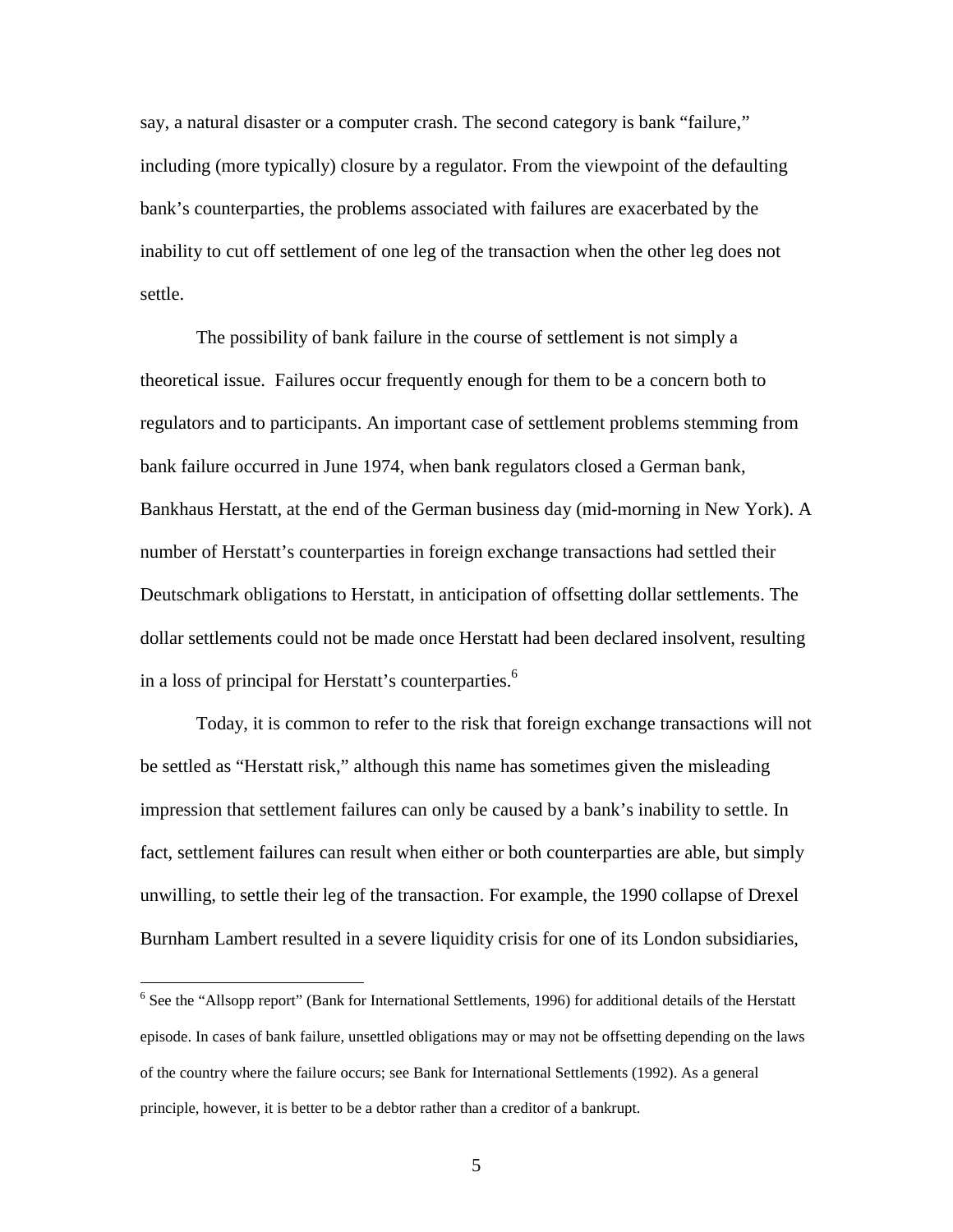Drexel Burnham Lambert Trading (DBLT). DBLT had been active in foreign exchange markets and came under severe liquidity pressure as problems became apparent with its parent group. Fearing default by DBLT, its counterparties became less willing to honor their obligations to DBLT. At the same time, DBLT was reluctant to pay amounts due to its counterparties, for fear that the counterparties would not settle the other leg of the foreign exchange transaction, but instead offset any funds received from DBLT against outstanding debts that had been incurred by other DBL companies. Central banks feared that withholding of these settlements could have resulted in a "gridlock" scenario, in which DBLT and its counterparties (and potentially its counterparties' counterparties) might have all withheld settlements, despite the fundamental solvency of everyone involved.<sup>7</sup>

In the absence of a real-time or coordinated system for settling trades, settlement in foreign exchange markets has been supported by banks' belief in their mutual creditworthiness. In some cases, as in the Herstatt episode, settlement failures have occurred and losses have resulted. In other instances, central banks have intervened to prevent settlement failures, out of concern for the systemic or "knock-on" effects of a settlement failure. In the case of the DBLT, for example, a facility was set up whereby the Bank of England, in coordination with other central banks, guaranteed that neither DBLT nor its counterparties would "take the money and run." The current system for settling foreign exchange transactions thus poses difficulties both for market participants and for central banks.

 $<sup>7</sup>$  Again see Bank for International Settlements (1996) for more information on the DBLT episode, as well</sup> as for other examples of settlement failures or near-failures.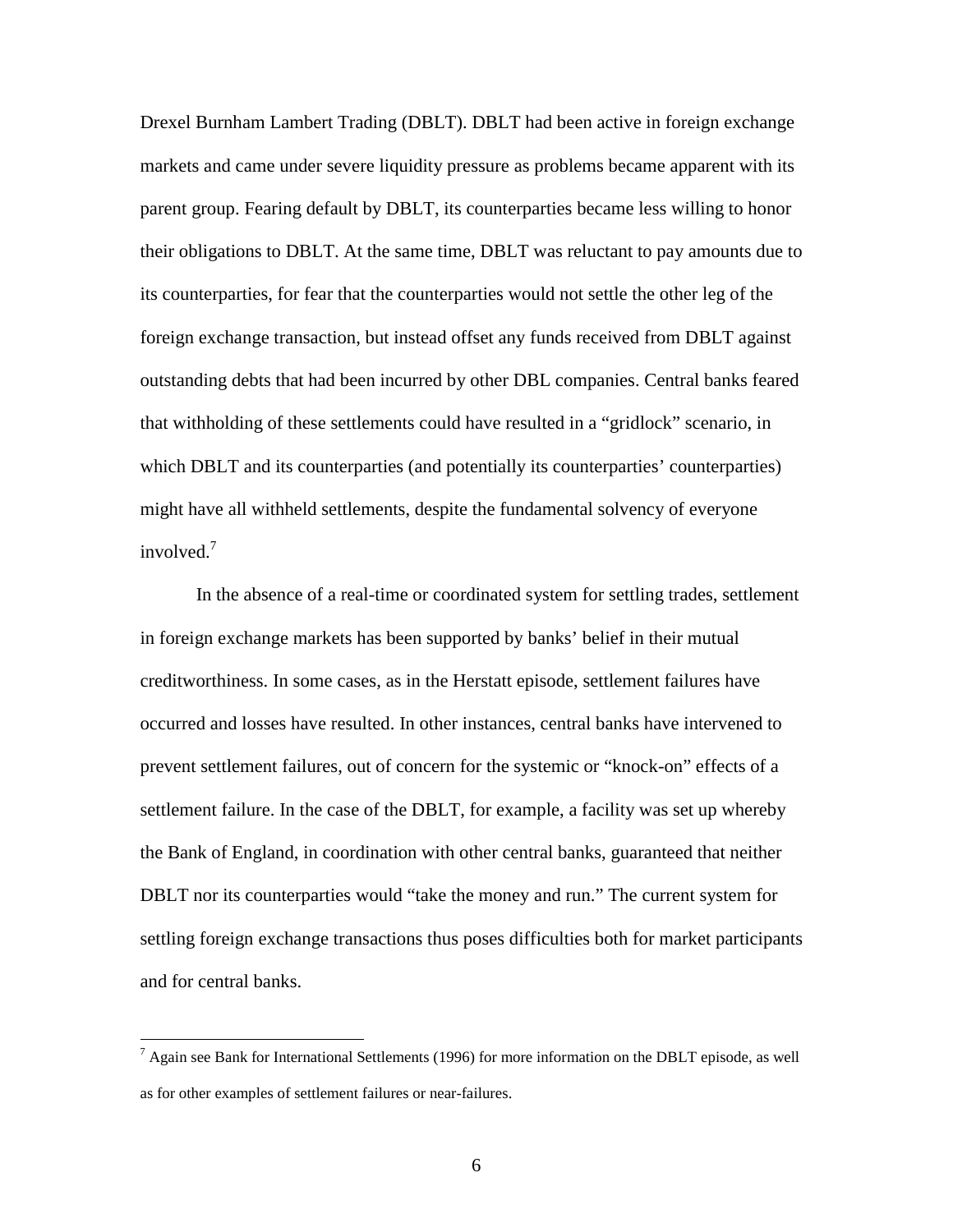#### **2. Policy Responses and the CLS Proposal**

Regulatory interest in the area of FX settlement was spurred by the 1991 failure of the Bank of Credit and Commerce International (BCCI). BCCI's failure resulted in losses of principal for at least two of its FX counterparties (Bank for International Settlements 1996) and prompted interventions by several central banks (George 1994). The "Noël Report" (Bank for International Settlements 1993; see also the discussion in Noël 1994) provided the first extensive discussion of policy tradeoffs in the area of FX settlement risk. It suggested that central banks needed to find some way of coordinating settlements across currencies through the actions of a "common agent," but did not provide a detailed plan for how such an arrangement would work. At the same time, two private-sector groups, Multinet (Glass 1994) and Echo (Duncan 1994), advanced their own initiatives for controlling FX settlement risk. Both schemes involved both within-currency netting of settlement obligations and coordination of settlements across both legs of a given FX transaction.

The successor to the Noël Report, the "Allsopp Report" (Bank for International Settlements 1996), strongly endorsed the development of additional private-sector initiatives for the coordination of settlements across currencies. The Allsopp Report was widely interpreted as a regulatory warning that FX market participants should assume a more proactive role in managing settlement risk (see, e.g., Davidson 1996, Sesit 1996, or Marjanovic 2000). In response, a group of commercial banks began development of a more comprehensive system for coordinating settlements through CLS. In December 1997, Multinet and Echo were formally merged with CLS Services.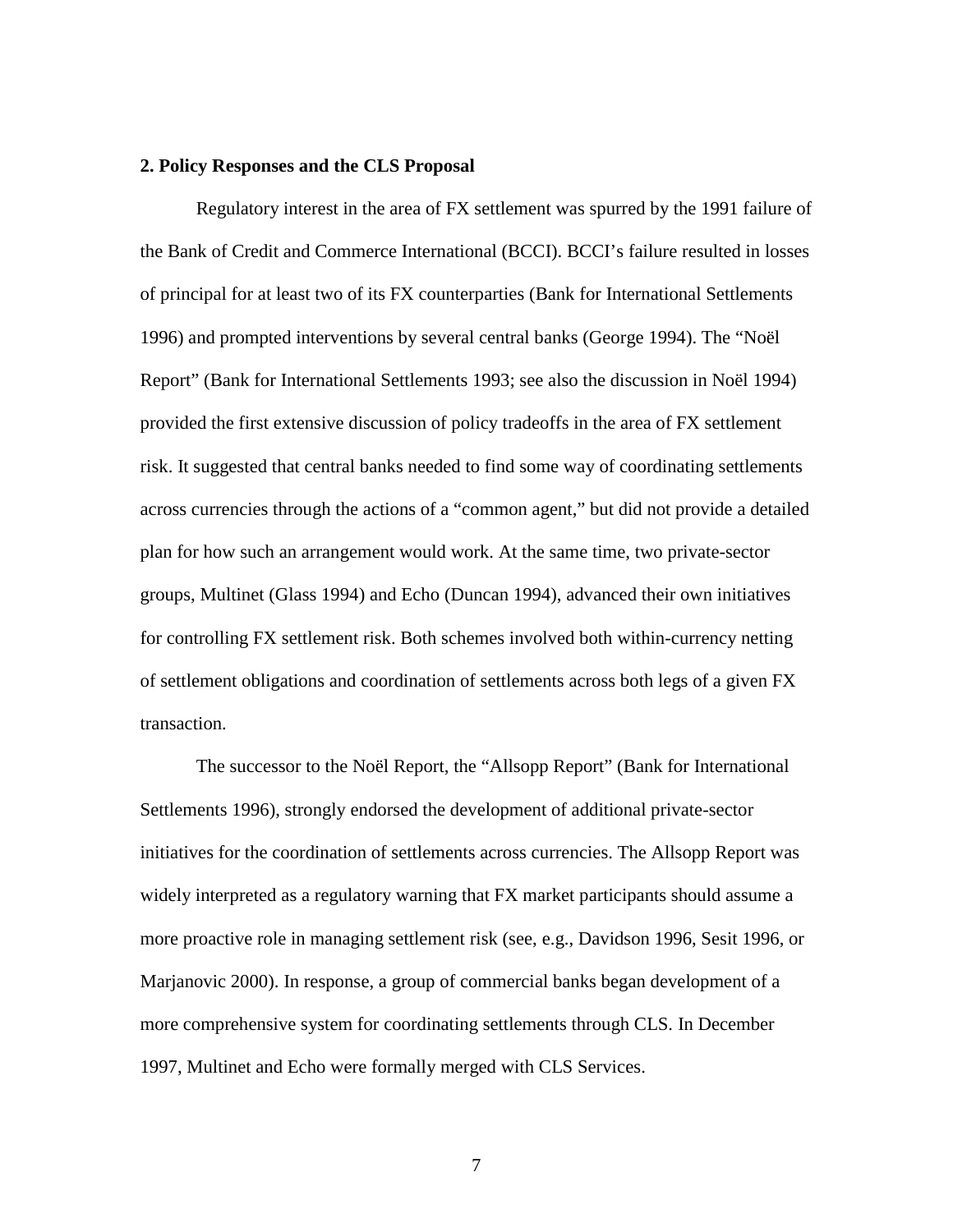Under the CLS proposal, foreign exchange trades would be settled through a private intermediary known as the CLS Bank. Settlement through the CLS Bank will differ from today's settlement practices along a number of dimensions. <sup>8</sup> Below, we analyze and compare settlement risks in the present, decentralized system and in the centralized system being developed by CLS. We do this by presenting some of the issues involved in the context of stylized examples. Subsequent sections focus on the incentive effects of CLS in both bilateral and multilateral situations.

#### *Examples and Details of the CLS Procedures*

 $\overline{a}$ 

We will illustrate the key features of CLS through a series of examples. The first example focuses on the basics of the CLS system's "payment-versus-payment" feature, which is the centerpiece of the new arrangement. The second shows the main aspects of the system's overdraft facilities, and in particular how the system mitigates the risks associated with the use of overdrafts. The third example focuses on the way that the system economizes on the use of central bank funds in settlement through "quasinetting."<sup>9</sup>

*Example 1.* On day *t*, Bank *A* needs \$1 million dollars and is willing to sell yen to get it. Bank *B* needs ¥100 million and is willing to sell dollars. Suppose that the exchange

<sup>&</sup>lt;sup>8</sup> Description of the CLS settlement procedure can be found in CLS Services Limited (1998) and Roscoe (1998). Some information is also available at the CLS website: www.cls-services.com. Since the scheme is not yet in operation, some details presented in this paper will undoubtedly change during implementation. <sup>9</sup> In the examples below, all banks are assumed to be able to directly settle their own accounts. It should be noted that under the proposed CLS system, only the largest and most creditworthy institutions will have direct access to settlement via the CLS Bank.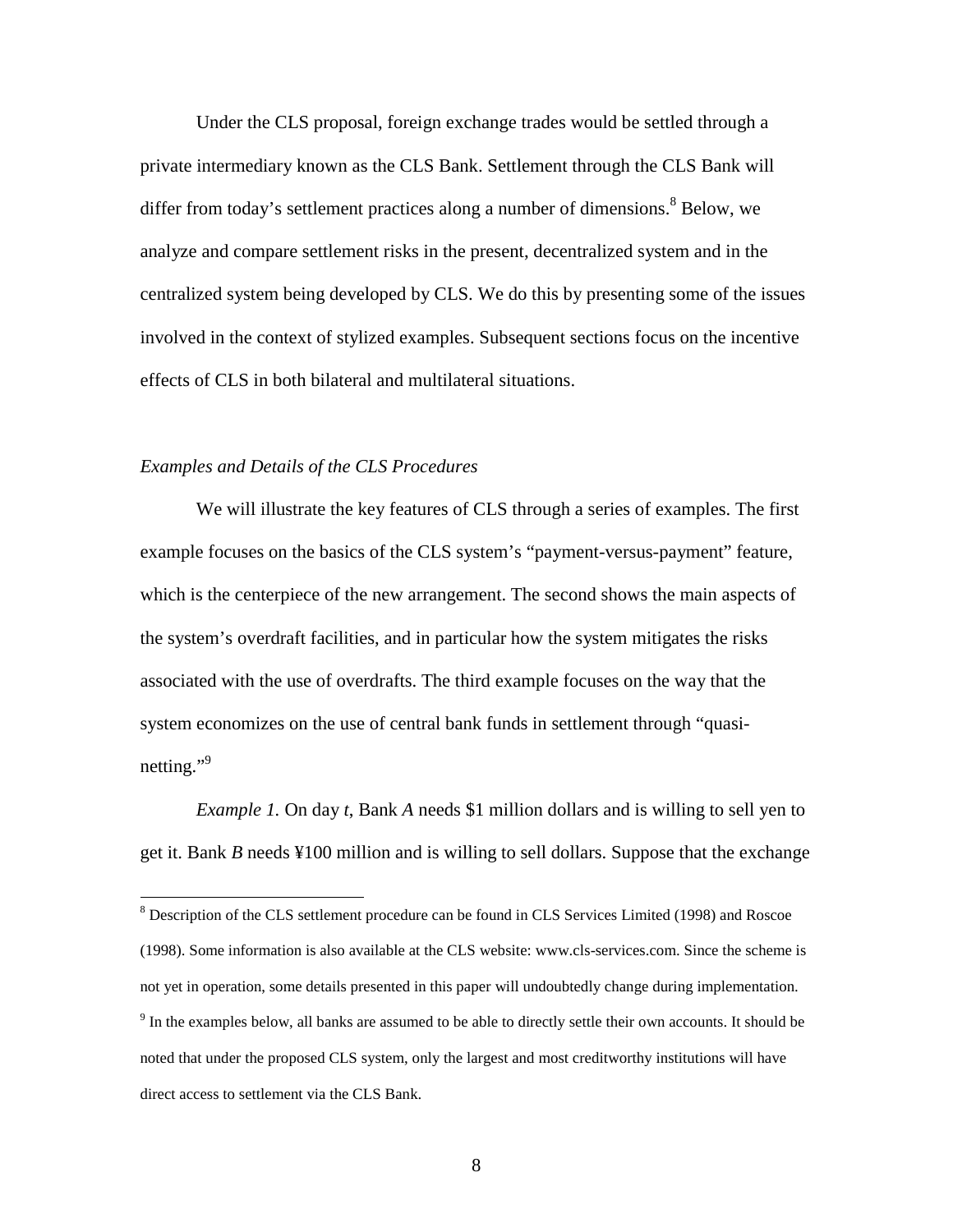rate is \$1.00 = ¥100. What is the normal procedure by which *A* and *B* trade dollars for yen? Today the standard arrangement would be for a trader for Bank *A* to contact *B* with a request to buy \$1 million dollars. Say *B*'s trader agrees to the trade at a price of \$1.00=¥100. In effect the trade is an exchange of promises to deliver "good funds" in the appropriate currency, two business days hence.<sup>10</sup> The first pair of accounts in Table 1 shows the situation after the agreement is made on date *t*. At some point during day *t*+2, Bank *A* is obligated to send ¥100 million to *B* over FEYCS (the Japanese large-value payment system used to settle the yen legs of foreign exchange transactions). Likewise, Bank *B* is obligated to send \$1 million to *A* over CHIPS (the corresponding large-value system for settling dollar legs) at some point during  $t+2$ .<sup>11</sup> As illustrated in Table 1, we suppose that the yen transaction happens to be executed first. In most cases, both funds transfers occur and the trade is settled. However, there is a "coordination problem," under current arrangements. For instance, if Bank *B* is closed down by regulators before its funds are sent to Bank *A*, then Bank *A* suffers a capital loss. On the other hand suppose it is Bank *A* that is shut down early on date *t*+*2.* Then Bank *B* is likely to suffer a capital loss even if the shut down occurs before any settlement takes place, since it is difficult or impossible for either bank to cancel its leg of transaction, should it learn of the failure of its counterparty.

#### <Insert Tables 1&2 about here>

 $10$  To ensure that no mistakes have been made there is a confirmation process the next day.

 $11$  CHIPS is a private system operated by the New York Clearing House Association. Some dollar settlements are also made through Fedwire, the large-value payment system operated by the Federal Reserve.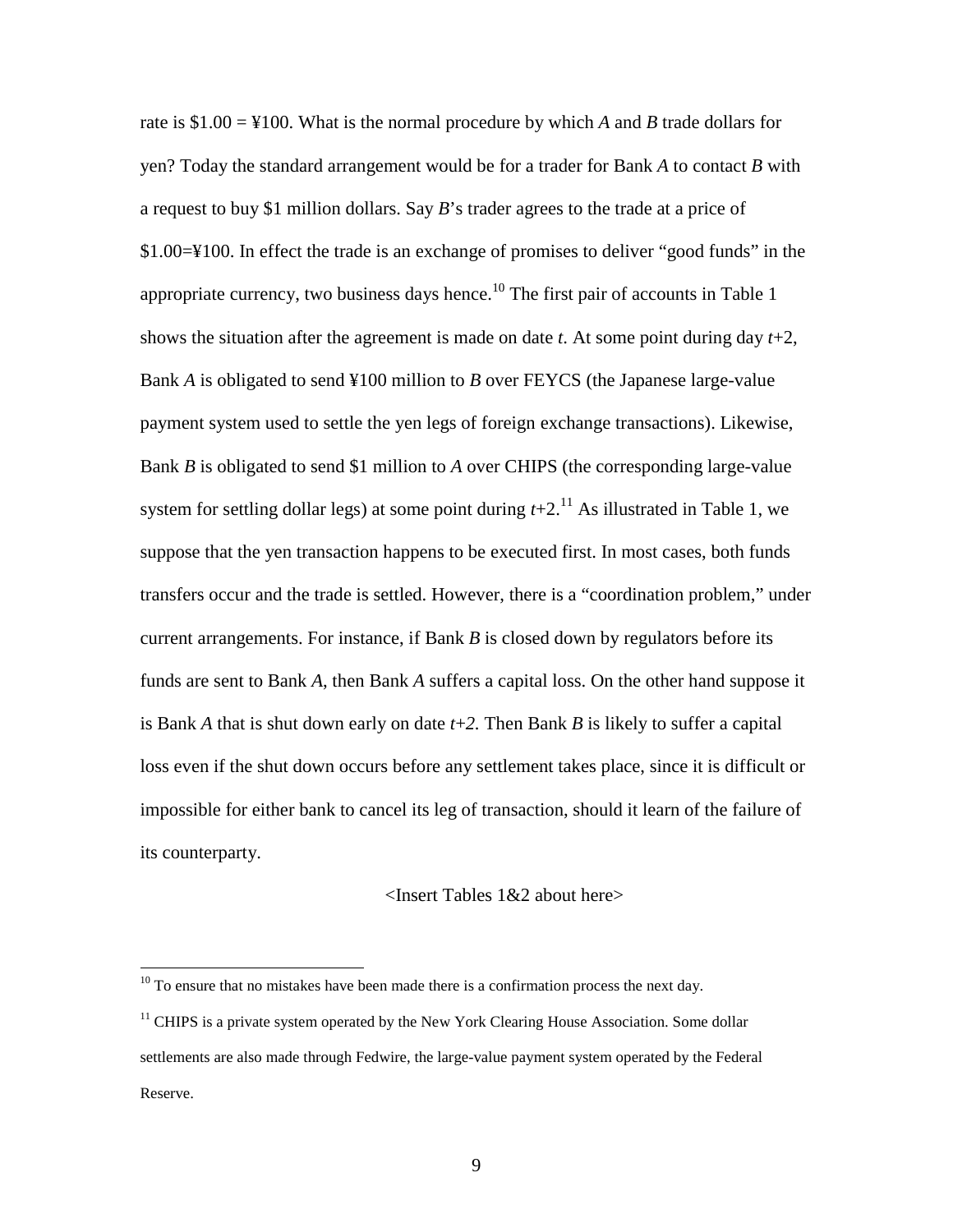Now consider settlement of the same transaction under the system proposed by CLS. Suppose Banks *A* and *B* are both members of CLS; for illustrative purposes, assume that no other transactions take place on day *t*. Once the two banks have verified the transaction, each notifies the CLS of their intent to settle. The deadline for such notification is midnight the day before the settlement (i.e., the end of day *t*+1). On the morning of day *t*+2, each CLS member is required to make payments on its short positions. For the moment we will assume that the payments required are equal to the full value of the short position; we will consider more complicated cases later. Table 2 illustrates the process. The initial position on date *t*+1 is the same as in the previous case. Each bank begins by making a payment of its short position to CLS. These payments are made on the central bank RTGS systems. Once CLS has both currencies available to it, settlement is effected on the books of CLS, by moving funds between accounts. After that, the currencies can be sent out to the banks.

As example 1 shows, the key feature of the new arrangement is that there is never a point at which one leg is settled and the other is not. In this sense, CLS is a "paymentversus-payment" (PvP) system. Under CLS, final settlement of each side of a transaction is simultaneous and mutually conditional. Under the current arrangement there is an instant where one bank (Bank *A* in Table 1b) has paid out funds to its counterparty but not received funds in return. At this point, Bank *A* is a creditor of Bank *B* and therefore vulnerable to a failure by Bank *B*. By contrast, at no point in the process in Table 2 is either bank a net creditor of the other. Under CLS, if Bank *B* fails at any instant before settlement, the transaction does not go through, and the funds paid in by Bank *A* are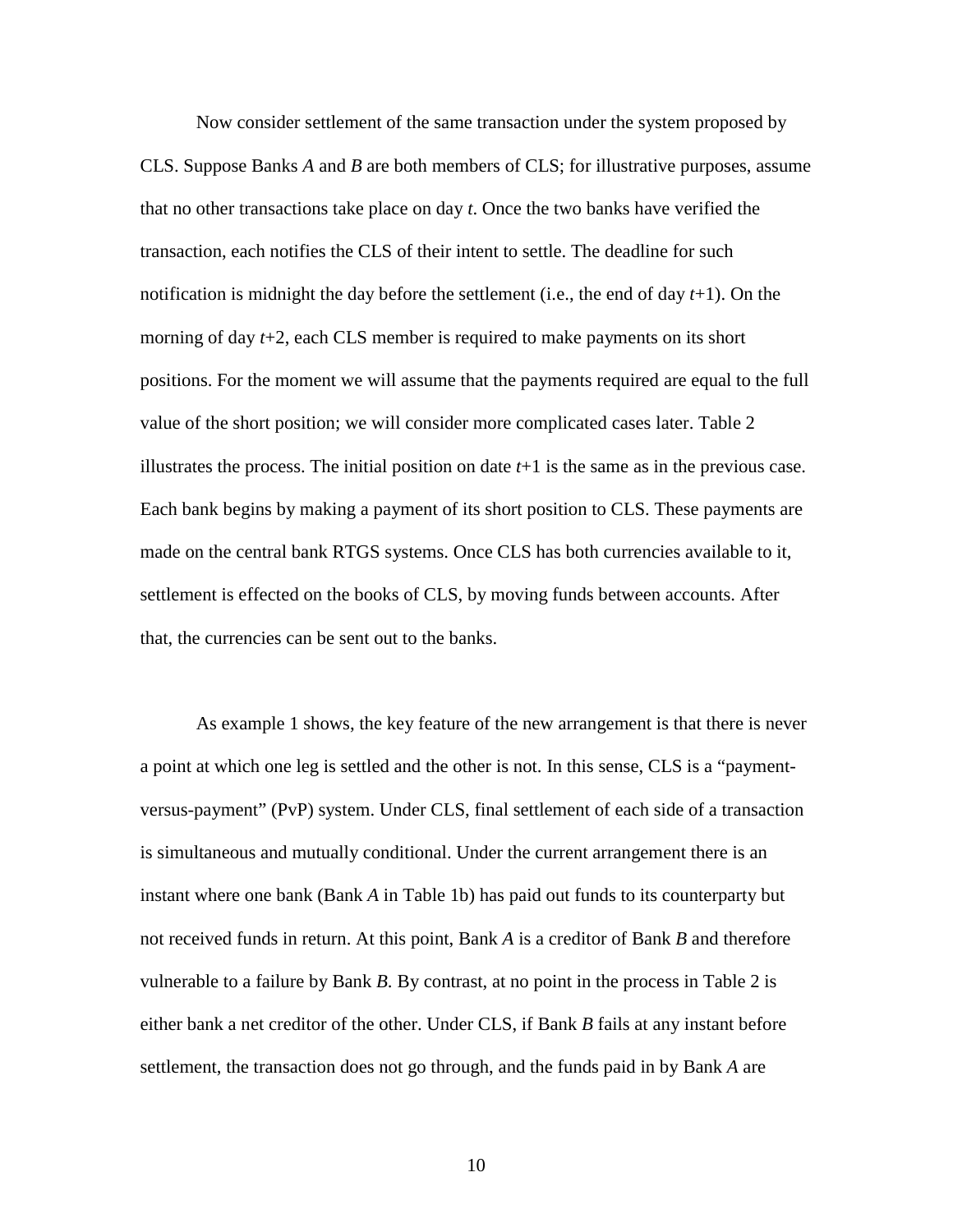returned to Bank *A.* If Bank *B* fails at any instant after settlement, it is of no concern to Bank *A*. After settlement, Bank *A* has no remaining financial links with the failed institution, all such links having been transformed into links with the CLS Bank.

Of course at that vulnerable point Bank *A* is instead a creditor of CLS until the time when CLS sends the payments to Bank *A.* For this situation to be an improvement over current arrangements, it must be the case that the CLS bank is a better counterparty than any individual bank. But this is indeed the case. In this simple example, the CLS Bank is never the creditor of any bank and therefore is invulnerable to failures of other banks. Note the importance to the CLS arrangement of the finality of payments on RTGS systems. Since the CLS Bank's assets are simply "good funds," not "due froms," they don't disappear in the event of the disappearance of the bank paying them in.

The extreme safety of the arrangement described in example 1 stems from the fact that full pay-in by both sides occurred before settlement. In some circumstances, the CLS proposal will allow settlement to occur before all net funds have been paid in.<sup>12</sup> Example 2 examines the case where settlement takes place with only a small initial pay-in.

#### <Insert Table 3 about here>

*Example 2.* As before, but suppose that initially Bank *B* pays in \$1 million or 10% of its due-to position in its short currency, and Bank *A* pays in a corresponding amount: ¥10 million (changes in bank balance sheets are indicated in Table 3). As before,

 $12$  Payment, on the other hand cannot be completed until all participants pay-in all net amounts due in each currency. (Again, care must be taken to distinguish between settlement and payment. In this context, from the point of view of a participating bank, "settlement" means substitution of the CLS Bank's "due from" for the initial counterparty's "due from." "Payment" means substituting central bank funds for the CLS Bank's "due from.")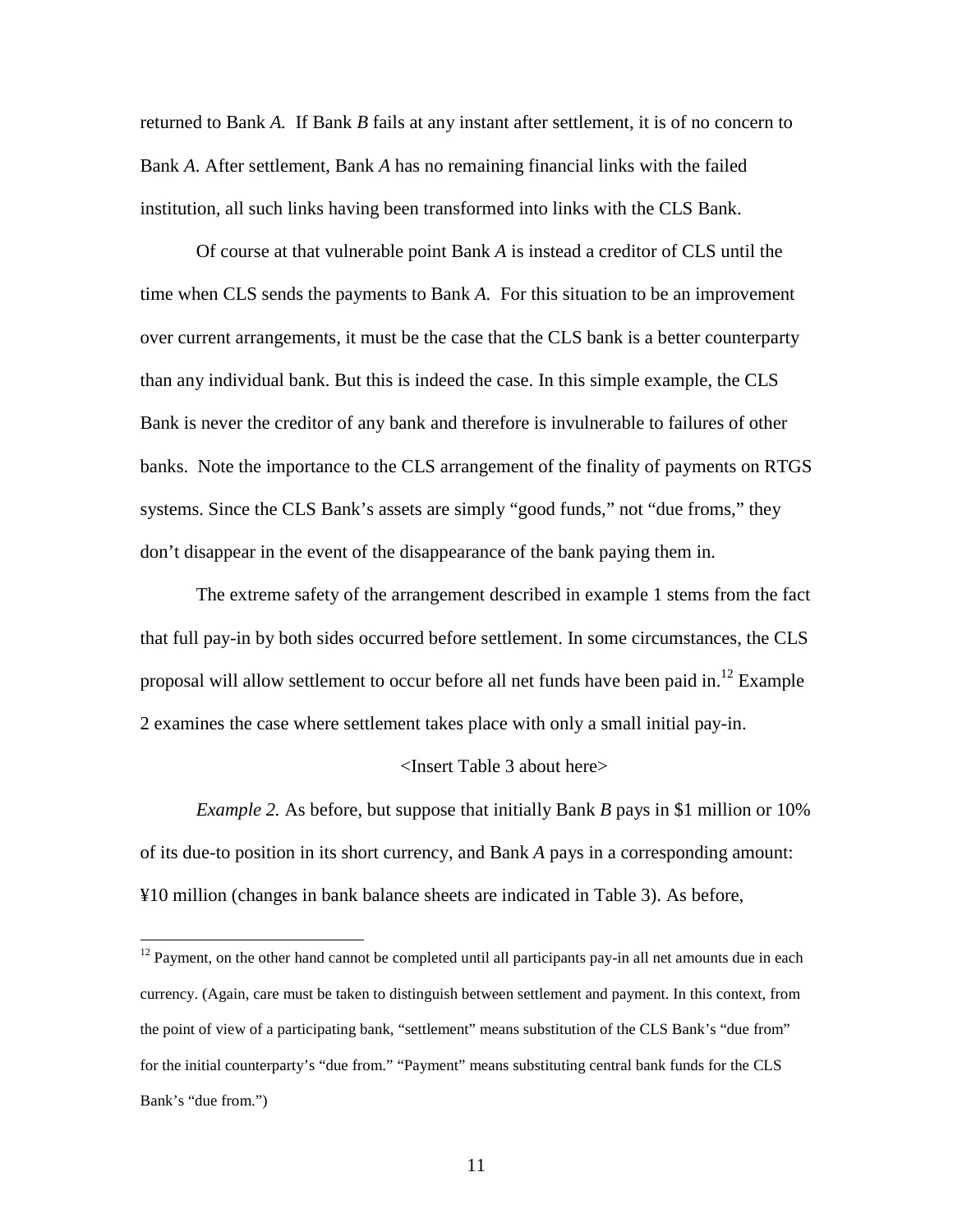settlement occurs by transferring the required balances between the sub-accounts of the two banks on the books of CLS: ¥100 million from Bank *A'*s yen sub-account to Bank *B'*s yen sub-account and \$1 million from Bank *B*'s dollar sub-account to bank *A*'s dollar sub-account. Now, however, these transactions leave overdrafts in a sub-account for each of the banks. Once the pay-ins are completed, the situation is the same as in the earlier description, and pay-out can proceed safely. But until pay-in is completed, the system is vulnerable again to a failure by either of the banks. For example, if Bank *B* fails before completing its pay-in, CLS Bank will owe Bank *A* \$1 million but will only have \$100,000 in good funds.

Although CLS permits member banks to have overdrafts during the day, it places several sorts of limits on the overdrafts. A transaction will not be settled if it causes either bank to exceed its overdraft limits; instead both legs of the transaction will be held in a queue to await inflows of funds to the bank's account.

Moreover, in order to handle the possibility of a failure by a bank with an overdraft, the CLS arrangement includes a back-up provision. The CLS Bank will hold lines of credit with a set of "liquidity providers," who agree to provide the funds that CLS needs to cover settled transactions. There are two features of the CLS arrangement that should make it possible for the CLS Bank to obtain these lines of credit at small cost: First, there is an upper limit on the amount of liquidity that ever needs to be provided, namely the limit on the overdrafts permitted to the various banks. A transaction will not be settled if it causes either bank to exceed its overdraft limits; instead both legs of the transaction will be held in a queue to await inflows of funds to the bank's account.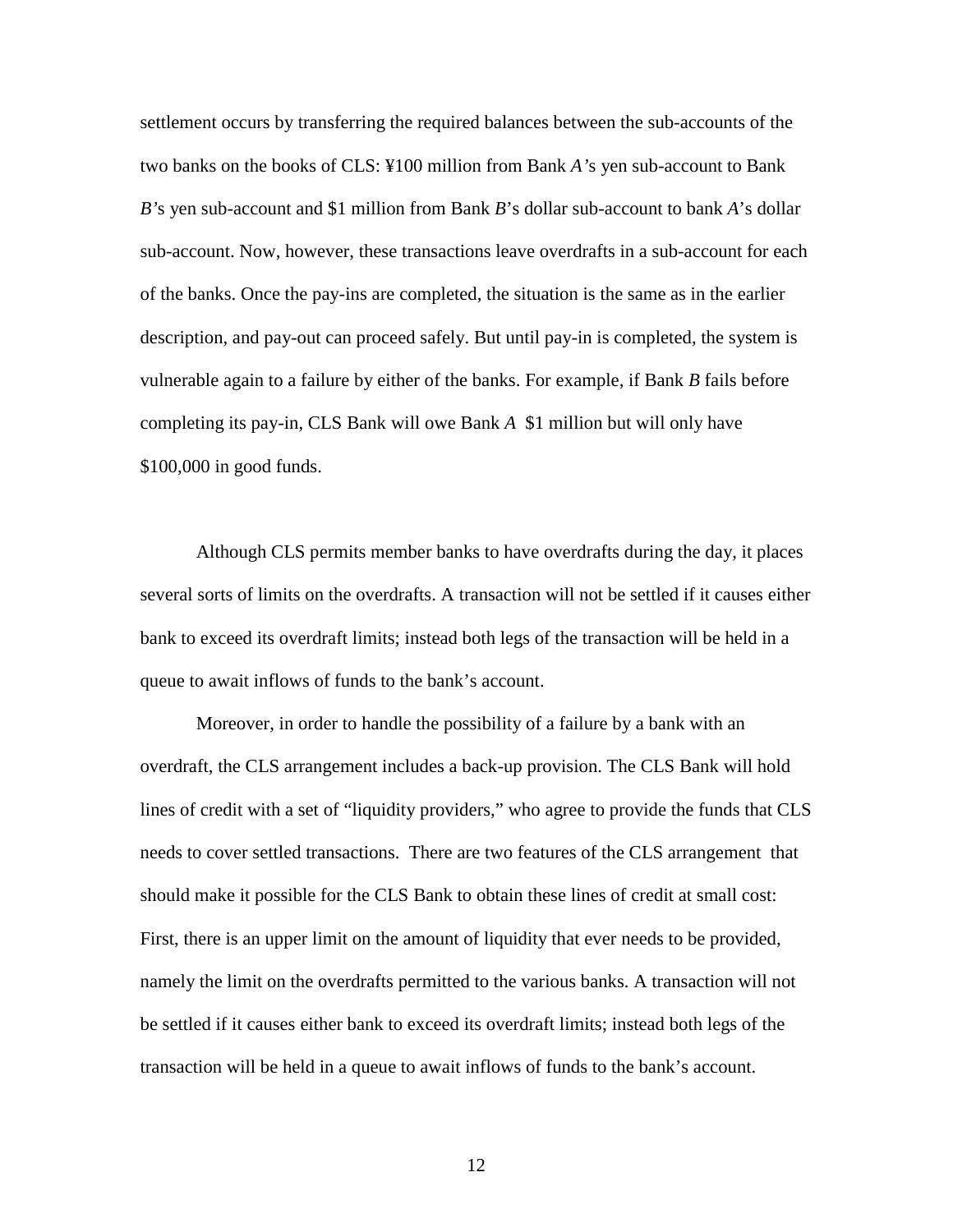Second, although a bank is permitted an overdraft in individual currency sub-accounts, its net position across all currencies in its account must be positive. Again, CLS Bank is never in the position of being an overall creditor to any bank. Thus the event of the failure of Bank *B* does not adversely affect the value of the CLS Bank.

These arguments demonstrate why the liquidity providers should regard the CLS Bank as carrying no credit risk. But why should the CLS Bank be satisfied with the reliability of its liquidity providers? Indeed, who are these liquidity providers? They turn out to be the owners of the CLS Bank—that is, none other than the member banks themselves. Might the protection offered by them be illusory? There are two counter arguments: first it is the group of liquidity providers as a whole that provides protection to the CLS bank against failure of any individual member. Second, the limits on overdrafts under CLS, while explicitly protecting liquidity providers, may also be there to convince any potential additional liquidity providers—including in extreme situations, central banks—of the ultimate safety of any liquidity infusion.<sup>13</sup> To the extent that the participating banks regard the liquidity facilities of CLS as sound, *and* to the extent that the relative value placed on currencies by the participating bank are identical to market values, participant behavior will be unaffected by early settlement.

<sup>&</sup>lt;sup>13</sup> This discussion should also make it clear that the safety of the CLS Bank from the point of view of liquidity providers depends on the maintenance of several underlying regulatory principles by the relevant American regulatory bodies (recall that the CLS Bank will have a U.S. charter). First, all payments to or from CLS Bank over RTGS systems of the various central banks must be regarded as final. Second, subaccounts at CLS of a failed bank must be treated as a single netted account. Finally, CLS can not be treated as a "source of strength" to any of the banks owning it.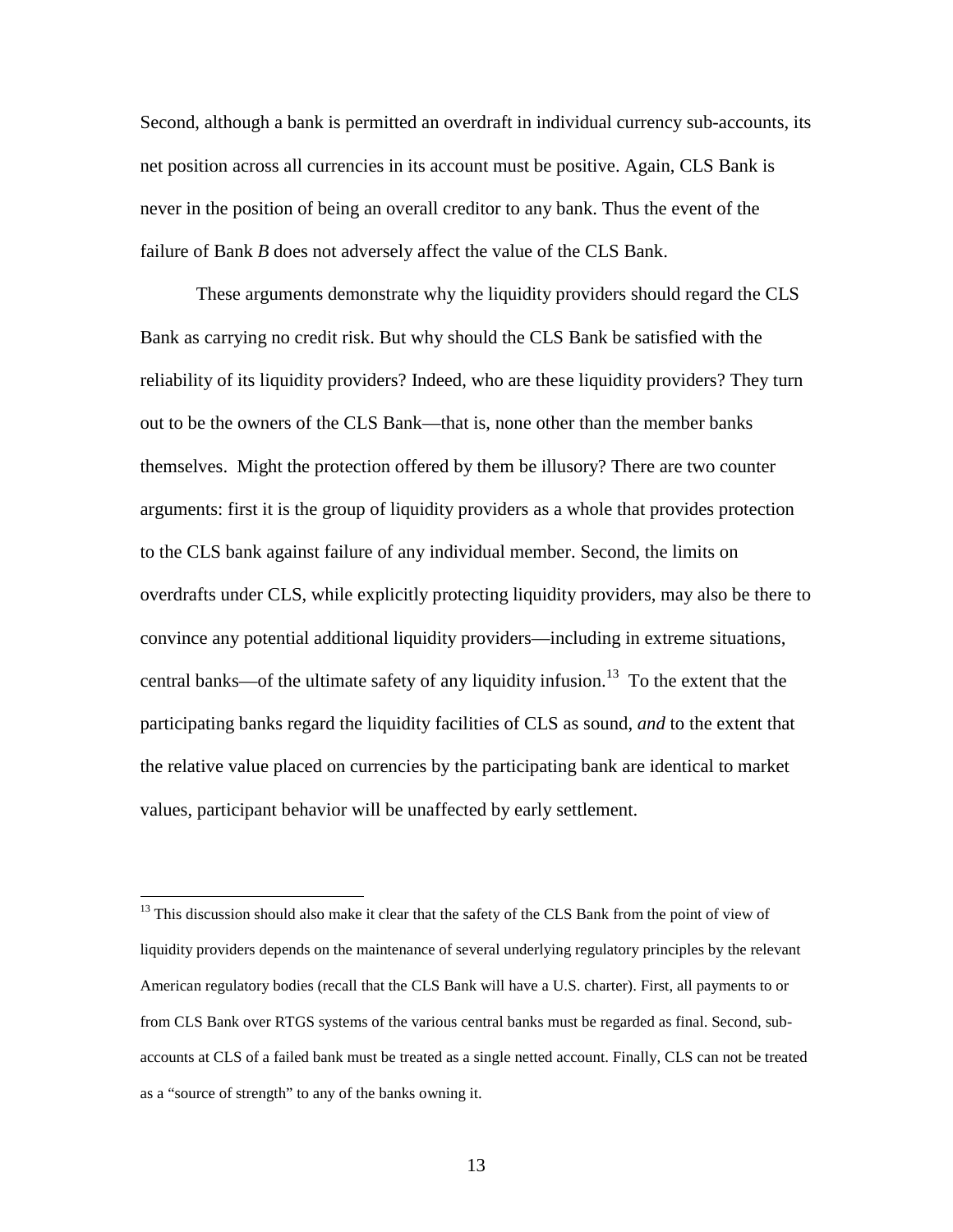The principle that a bank's net position over all currencies must be positive becomes even more important once we take into account currency fluctuations. In the absence of exchange rate fluctuations, settlement could begin before the pay-in of any funds, without violating the principle that a bank's net position at CLS must not be negative. With exchange rate fluctuations, the "out-of-the-money party" (at least) must make some pay-in before settlement can begin.<sup>14</sup>

*Example 2, continued.* Suppose that on day *t*+1 the value of the yen falls, so that by the close of trading on day *t*+1, ¥100 is now worth only \$.90, so that Bank *B*'s position vis-à-vis Bank *A* is "out of the money." CLS then calculates the day *t*+2 settlement schedule as follows. Bank *B* is short dollars so has a minimum initial pay-in obligation of \$1 million –  $(.90 \times $1$  million) = \$100,000 or 10% of its due-to position in its short currency.<sup>15</sup>

So far we have dealt with a single payment. In fact pairs of participants in CLS will make large numbers of exchanges during the day, repeatedly swapping currencies back and forth in offsetting or near-offsetting trades.<sup>16</sup> In such circumstances netting arrangements are used to reduce the amount of currency needed to settle the trades. The

<sup>&</sup>lt;sup>14</sup> In other words, the requirement of a net positive balance plays much the same role as margin requirements under "marking-to-market" in an organized futures market. See e.g., Baer, France, and Moser, (1995), or Moser (2000).

 $15$  In practice, an additional amount would have to be paid in to provide a "cushion" against additional exchange rate volatility during day *t*+2.

<sup>&</sup>lt;sup>16</sup> Such patterns are common in foreign exchange trading. See e.g., Lyons (1997, 1998).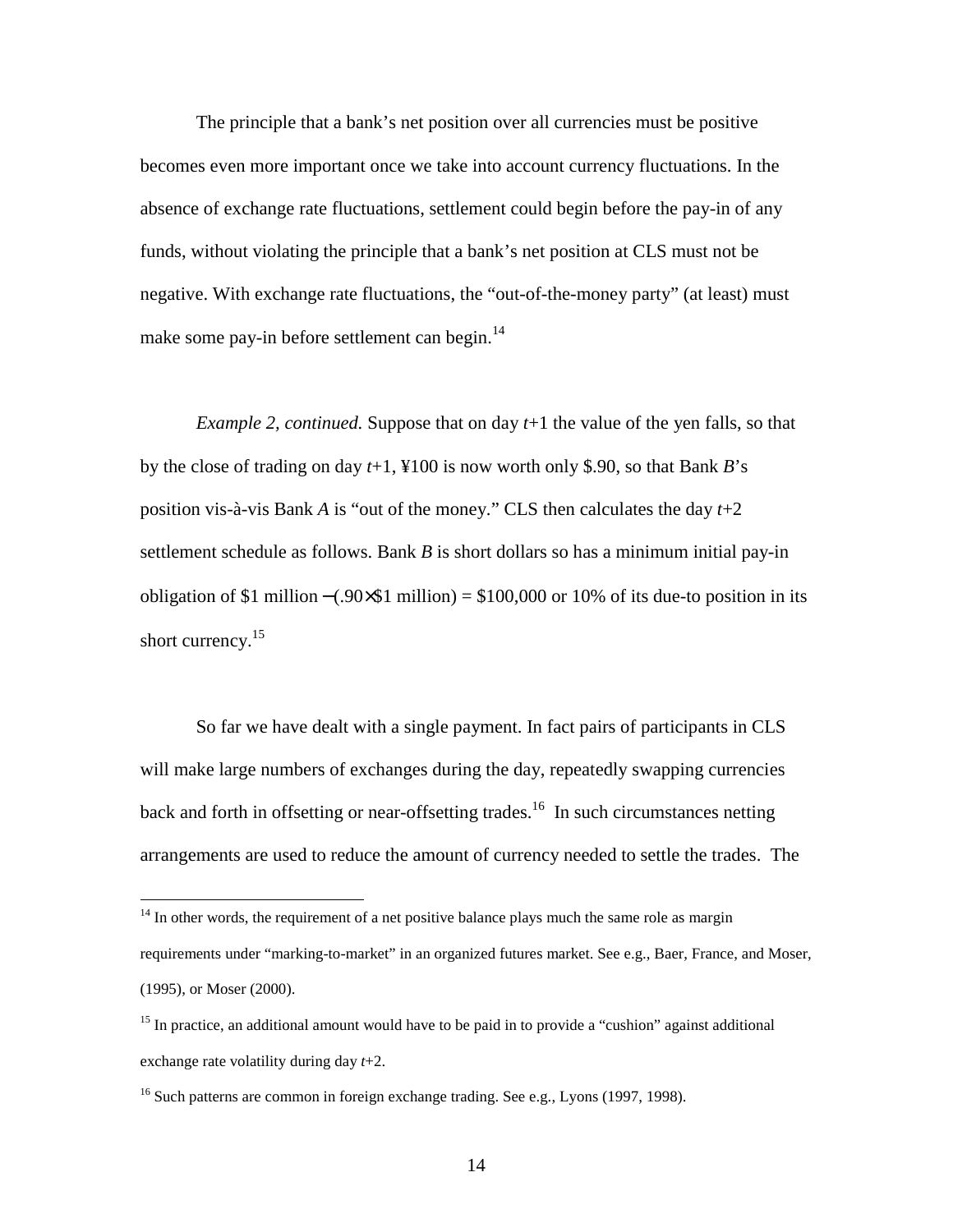CLS system will also economize on the use of currency through a "quasi-netting" arrangement that avoids some of the undesirable consequences of standard netting.

*Example 3.* Suppose that Bank *A* buys \$2 million from Bank *B* for ¥200 million during the first trade of day *t*, and then buys ¥100 million from Bank *B* for \$1 million during the second trade of the same day. As before, assume that the dollar rises to  $\text{\textless}100 =$ \$.90 by the close of trading on day *t+*1, so that each bank's initial pay-in requirement would be the same as in example 2. That is, at the beginning of day  $t+2$ , Bank *B* is net short \$1 million and long ¥100 million, so once again *B* would need to pay in \$100,000.

When settlements now occur depends on how large an overdraft the two banks are permitted. For simplicity we will assume that the overdraft each bank is permitted is sufficient to handle each trade. Even so, settlement still cannot take place until the payins are sufficient to ensure that the trade leaves each bank with a net positive balance. Since bank *B* is out of the money \$200,000 on the first trade, that trade will not settle until bank B puts a further \$100,000 in its account. Once it does, the first trade will settle. Although *A* is out of the money on the second trade, the settlement of the first trade leaves the net position of *A* sufficiently positive to enable the second trade to be settled as well.

Although the trades are settled, the CLS Bank still lacks the funds to make a payout. These must await the pay-in of funds by each of the banks. As those funds appear, payouts are made subject to two restrictions: 1) the CLS Bank can never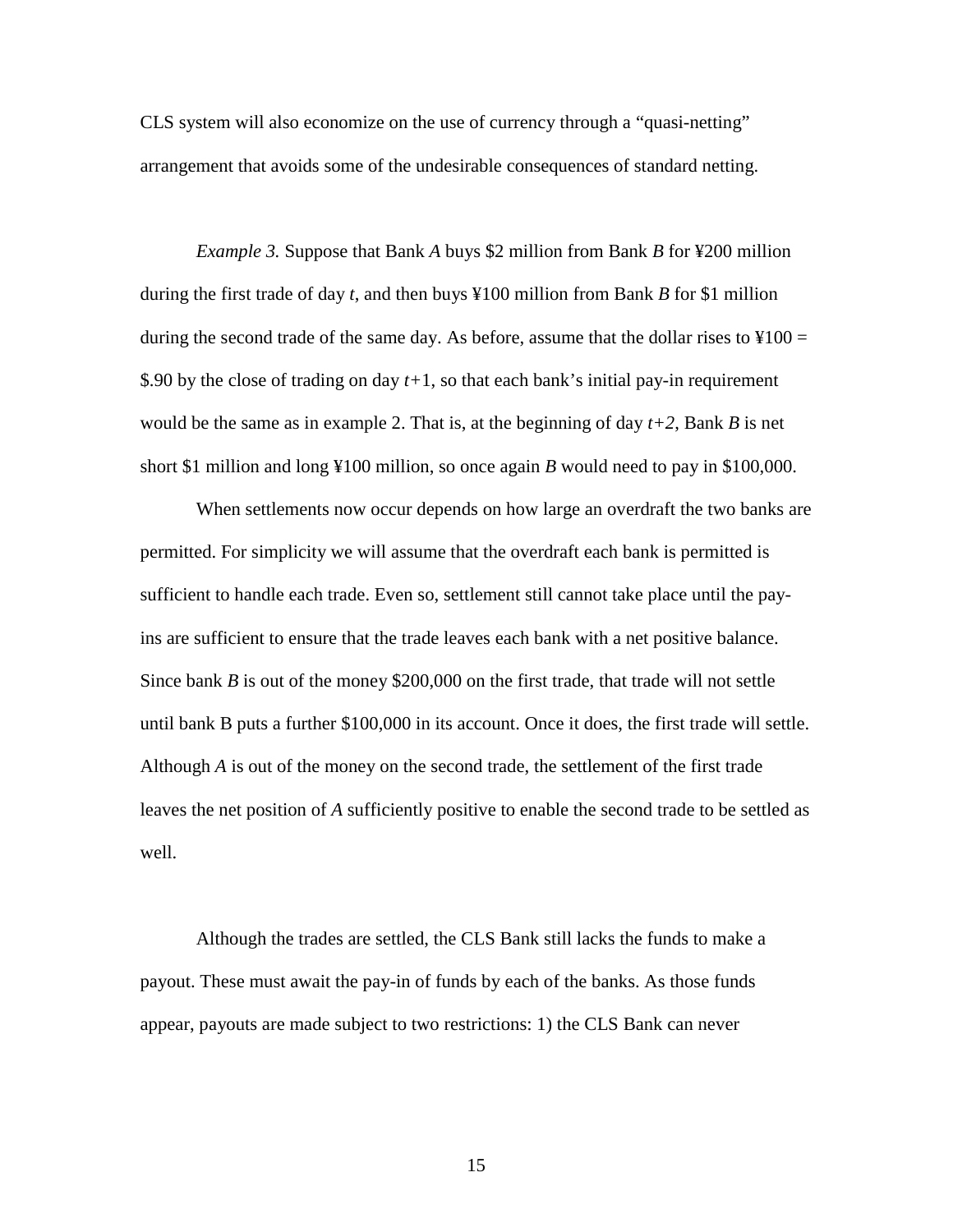overdraw its account with any RTGS system, and 2) all settlement banks' accounts with CLS must remain net positive.

Note the ways that this arrangement is and is not like a netting arrangement. Like netting arrangements, CLS economizes on the use of central bank funds. In the example we have described, the payment process can be completed with each bank paying in only its net position in the short currency. If we had assumed the banks faced more stringent caps on their overdraft positions, the necessary pay-in could have exceeded this net amount, but typically by smaller amounts as the number of transactions engaged in by each bank becomes large.

Nonetheless, in its handling of settlements the CLS arrangement is *not* a netting arrangement. Each trade is settled or not on its own. It would be possible for one trade between the two banks to settle and (either because of subsequent bank failure, or because of operational problems with a pay-in) for another trade not to settle. Payouts on the settled trade become the responsibility of CLS Bank. On the unsettled trades, each bank is returned its initial pay-ins.

#### **3. Payment vs. Payment and Bilateral Incentives**

The remainder of this paper uses a series of simple models to explore the incentives on settlement banks induced by the proposed CLS arrangement as compared with existing or potential alternatives. This section of the paper focuses on the basic effects of a payment-versus-payment system. Appendix *A* describes the model underlying this section.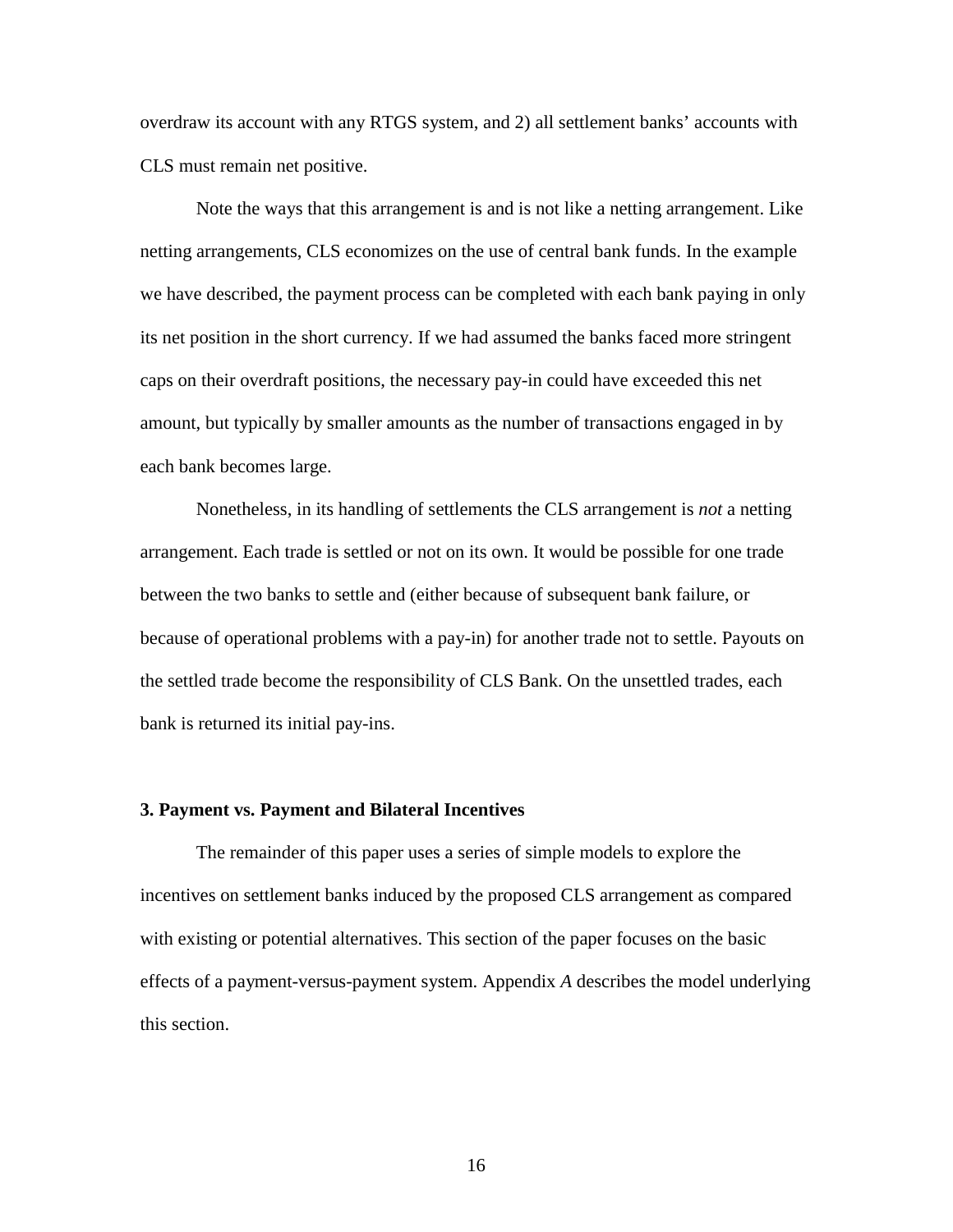Since CLS is billed as (and is) a method of reducing certain kinds of settlement risks, there is a danger that it will be interpreted in terms of insurance. In fact, if insurance were the goal, it would easy to concoct arrangements more effective than CLS. It has become a commonplace as a criticism of certain payments arrangements that they do not in fact reduce risks, but simply shift them from one party to another. The CLS arrangement does do its share of risk shifting, but it also has interesting effects on participants' behavior. Indeed, CLS is in most respects the opposite of insurance: it reduces the risks by penalizing the undesired behaviors.

We will examine the effect of the CLS system on several types of behavior. The first, and most basic form of behavior we will examine is compliance: a bank's willingness to carry out the pay-ins of the amounts they have promised. In any payment system with a prayer of survival, compliance must be the norm. The decision to cancel a trade only occurs in extreme circumstances (financial distress, operational failures), since the consequences are severe, including possible loss of future ability to trade. But these are the sorts of circumstances that matter for the design of a system. The payments system arrangements determine how extreme the circumstances must become before the bank fails to comply. A social planner will likewise prefer that in some exceptional circumstances the trade (or possibly one leg of the trade) not go through,  $17$  although there may be a difference between private and public calculations of when cancellation is desirable.

 $17$  As a response to Herstatt risk, "Central Bankers are not generally keen on 'one strike and you're out' arrangements," according to Clementi (1999) – implying that, at least in some extreme circumstances, nonpayment ought to be tolerated.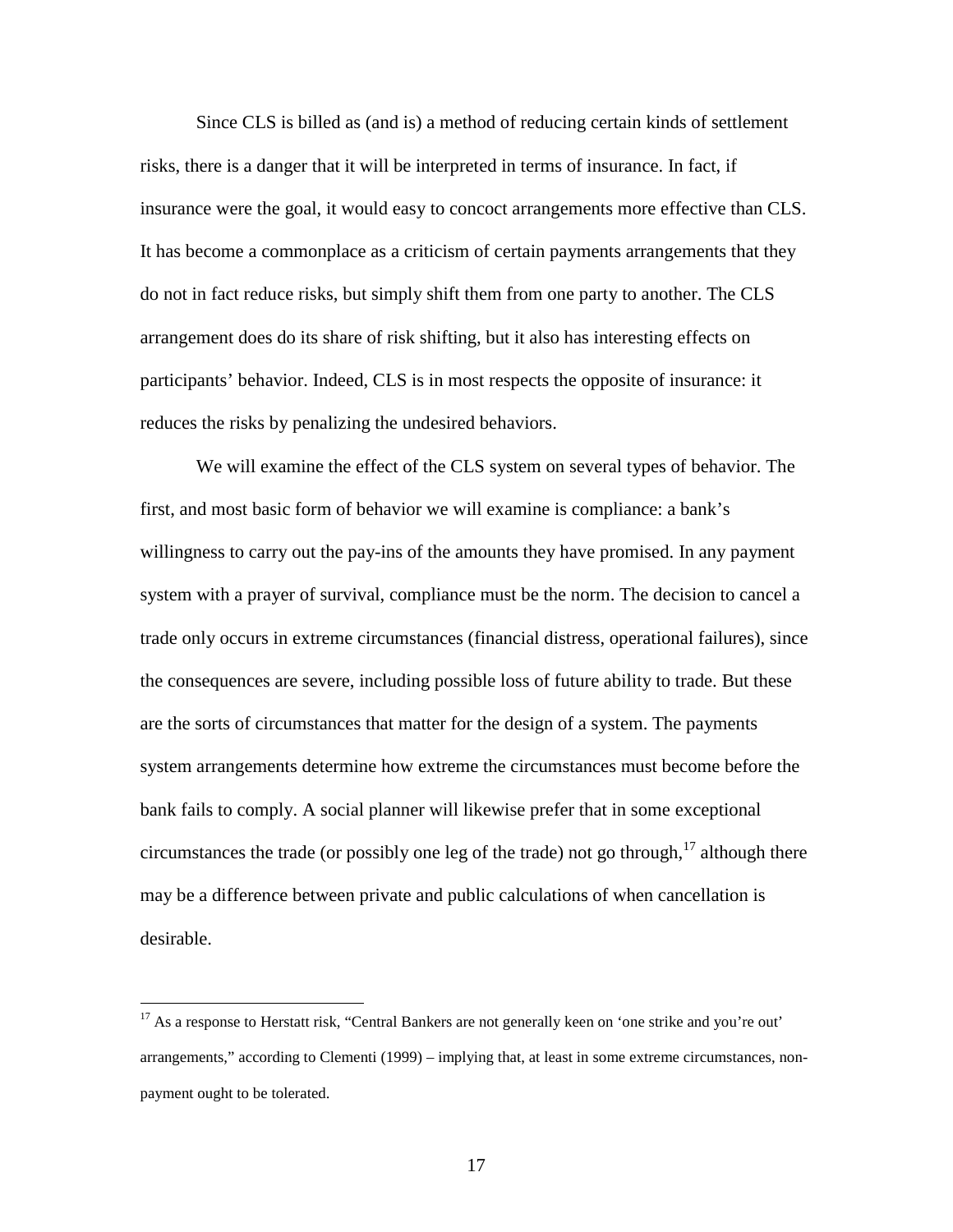All of the models we consider have the following structure: Initially two banks agree to make an exchange of currencies. Subsequently either party can cancel (default on) the trade (what this means exactly will vary with the arrangement) but it is not possible to modify the terms in any way.<sup>18</sup> This seems a reasonable modeling of the situation. There are fixed costs to each act of establishing a trade and to each act of canceling a trade. Situations inducing firms to cancel their payments are rare and nonreplicable and central authorities have limited time to respond. Thus, it is natural to assume that the mechanisms allow only a single message (cancel/don't cancel) from each agent and consequently only four (2x2) possible responses to their behavior.

In this framework the fundamental difference between the current arrangement and a payment-versus payment (PvP) system like CLS is this: under a PvP system, if a bank does not pay in, it cannot receive the payments from the counterparty. Under the current system, receipt of counterparty payments is independent of the pay-in decision, because it depends only on the *other* party's decision. In other words, the CLS system requires lower penalties to enforce the same degree of compliance. In the model of Appendix A, compliance under CLS is achieved with zero penalty, while the current system requires positive penalties. In more general situations, holding other penalties constant, $19$  the CLS arrangement increases the cost of default and decreases the likelihood of default.

 $18$  Thus in terms of CLS default corresponds to a decision to cancel the trade after it becomes "irrevocable" (midnight of the day after making the arrangement).

 $<sup>19</sup>$  This includes any cost to reputation from a default decision. Implicitly we are holding these non-</sup> pecuniary costs constant when comparing regimes. However, this assumption may not be valid: one of the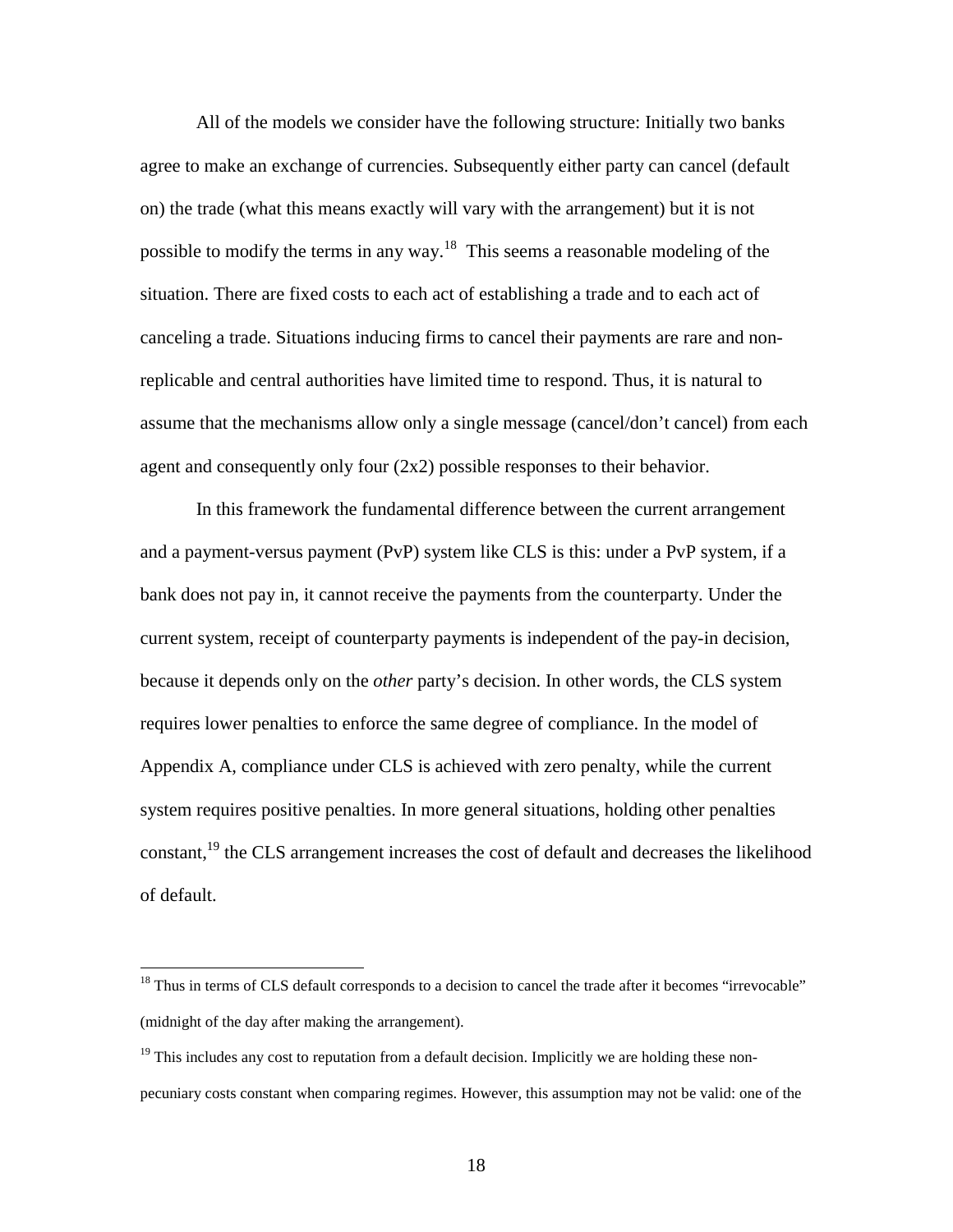Now there will certainly be extreme circumstances in which a social planner would prefer that trades not be carried out given some new information arriving at the intermediate period. But in general we might expect that the central planner's goal is to make parties comply more readily. If system administrators would like to increase compliance, but penalties are already as severe as possible, then the CLS arrangements offer a means to improve the situation, by increasing compliance without further increasing penalties. Similarly, if penalties are socially costly to administer, then the CLS arrangement allows the same outcomes to be enforced at lower cost.

Moreover, the model in the appendix shows that for a range of penalties, the current system is subject to coordination failure to which the CLS system is immune. In other words, there can be multiple equilibria to the current arrangement: expectations that counterparties will fail to honor their commitments can be self-fulfilling. By making payments conditional on counterparty behavior, a PvP system reduces this problem.

On the other hand, the CLS arrangement may not be superior to the current arrangements in terms of risk sharing or optimal allocation of currencies. In the case of a unilateral default, $^{20}$  under the current system the counterparty's payment goes through; under the CLS system it is stopped. Those considerations might lead a central planner to favor an arrangement that continues to send payments to banks in financial distress or under operational problems, even if those banks are unable to send payments in return.

 effects of CLS may be to make any failure of pay-in more public and thus more costly to reputation (we are grateful to seminar participants at Norges Bank for pointing this out).

 $^{20}$  It should be noted that the systems also differ in the case of a mutually agreed upon rescission of a transaction: CLS permits this (CLS Services, 1998, p. 13) , but there is no way to allow for it without penalty in the current uncoordinated systems.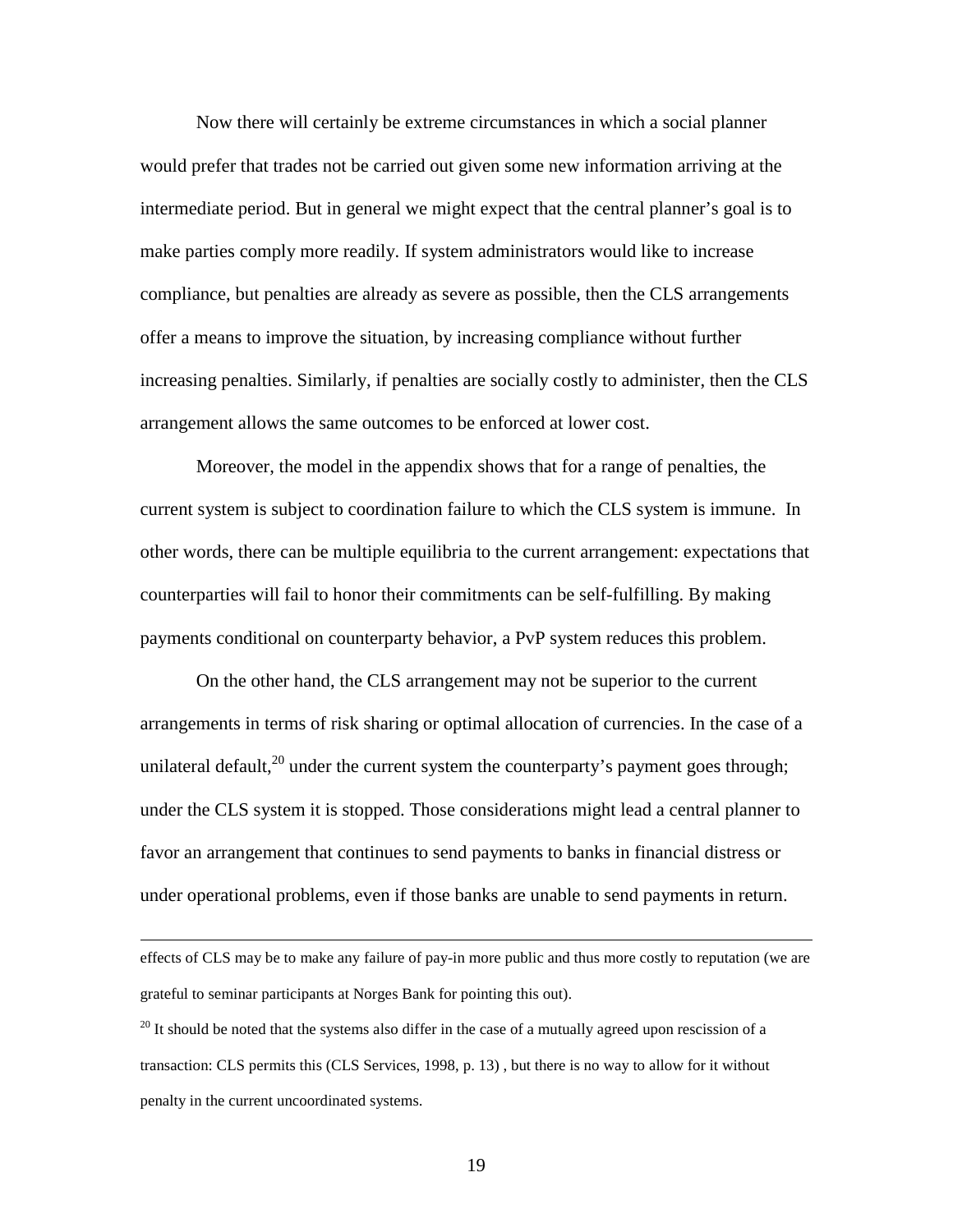In the model, the relevant concern in ranking the two systems is the social costs of penalties under current arrangements, versus the ex post cost of misallocations under CLS.

Individual banks could conceivably prefer the risk sharing arrangements under the current system: True, the CLS system affords insurance against counterparty risk in sense that, if the counterparty defaults, the arrangement will not go through. But in the long run a bank could be either the counterparty of a distressed firm or the distressed firm itself. The symmetry of the situation could make it possible that the current system offers better insurance.

In fact, however, it is unlikely that banks will prefer the implicit insurance embodied in current arrangements. First, limited liability means that a firm that is already in the extreme situation of contemplating defaulting on payments is likely to behave from that point on in a risk loving, rather than a risk averse fashion. A firm is unlikely to desire what is in effect small amounts of ex ante income insurance over such extreme states. Second, even if this insurance were desired, any effects of such a system providing insurance would likely be swamped by the adverse selection characteristics of the arrangements. Once in place, a CLS like system is likely to cream skim the best risk categories, as financial institutions regarding themselves as relatively unlikely ever to choose unilateral default migrate to the system that penalizes them least in the case of a counterparty default. $^{21}$ 

 $^{21}$  Finally, to the extent that the participants in the system themselves bear the enforcement costs then the reduction in these costs for similar performance levels will encourage agents to switch to the new system. On the other hand, to the extent that enforcement costs in public arrangements are publicly subsidized, there will be resistance to migration.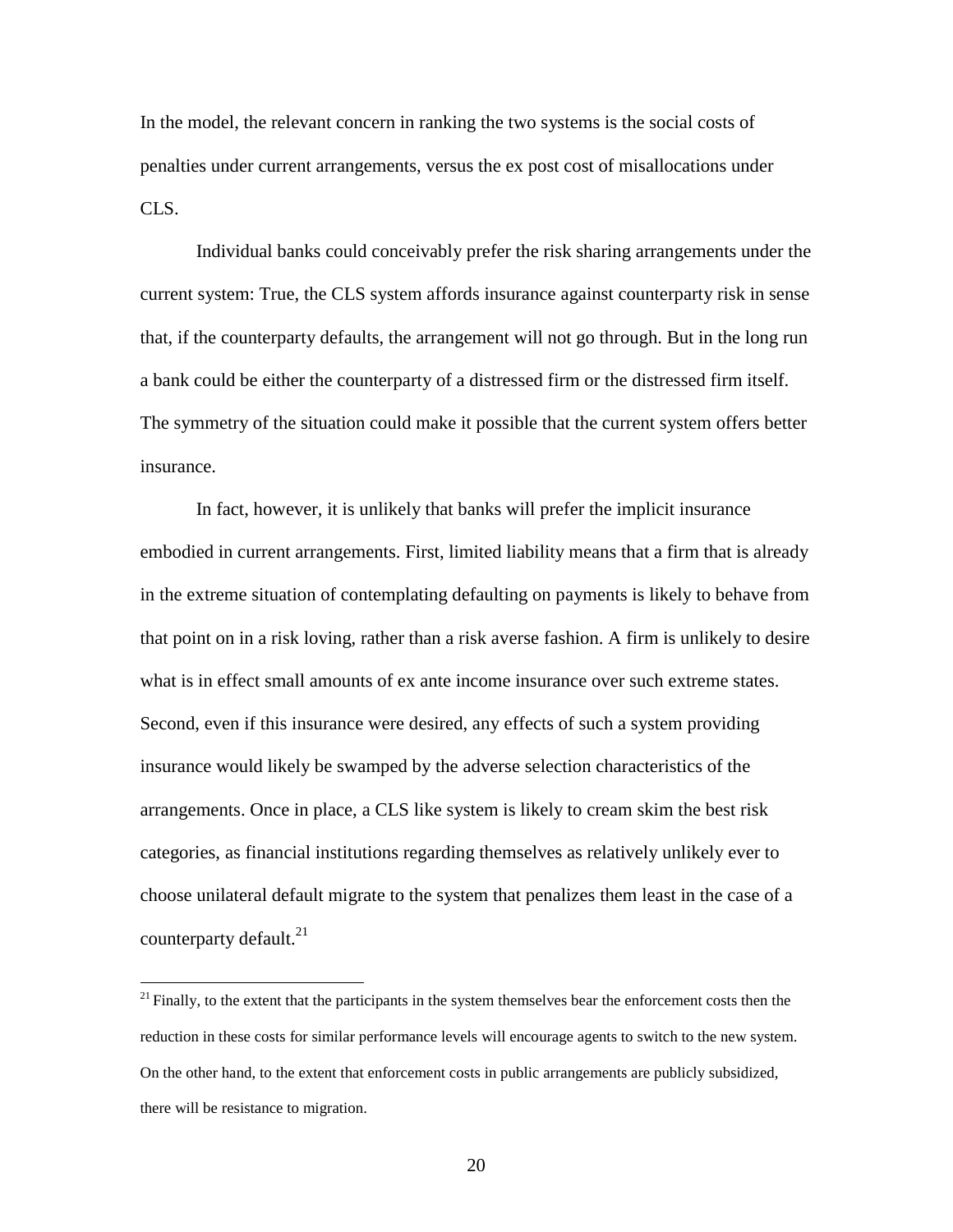In summary, CLS represents an improvement over the status quo because it provides a mechanism for coordinating settlement. Coordination through PvP reduces the need for penalties: it increases the penalty to the defaulting party and reduces the penalty to the party defaulted against.

Although the effects on banks' incentives to default in a crisis are the fundamental feature of the new system, it is also of considerable practical importance to understand the incentives CLS places on a bank to avoid such crises in the first place. The CLS arrangements will impose direct restrictions and requirements on its member banks for managing various sorts of risks, including operations risks. But it is also worthwhile to determine the extent to which the system itself encourages or discourages risk taking by participants.

A simple extension of the model shows that, to the extent that a PvP system puts additional penalties on a bank which does not make its pay-in, the CLS system encourages banks to reduce risks of operational problems or financial distress. On the other hand, since a PvP system reduces the costs of dealing with unreliable counterparties, it encourages banks to take on trades with other banks who would have been excluded from trading under current arrangements. In a two-trader world this is of little concern, since the bank can gauge the costs and benefits of dealing with less reliable counterparties. In a multiparty world, negative effects from the relaxation of standards may be concentrated on third parties. Appendix B outlines an extension of the basic model to illustrate this possibility.

While the design of the CLS arrangement may give its participants an incentive to relax their standards for monitoring counterparty quality, there will still be an interest in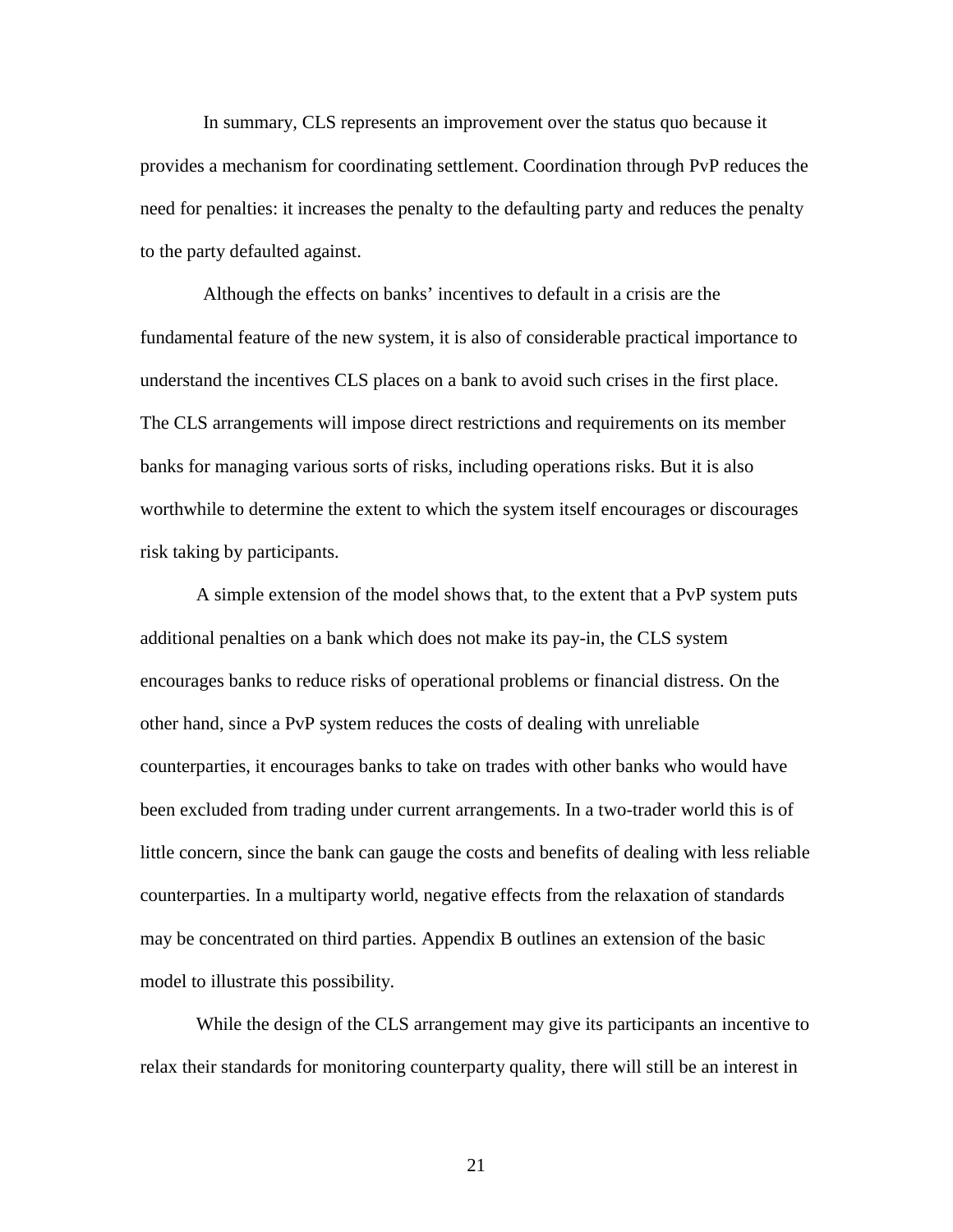maintaining standards for the system as a whole. In the CLS structure, the responsibility for scrutinizing the quality of counterparties falls on the CLS bank itself, which sets standards for membership. Current standards are rather stringent, e.g., a member must have Tier 1 capital in excess of \$1 billion and a BBB+ or better rating of its long-term debt. The question of membership standards is a vexing one for regulators: on the one hand they too have an interest in maintaining the quality of counterparties so as to minimize the chances of settlement disruption. On the other hand the CLS bank may be interested in setting standards higher than those which an efficiency analysis will pose, since restriction of membership will (assuming CLS is successful) be a way of enhancing the profits of the members.

#### **4. CLS and Multilateral Incentives**

In this section we describe several additional multilateral examples illustrating other incentive effects of the CLS arrangement. We begin with the simplest case, where burdens of payment failure are shared between the counterparty and other uninvolved traders. The more complex case, where a failure between one pair of traders triggers a second failure, is dealt with only in a preliminary fashion.

#### *Burden Sharing*

Our examination of the sharing of burdens of counterparty failure is designed to show the differences between CLS and two possible alternatives: a true netting system and a pure gross settlement system with PvP. By "true netting" we mean a system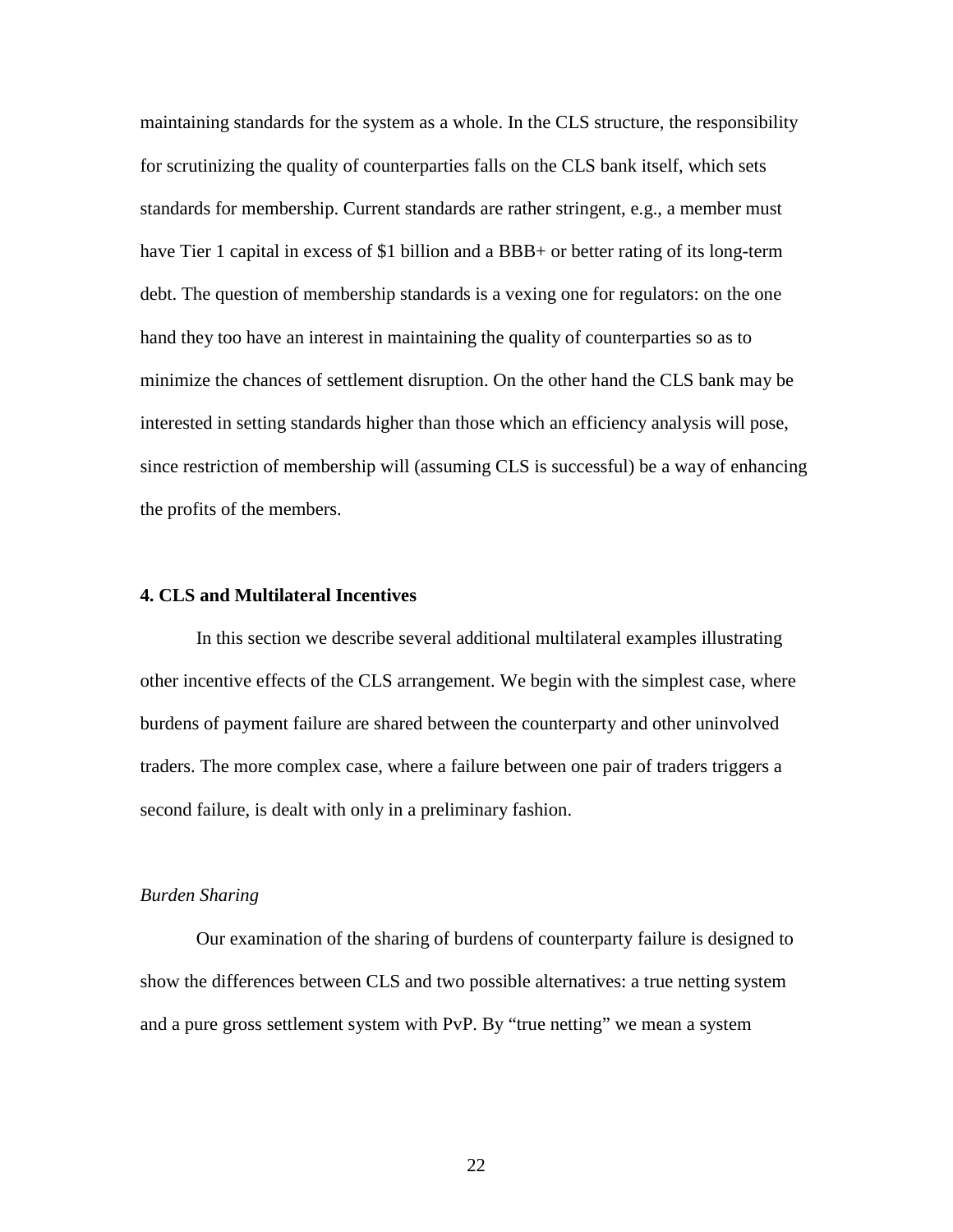incorporating "netting by novation"—that is, one where original obligations are legally replaced by net obligations. $^{22}$ 

So far we have emphasized how the CLS system resembles a netting system through its economizing on use of currency. It is also important to understand how it differs from a true netting system. There are at least three aspects to this difference. First, in the event of default on one leg of a transaction, the other leg ceases to be an obligation under CLS. In a true netting arrangement, the link between performance in specific pairs of obligations is lost in the new replacement arrangements. Second, CLS avoids the regulatory costs (collateralization requirements and position limits) associated with true netting under the Lamfalussy standards.<sup>23</sup> Finally, CLS differs from the netting arrangements found in many organized futures exchanges, where obligations originally described in terms of delivery of a variety of specific items can all be reduced to and settled for dollar equivalents. This last difference is closely related to the lack of a true spot market for foreign exchange, so we will confine the present discussion to withincurrency netting arrangements. The issue of cross-currency netting is briefly addressed in the concluding section of the paper.

Suppose Bank *A* contemplates trading with a counterparty *B* with a known probability of failure. Under a pure PvP system, if the trade fails, the principal is returned. Under a true netting arrangement, all trades are aggregated, and any failure is shared among the surviving parties, through paid-in collateral. Although some arrangements put an additional penalty on the counterparty of the failed institution, in

 $22$  Under current arrangements netting by novation is only possible within-currency.

 $23$  The Lamfalussy standards are described in Bank for International Settlements (1990).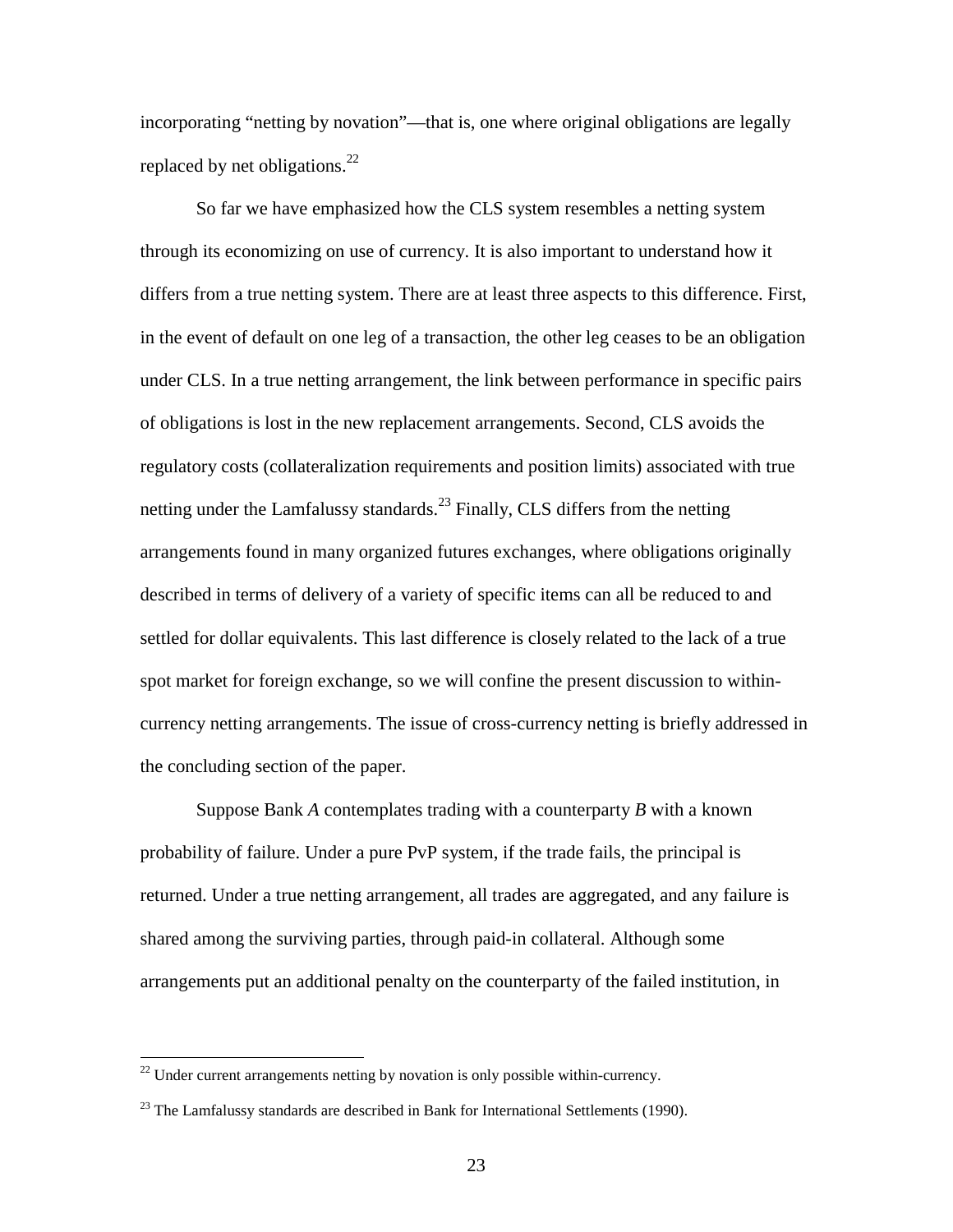general netting arrangements will penalize the counterparty less than a pure PvP system would.

The CLS system would be in effect a pure RTGS system with PvP except for the presence of the overdraft privileges. Because of these privileges, it is possible for an institution to fail after its transaction has settled but before its payment has arrived. In this case the CLS Bank, through its liquidity providers and ultimately its members, bears the costs of the liquidity problem, thereby reducing the cost borne by the counterparty relative to the pure system.

But how do the costs to the rest of the participants under CLS compare with those costs under a pure netting system? That depends on the constraints put on activity in a netting system, but unless the constraints were infeasibly tight, costs to others will be smaller under CLS. First of all, the CLS arrangement limits the liquidity cost to the system as a whole through its limits on overdrafts. A netting arrangement could maintain an equivalent limitation only by imposing a tight limit on positions and a strict collateral requirement—in each case, probably tighter than current netting systems achieve.

To summarize, a pure PvP system encourages trading with risky counterparties more than the current system does. However, since it concentrates the cost of a settlement failure on the individual counterparties, a pure PvP system gives less encouragement than does a true netting system. The CLS system lies between PvP and true netting: the overdraft privileges speed up settlement and reduce the need for currency, but they deflect part of the burden of counterparty default to the system as a whole.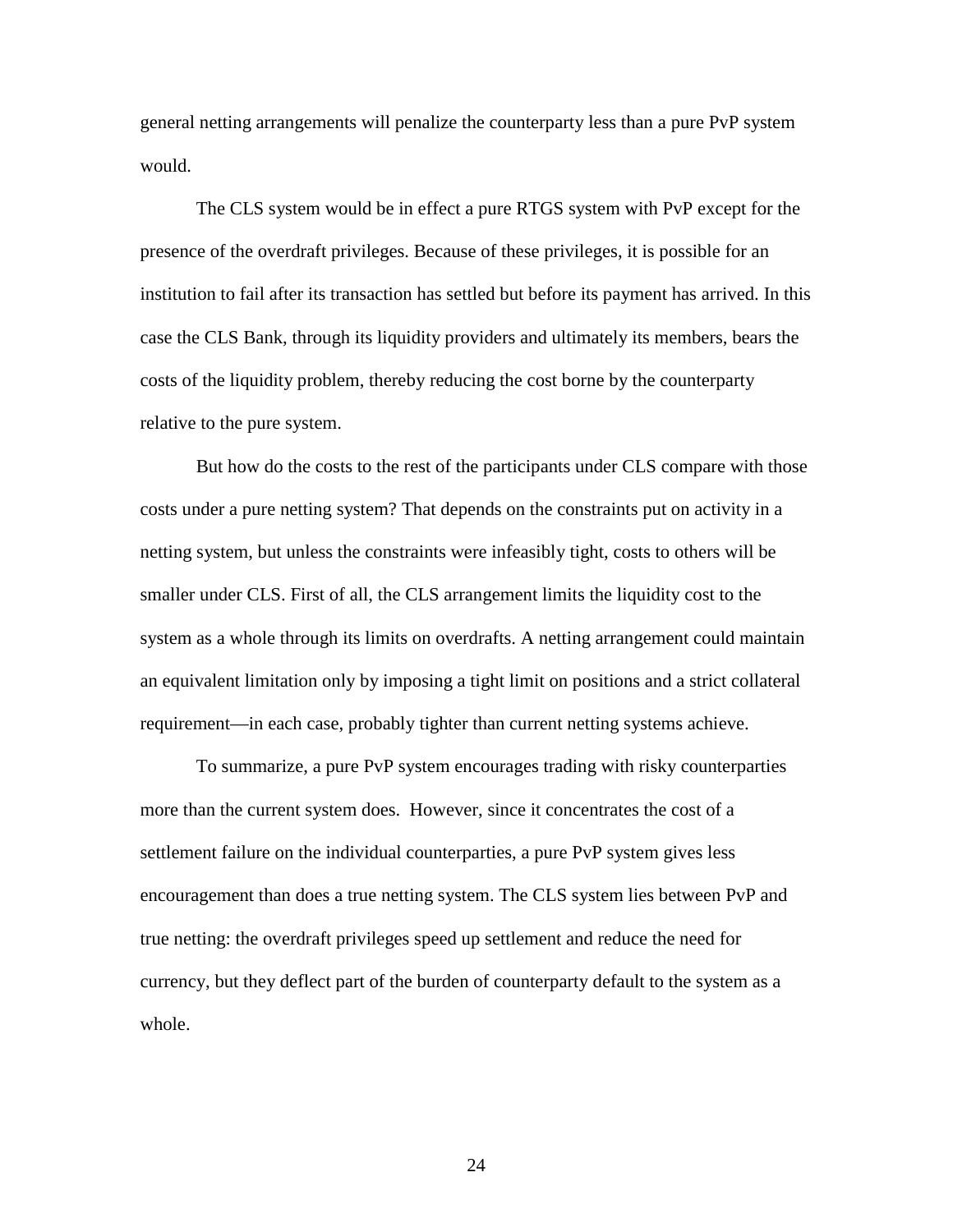#### *Ex Post Inefficiencies*

As we have seen in the two-bank case, the CLS arrangement is more likely to lead to an ex post inferior allocation of currencies, since it stops both legs of a trade. Our next example shows that in multilateral settings this phenomenon is exacerbated, leading to a larger role for central banks in solving ex post coordination problems under CLS.

The traders decide whether to trade in period 0 and whether to default in period 1 under CLS rules. For simplicity we deal with the case of no penalties for default. The central bank does not trade with any bank initially, but may intervene (supplying liquidity ex post) in period 2 if it so wishes. The goal of the central bank is to maximize ex post social welfare, defined as the sum of traders' utilities. In the example we treat dollars as numeraire, with the same value to all holders. Other currencies ex post will can have different possible values to the bank trading them. With a probability near one they will have either a low marginal value *L<*1 or a high marginal value *H>*1 (in each case, relative to dollars). These values are known ex ante, and determine the pattern of planned trade. However with a small probability, these marginal values will be discovered at date 1 to be different, resulting in changes in the desire to trade. Specifically, we consider the consequences of individual firms facing an idiosyncratic shock to its valuations. One natural interpretation of such a shock is financial distress for the individual firm.

There are three traders *A*, *B*, & *C*. Each buys a foreign currency with U.S. dollars and sells another foreign currency for dollars, so each trader has a zero net position in dollars (not an unreasonable scenario since 80-90% of FX trades have a dollar leg). All traders have a MU of dollar consumption equal to unity. Suppose all trades are one for one.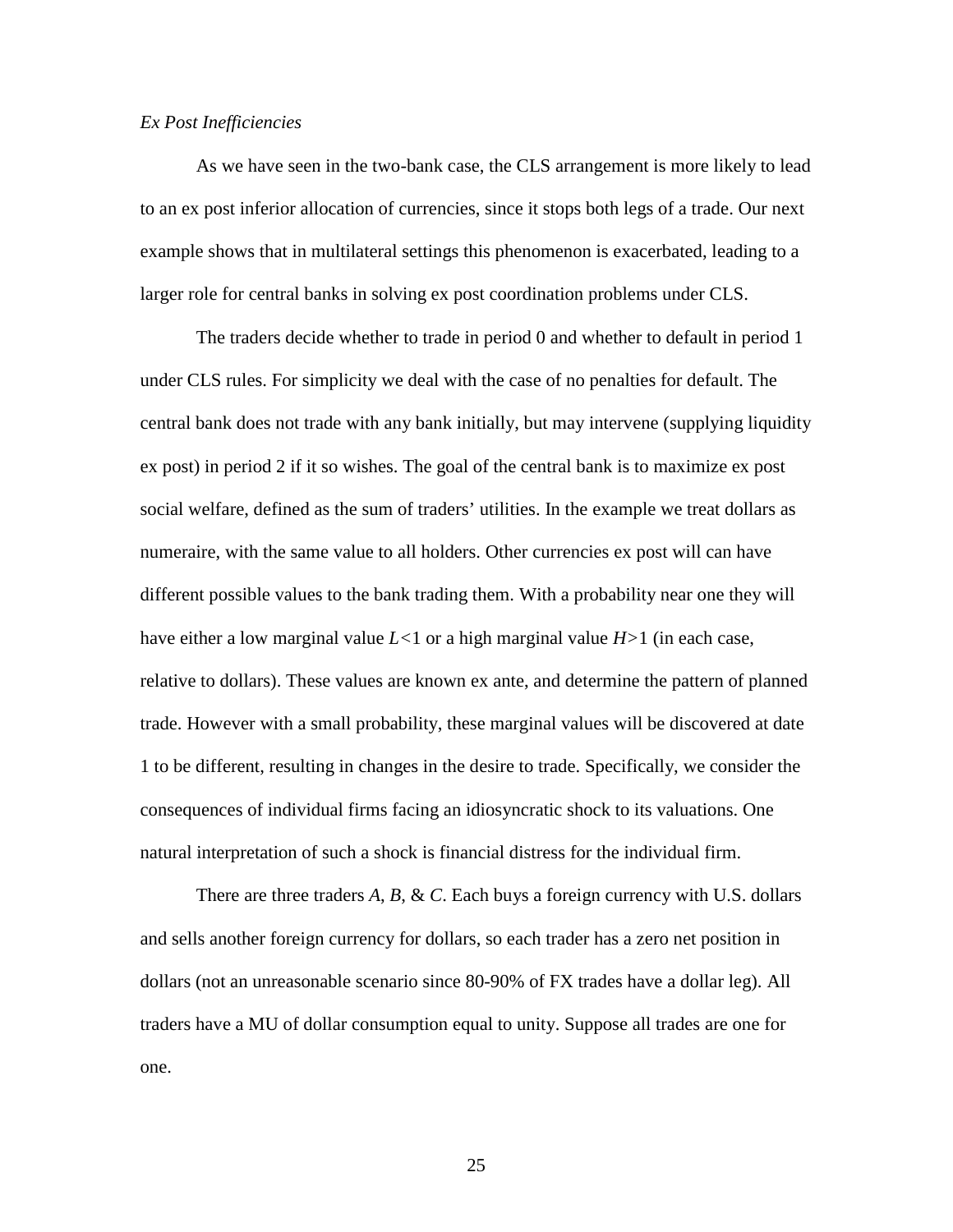Trader *A* buys euros from *B* and sells pounds to *C*; trader *B* buys Swiss francs from *C* and sells euros to *A*; trader *C* buys pounds from *A* and sells francs to *B*. Initially each trader believes that he will have marginal utility *H* for the bought currency and *L* for the sold currency. Suppose, however, that after the fact it turns out with small probability that any firm finds that its valuations are reversed. These probabilities are independent for each of the firms. For example if it is firm *C* that suffers from this shock, *C* has MU of *H* for francs and *L* for pounds and defaults on his dollar settlement *to A* and franc settlement to *B*. Suppose also that *A* is liquidity-constrained in dollars, so that without the dollar settlement from *C*, *A* cannot settle the trade with *B*.

Note that after the shock *to C* the original sequence of trades still has positive social value equal to  $H - L = 2(H - L) - (L - H)$ . Thus there is an incentive for the central bank to step in and settle *C*'s trades, by supplying francs and selling pounds. Even if the central bank places values on these currencies that are the same as *C*'s valuations (the worst possible case) and therefore suffers a loss of *H*-*L* on the settlement, the total benefit increases.

The basic problem here is that *C* cannot renegotiate with *A* and *B*, once he realizes that he has no incentive to complete the original trade. Since the overall gains to trade are positive, presumably *A* and *B* would be willing to give up some of their gains from trade in order to compensate *C* for his loss. Since there is no practical way of doing this, the central bank finds it optimal to step in and take the loss after the fact. Now if the reversal occurs instead for *A* or *B*, the result is the same. Since simultaneous reversals by two banks are second order small, this completes the analysis.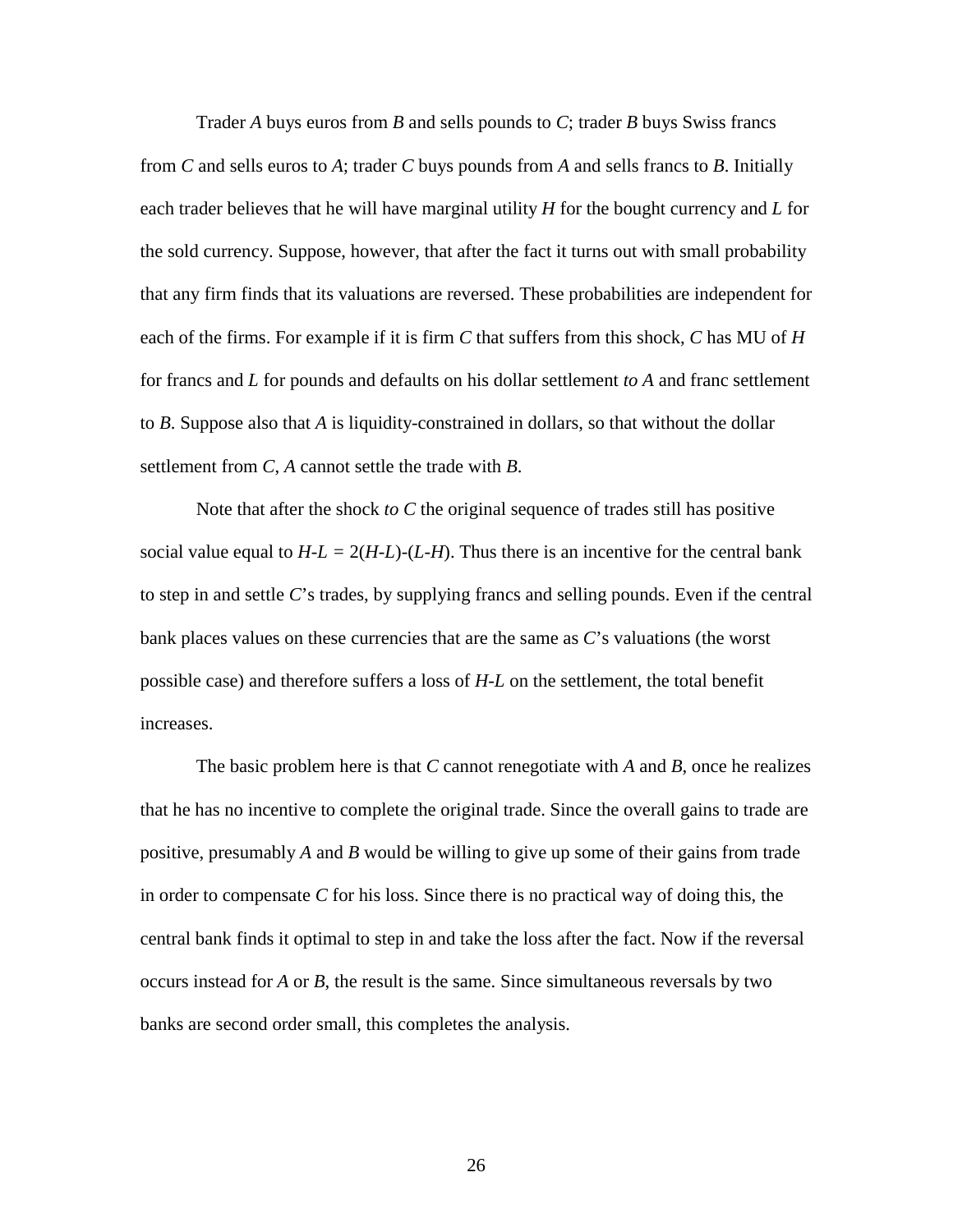Note that this phenomenon requires at least three traders. Consider the analogous situation with two traders: *A* and *B*. *A* buys euros from *B* and sells pounds to *B* (if desired, each leg of this trade can be accompanied by a flow of dollars in the reverse direction). Suppose that *A*'s valuations now reverse, so that it is unwilling to complete its trades. The two banks now agree on the valuation of all currencies. If the central bank intervenes to complete the trade with *B*, and its valuations are identical as well, no welfare gain arises.<sup>24</sup>

In contrast, netting arrangements have an advantage in such circumstances (at least from the point of view of a central bank), since they spread the trades themselves and the costs of failed trades on a pro-rata basis, implying a diminished need for central bank intervention to complete desirable trades.

#### *Exchange rate fluctuations*

 $\overline{a}$ 

In this section we consider the effects on CLS of exchange rate fluctuations. We use the same example as the previous section, only changing the details of the small probability shock. Suppose the shock takes the following form: the value of a currency (say, pounds) to all traders falls in a proportionate fashion. Specifically, suppose the value of pounds to *C* falls from *H* to *L*, (and falls from *L* still lower for A). Note that it still remains socially desirable to have all trades consummated, since currencies then end up in the hands of traders who value them most. However, while *C* still wishes to

 $24$  Of course this specific description depends on the fact that the currencies can only take on two valuations. But in a more general formulation with a multiplicity of possible valuations by the traders, the difference between the two and three bank cases continues to hold if we assume the natural (conservative) valuation of currencies by the central bank.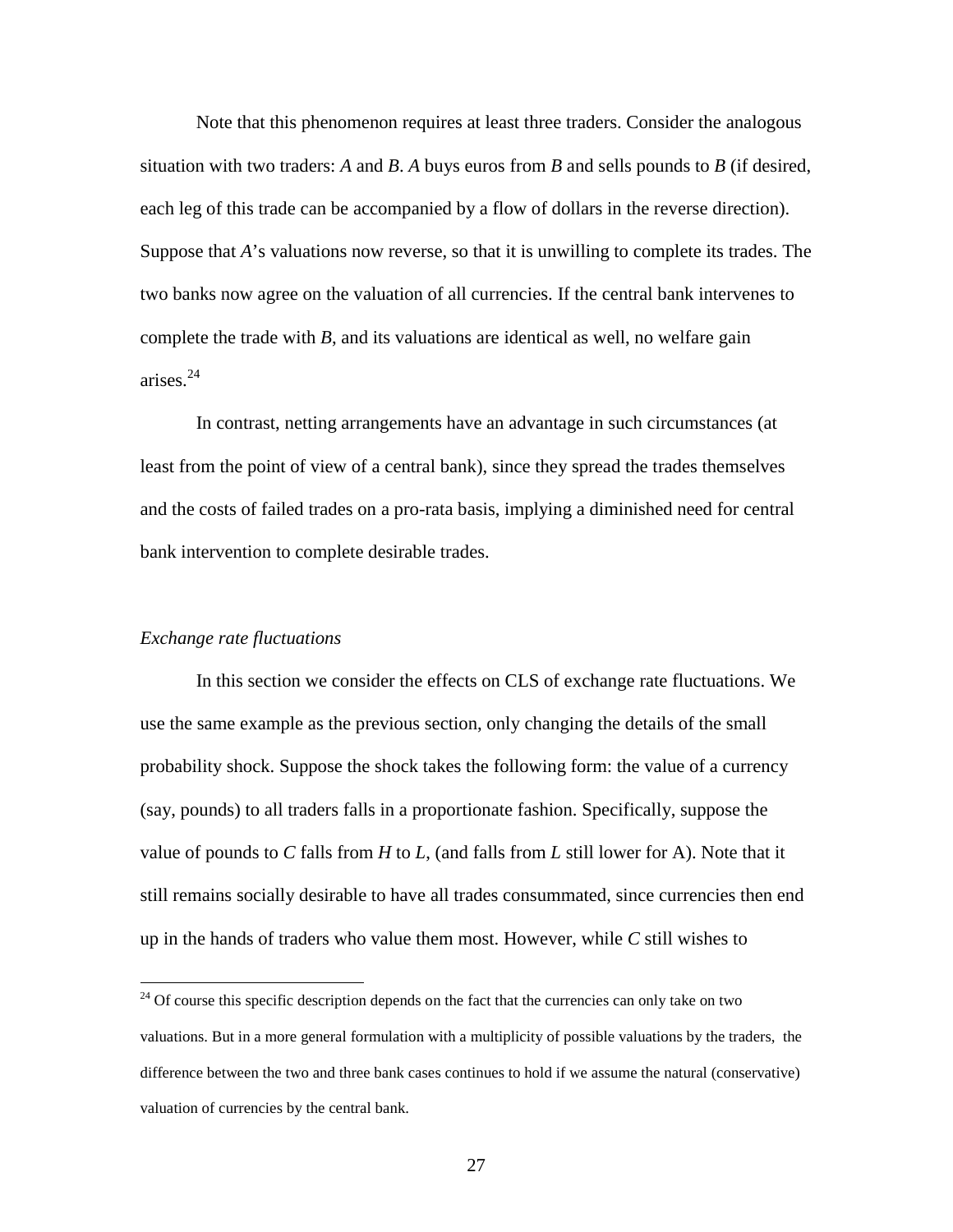consummate the franc/dollar trade with *B*, he wishes to cancel the pound/dollar trade with *A*.

The first case to consider is the one where bank *C* still prefers consummating both trades to consummating neither.<sup>25</sup> The outcome then depends on the extent to which the two trades are tied.

Under current arrangements, each currency would be transacted on a different facility. The dollar legs of the transaction, once entered into CHIPS, would be subject to netting. However, the two other currency transmissions, going on separate systems, would be subject to the coordination failures described in the earlier sections.

Complete integration would tie all transactions to each other so that they stand or fall as a group. Doing so increases the likelihood of compliance by a participant, since in the money transactions support the trader's willingness to take the out of-the-money transactions. CLS achieves this by making it impossible to selectively repudiate transactions after midnight on day 1.

But there are additional layers to the CLS arrangement which are designed to increase compliance. The pay-in requirements on the short positions are adjusted to reflect the current exchange rate, and to ensure that as the day goes on, the value of the participant's net short position is limited. If the participant values all currencies at their market values, then the CLS arrangement guarantees that the account is "in the money" so that he has no desire to default. The pay-in amounts thus provide additional protection of the system against adverse information that the participants could acquire during the course of the settlement day. The arrangement therefore represents a trade-off between

 $25$  The alternative assumption reduces the situation to that described in the previous section.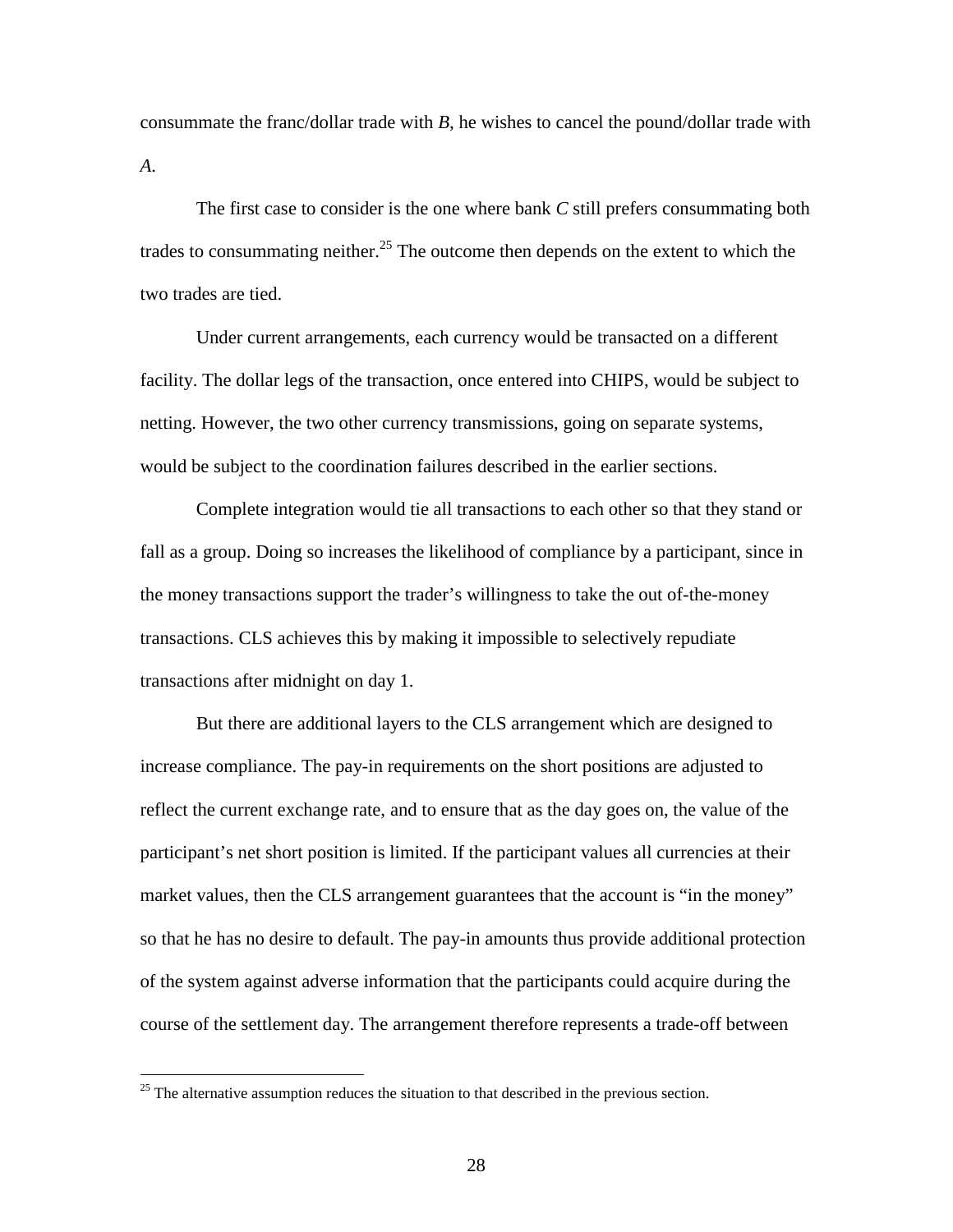the benefits of economizing on pay-ins through the quasi-netting behavior of "recycling" reserves, and increasing pay-ins to ensure compliance.

#### **5. Conclusion**

 $\overline{a}$ 

A characteristic feature of modern payment systems is their capacity to economize on the use of outside money. Through the use of netting and similar techniques, banks and other financial intermediaries can, to a large degree, allow inside money to substitute for outside money in market transactions.<sup>26</sup> The introduction of  $CLS$ will open a new avenue to such substitution, by allowing for simultaneous, coordinated settlements in inside funds across different currencies.

Previous descriptions of CLS have tended to focus on the mechanics of the arrangements for payment and settlement. In this paper we have concentrated on a more limited set of aspects in order to focus on participants' incentives under CLS. The payment versus payment arrangement eliminates the risk of loss of principal. The CLS system is not, nor has it been advertised as, a system designed to eliminate the liquidity risk associated with settlement failure. Nonetheless we have shown how the arrangement reduces these risks by encouraging compliance by participants. We have also examined how specific provisions of the arrangement encourage its use relative to existing uncoordinated arrangements.

 $^{26}$  Green (1999, 2000) has suggested that many innovations in payments systems can best be thought of as an increase in such substitution, as measured by an aggregate "netting ratio" (the ratio of gross to net transactions within an economy).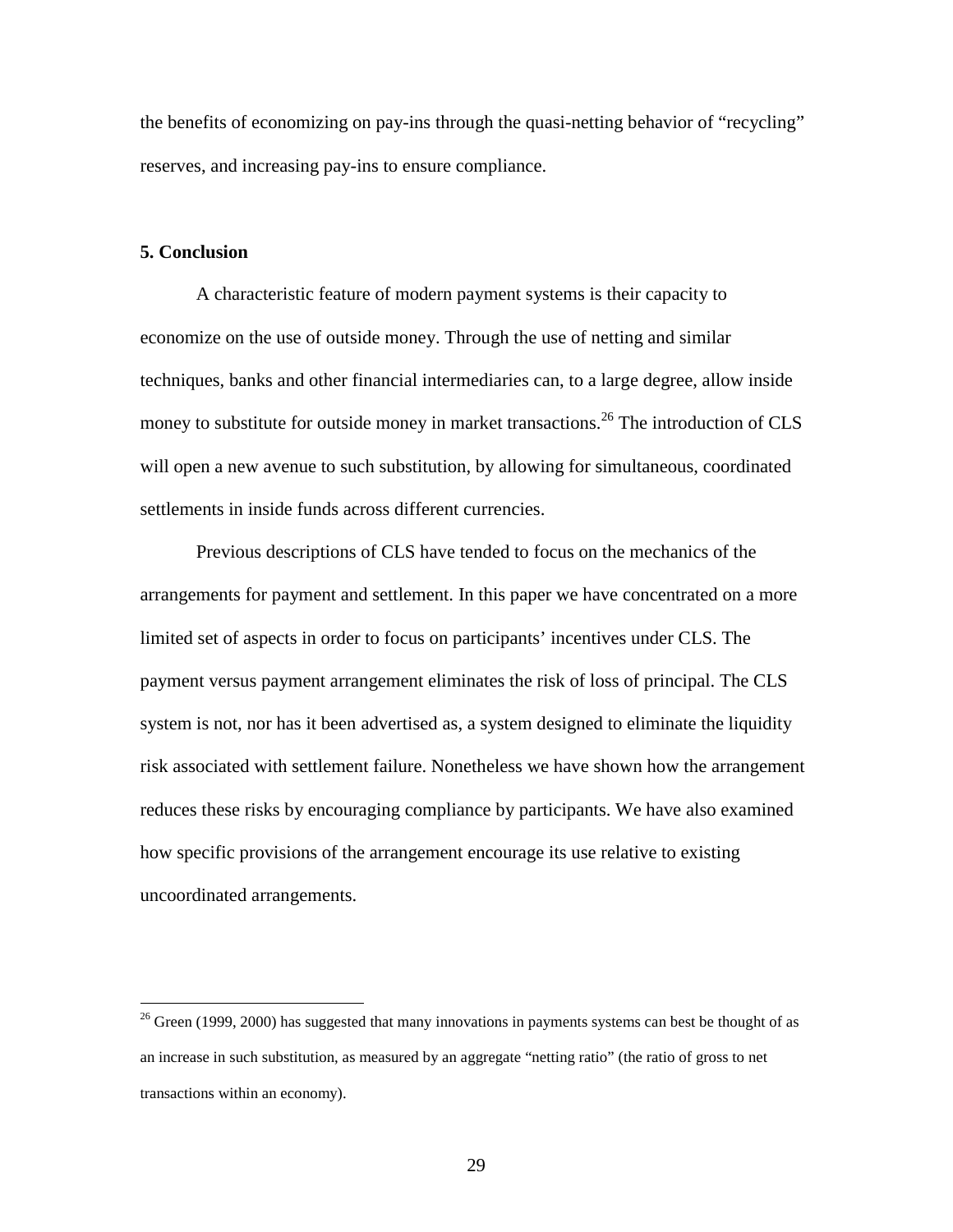The idea that "I will give you this valuable object if and only if you give me that valuable object in return" is the essence of what we mean by a spot trade. It is this conditionality, not mere simultaneity, which is the essential feature of CLS. And it is the lack of arrangements for such spot trades in foreign exchange markets which has made them special.

A promise of dollars or pounds from any private party is a slightly different good from dollars or pounds themselves. A currency is good as long as the central bank survives. A promise of a currency from a private party is the same as the currency only in states where the private party honors its promise. Thus in the rarefied world of foreign exchange trading, where even the remote probability of a bank default is relevant to pricing and trade, it becomes important to find a way to exchange pounds for dollars, not just for the mere promise of currencies. But this poses a problem. For the only place that large denominations of a currency exist is on the books of that central bank. Thus coordination of funds transfers would require a higher degree of communication and cross-border cooperation between central banks than present arrangements provide.

We conjecture that if such a spot market existed (imagine for a moment a medieval money changer transported to a stall in present-day London, with billions of dollar, yen and euro notes piled high on his bench), then the additional innovations corresponding to CLS would be relatively minor, and could mirror instead the standard repertory of arrangements in organized futures exchanges, with the posting of margin collateral on netted positions. A similar conjecture might apply if much of today's foreign exchange trades were to be replaced with trades in "contracts for difference." A contract for difference requires one party to pay the other a payment equal to the home-currency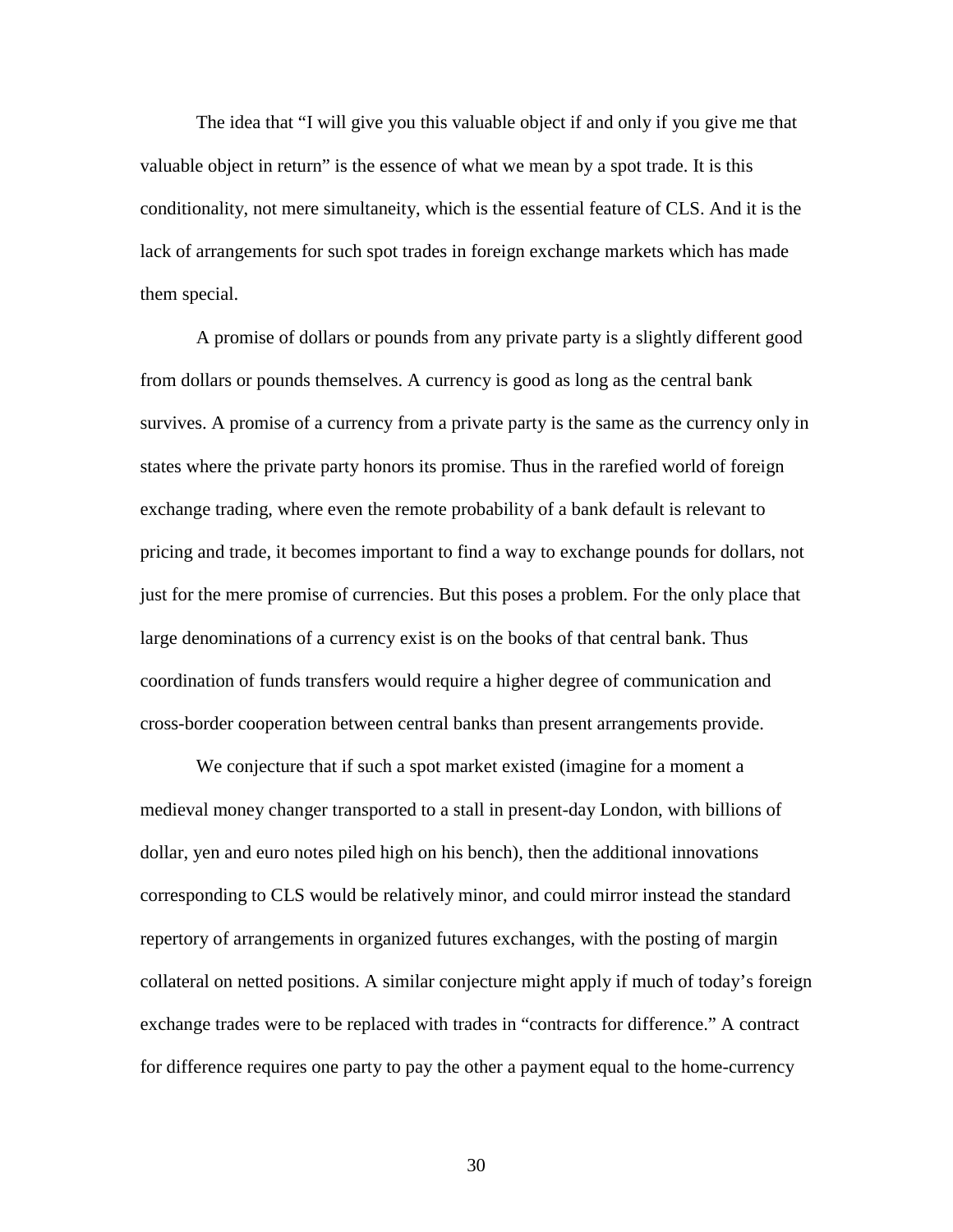value of the market gain or loss that would have resulted from a foreign exchange transaction (see Bank for International Settlements 1998).

Clearly incentives are fundamental to settlement risk, and central to a regulator's evaluation of a settlement system. And the incentives associated with the decision of whether or not to pay up are clearly the most fundamental incentives that there are, which, together with their simplicity, justifies focusing upon them in this initial analysis of CLS. However, other incentives must also be considered in examining settlement risk: we have briefly considered the inducements that a system gives for risk taking behavior—in particular the extent to which they encourage or discourage increasing the magnitude of foreign exchange activity for a bank, and the degree to which they encourage or discourage monitoring of counterparty quality.

We have also considered in a preliminary fashion, the effects of the CLS arrangement on incentives in a multiparty context. We found that the CLS system lay between pure PvP and netting arrangements in its encouragement of trading with risky counterparties. Compared to netting arrangements it leaves a greater role for ex post intervention by Central Banks to complete uncompleted trades. And the ability of the arrangement to hold completion of some trades by a bank hostage to the completion of other trades also serves to increase compliance. Although these are significant implications of the new arrangement, our analysis has clearly only scratched the surface in investigating CLS in a multiparty context.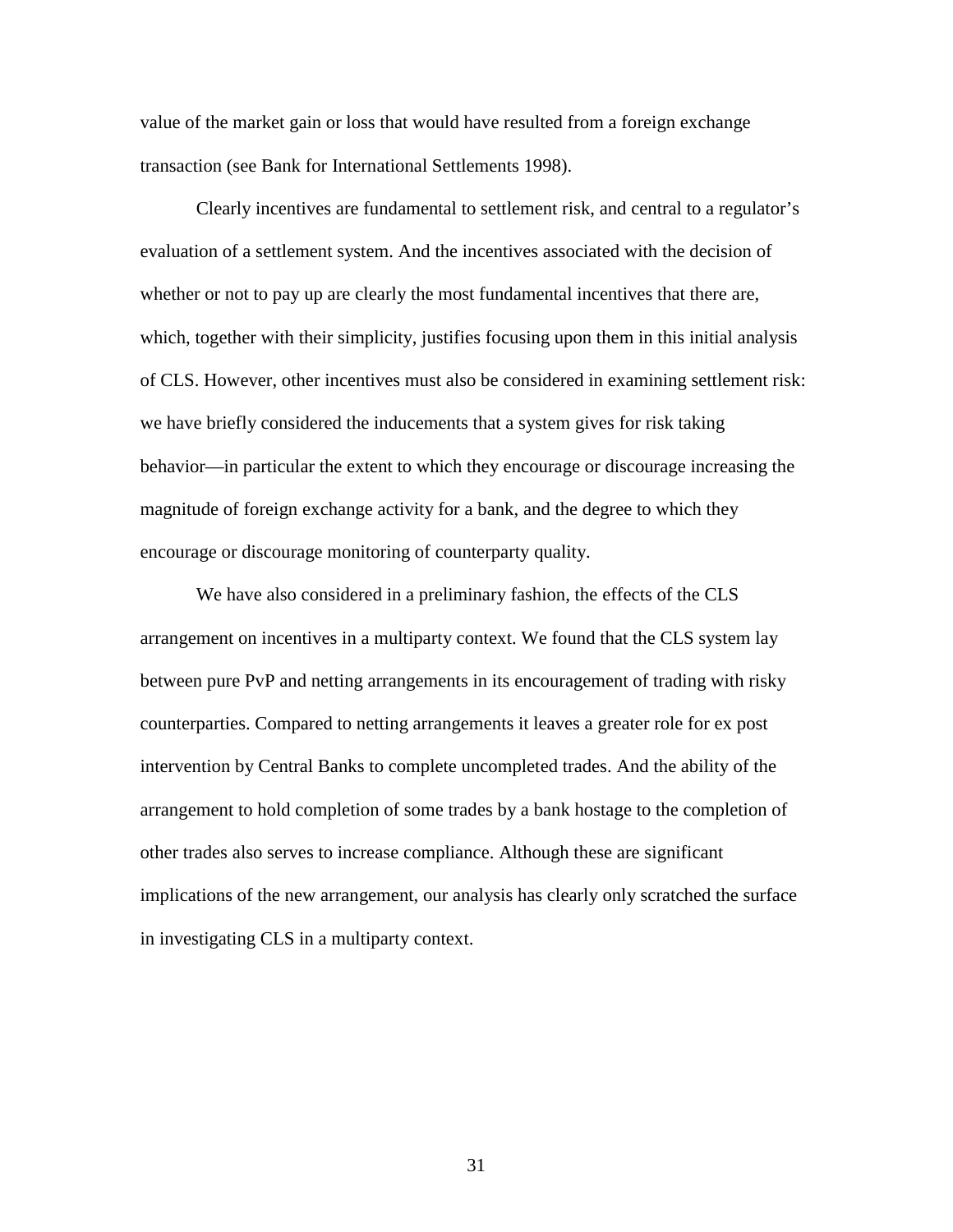#### **Appendix A: A Basic Two-Bank Model**

At stage 0, each bank can agree to enter a proposal to make a trade. If both banks agree, then the game begins, and there are two stages to the banks' activities. At stage 1, each bank can choose to make an investment<sup>27</sup> at a cost *k*. If the investment is made, then one indivisible unit of initial asset arrives with probability  $(1 - p)$ . If the investment is not made, then there is zero probability of the asset's arrival. The agreement to trade mandates that each bank deliver its initial asset to the other bank, in return for its more preferred asset—i.e., the initial asset of the *other* bank.

The stage 2 decision for a bank is whether to carry out the agreement by delivering the initial asset, or to renege on the agreement by refusing to deliver. (If the asset did not in fact arrive, then delivery is impossible).

Depending on these actions, and on the rules for handling clearing, a bank can end up holding its initial asset, its preferred asset, both, or neither. The following equations define the parameters associated with each holding,  $H(x, y)$ , where *x* represents the holding of the initial asset, and *y* represents the holding of the preferred asset:

 $H(0,0) = 0$  (1)

$$
H(1,0) = c \tag{2}
$$

$$
H(0,1) = b \tag{3}
$$

$$
H(1,1) = a \tag{4}
$$

where

 $27$  For some applications it is more natural to consider these investments as reliance investments taken before the agreement is made. For the issues in this appendix, however, no substantive difference arises, and technicalities are avoided by reversing the order.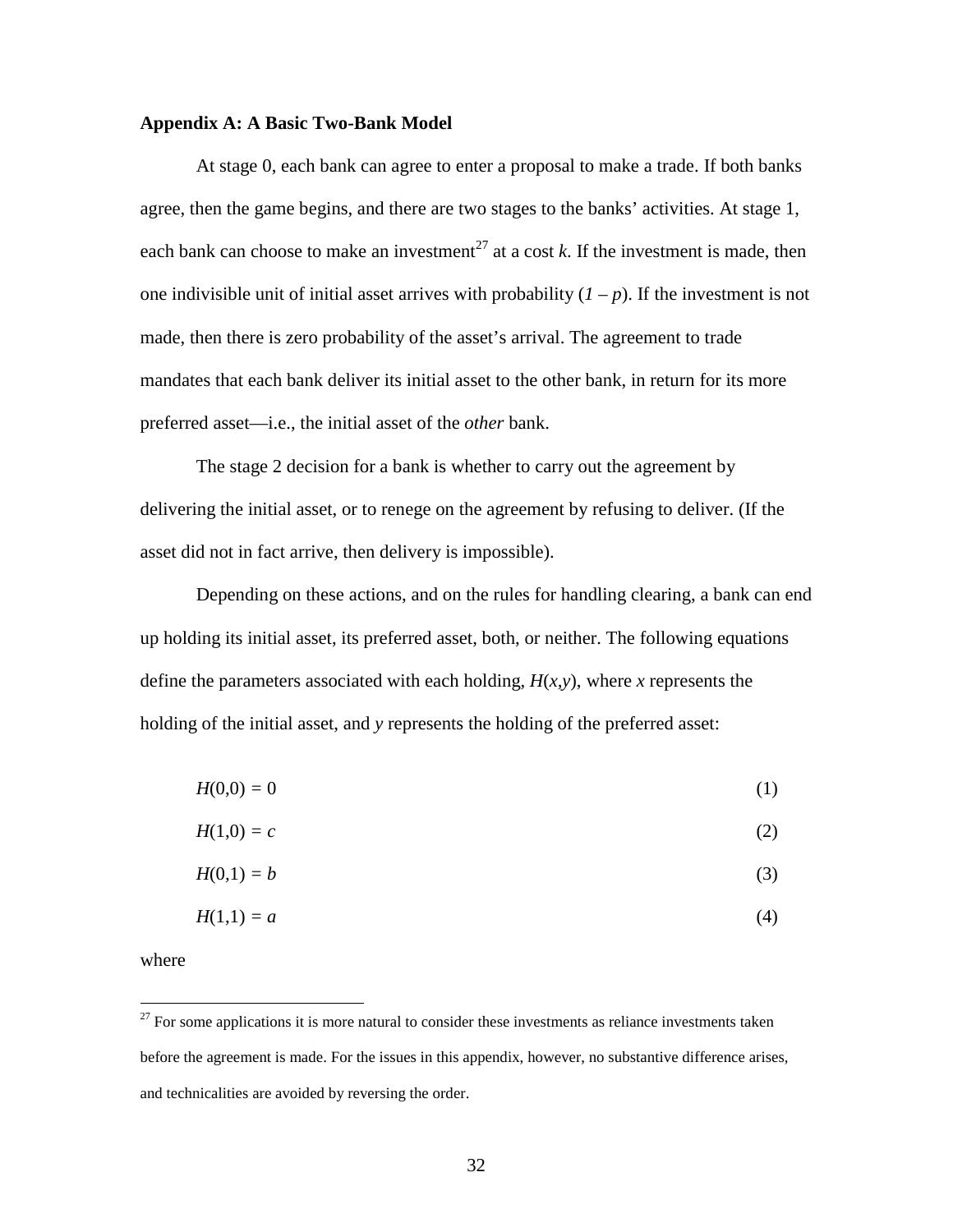$$
a > b > c > a - b \tag{5}
$$

A bank's total payoff is the sum of *H*, investment costs, if any, and penalties assessed by the clearing mechanism, if any.

The *current arrangements* for clearing and settlement can be described as follows: each party makes a unilateral decision to deliver. A fine is imposed on a party failing to deliver. A *PvP system* can be described as follows: each party makes a unilateral decision to deliver. If one party chooses not to deliver, then neither asset is delivered. For completeness, we include the possibility of a fine assessed for choosing not to deliver in a PvP system as well; let  $f_c$  and  $f_p$  represent the fines under current arrangements and the PvP system, respectively. Then Table 4 describes payments as a function of various consequences in the subgame after investment has already been made.

#### <Insert Table 4 here.>

We will assume that the social costs of a penalty are equal to the private costs, so that the social value of the arrangement is the sum of the payoffs to the two banks.<sup>28</sup> Thus it is ex post always socially beneficial for a bank to deliver when (and of course, only when<sup>29</sup>) it receives the initial asset. Also we assume

$$
(1-p) b > k \tag{6}
$$

so that investment is socially valuable if the asset is then transferred.

 $^{28}$  I.e., there is complete dissipation of penalties paid by a defaulter.

<sup>&</sup>lt;sup>29</sup> Non-arrival is simply short hand for a circumstance where delivery becomes prohibitively costly, both privately and socially.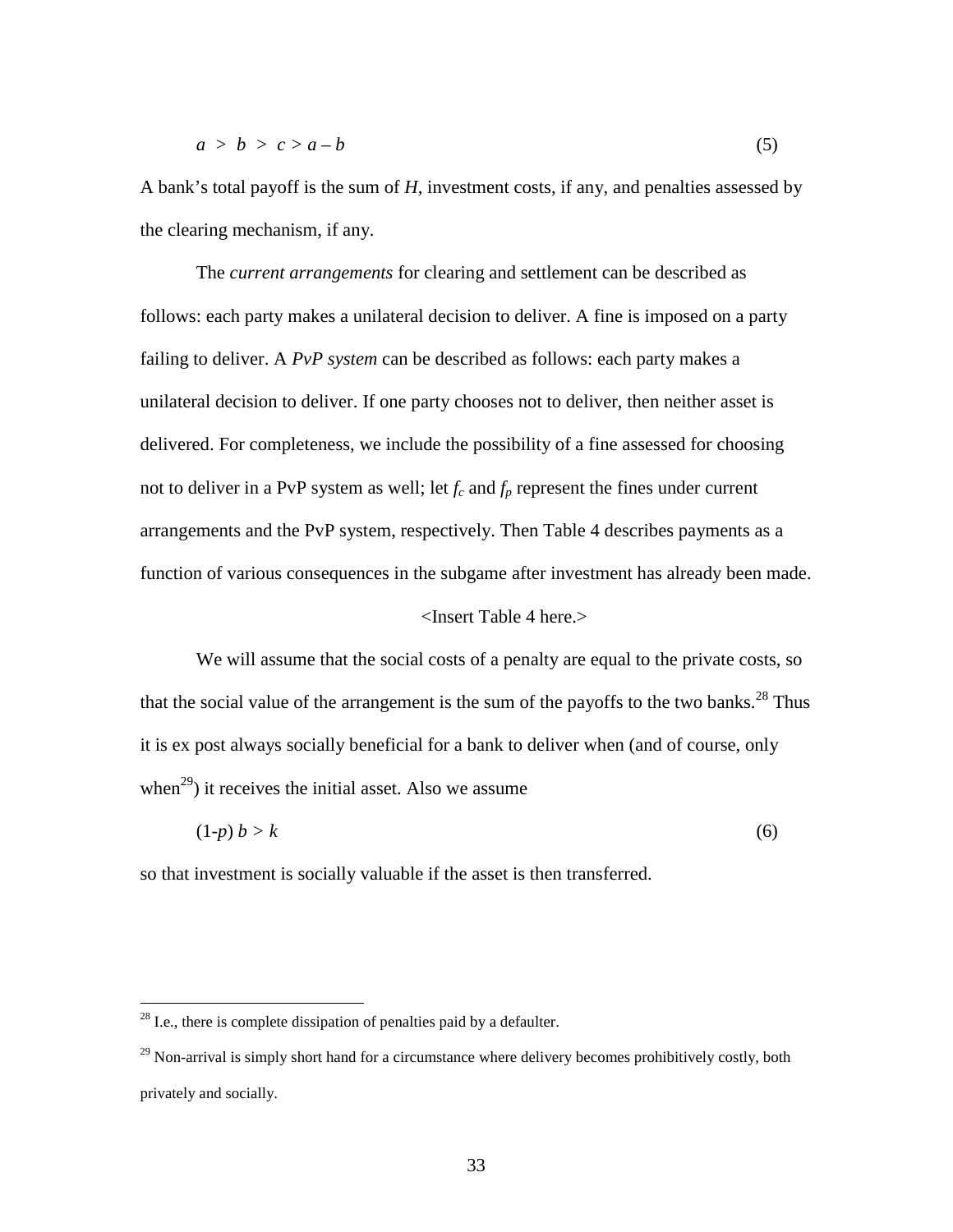Once the two banks have entered the agreement, there are three pure strategies in the full game: 1) Invest and Deliver, 2) Invest and Renege, and 3) Don't Invest. The payoffs are therefore those given in Table 5.

#### <Insert Table 5 here>

Elementary calculations demonstrate:

*Lemma 1*: If

$$
f_c \ge (1 - p)(a - b) + p c \tag{7}
$$

and

$$
f_c \ge k/(1-p) \tag{8}
$$

Then there is a Nash equilibrium under current arrangements in which each party invests and delivers. Moreover, given these assumptions, the Nash equilibrium is the unique pure strategy equilibrium if and only if

$$
f_c > c \tag{9}
$$

*Lemma 2*: Under the PvP system, it is a Nash equilibrium for each party to invest and deliver for any non-negative  $f_p$ . Moreover, if  $f_p > 0$  the equilibrium is unique.

Thus the PvP system can be implemented without penalties, while current arrangements require positive penalties. Moreover provided

$$
c > k/(1-p) \tag{10}
$$

there is in general a range of penalties over which there will be multiple equilibria under current arrangements.

If we assume instead that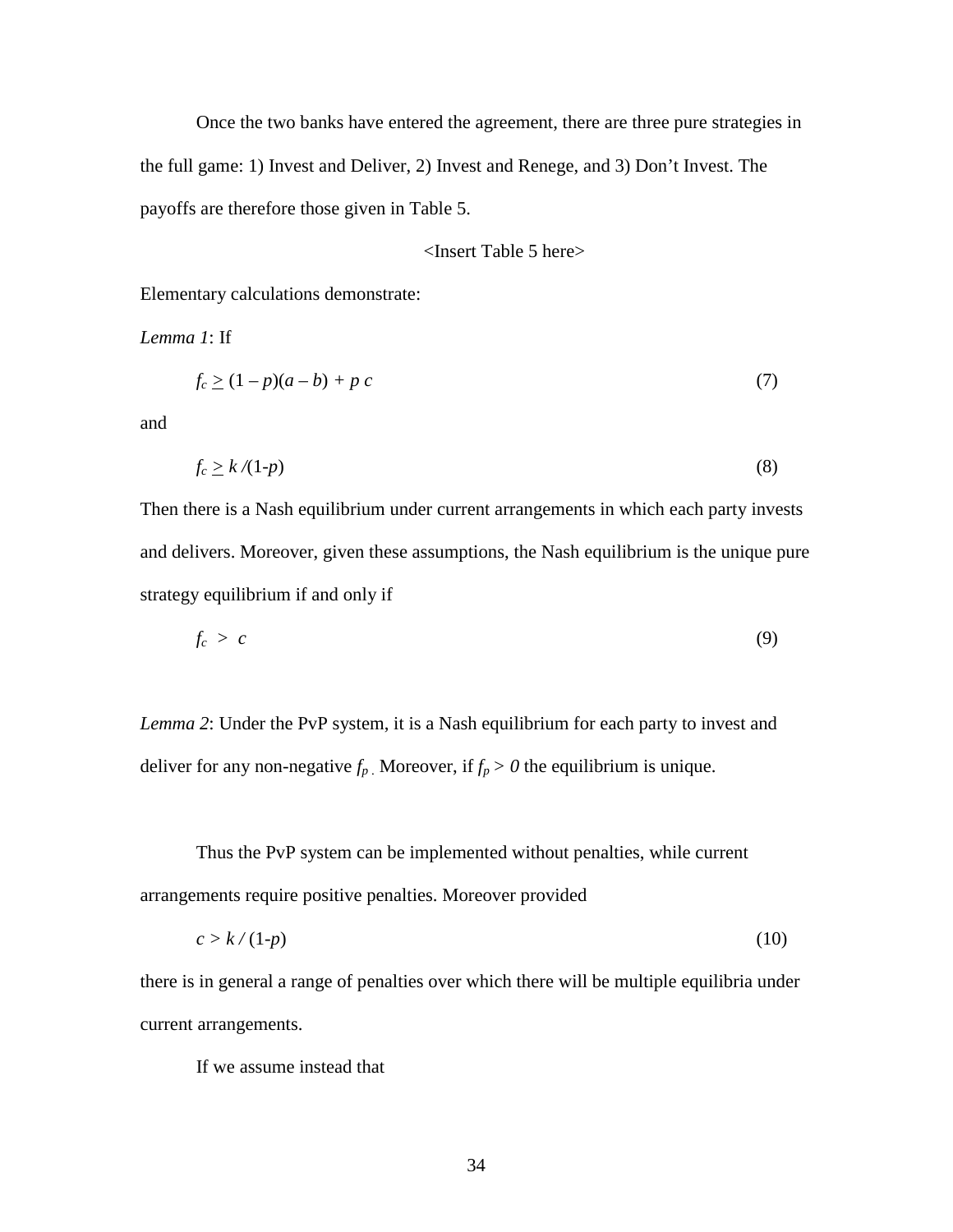$$
c < k \, (1-p) \tag{11}
$$

then equilibrium is unique under both current arrangements and under PvP. Under this assumption it is not socially valuable to invest unless the asset will be transferred to the other party. Thus the social value of the current arrangement is

$$
2(1-p) b - 2 p f_c \tag{12}
$$

while the social value of a PvP system (assuming zero penalty) is

$$
2(1-p)^2 b + 2 p(1-p) c \tag{13}
$$

Since the minimum feasible penalty under the current system is

Min 
$$
\{(1-p)(a-b)+p\ c, k/(1-p)\},
$$
 (14)

the question of which system dominates depends on parameters. As an illustration, let *p* approach 0. Then if  $b-c > k$ , the current system dominates. If the inequality is reversed a PvP system dominates. Roughly speaking, the question boils down to the issue of whether the social costs of the penalties necessary under the current system to maintain incentives are greater than or less than the social costs of the ex post misallocation of assets under PvP.

#### **Appendix B: A Three-Bank Extension (outline)**

Label the three banks *A*, *B*, and *C*. Banks *A* and *C* are as described in the previous appendix with the following exceptions: Bank *A* is "perfectly reliable" –that is, bank *A*'s initial asset arrives with probability 1. We will continue to use 1*-p* for the probability that bank *C*'s initial asset will arrive. However, *p* is now stochastic, with probability distribution  $F(p)$ . The realization of p is observed by C, but not by A. For concreteness, we will call *A*'s initial asset "dollars" and *C*'s initial asset "yen."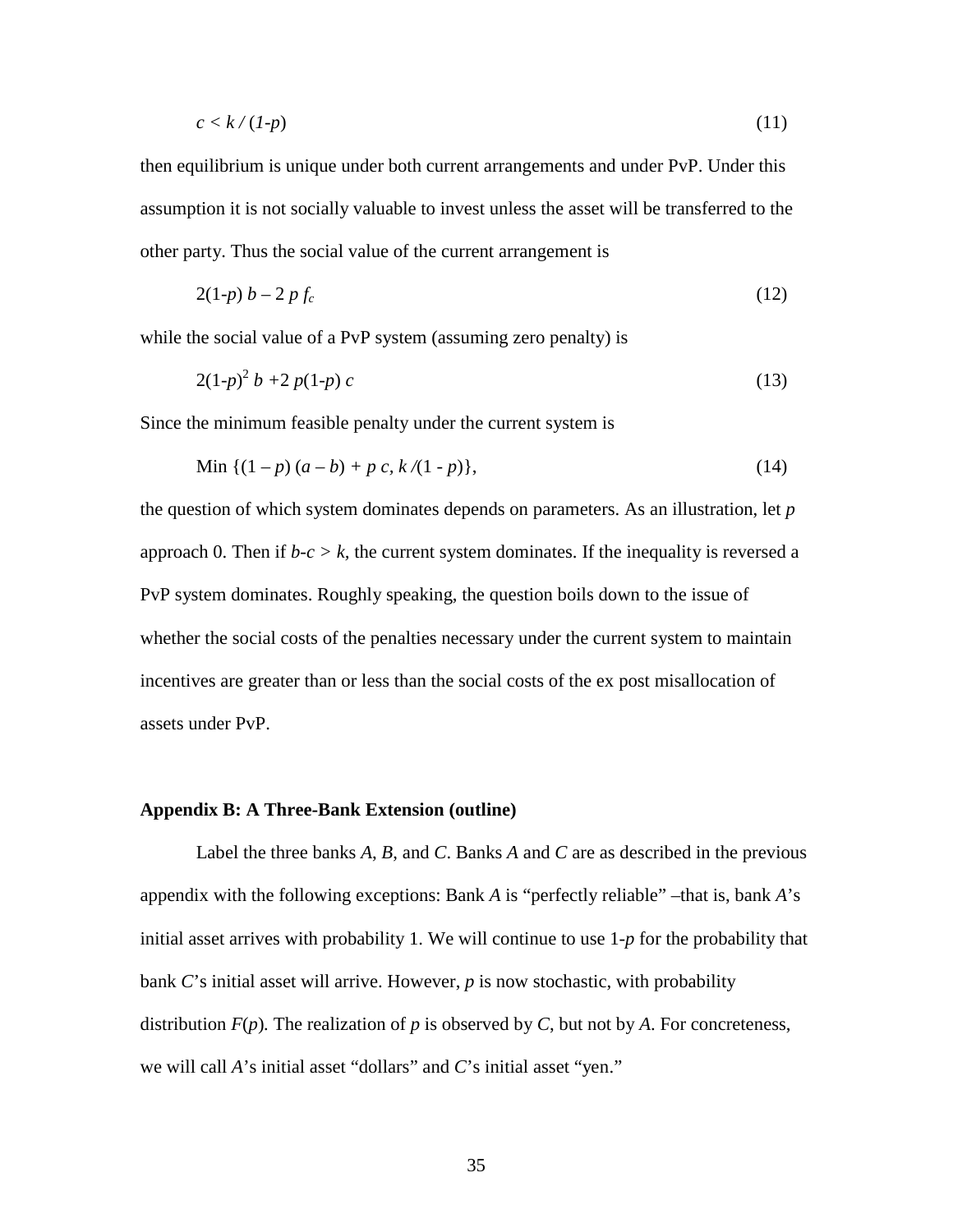Clearly in a two-bank world trade between *A* and *C* will frequently break down: *A* will not be willing to trade if his expectation of the value of p is too high. To facilitate comparison, we will assume that the fine under the current arrangements is set so that the same types of *C* are willing to trade in the bilateral case under the current arrangements as under the PvP arrangements.

Now suppose there is an intermediary bank which observes the probability *p.* This bank makes its profits by facilitating trade between the other two, but it is not wholly reliable, either. Specifically, we assume that with probability 1-*q* bank *B* receives an initial allocation of a unit of "dollars" and a unit of "yen," and with probability *q* it receives neither. These probabilities are independent of all probabilities for bank *C*. The payoffs to bank *B* based on its final holdings are:

For holding 1 unit of yen and 1 unit of dollars: *v*

For holding one unit of either: *w*

For holding two units of either: 2*w*

For holding nothing: *0.*

 $\overline{a}$ 

We will ignore the incentives for *B* to renege (while they could be included, they are not the point of this section and would only increase notational clutter). Bank *B* will receive a payoff in addition to payoffs for final holdings, from the profits *h* it collects on each consummated trade.<sup>30</sup>

 $30$  It would be feasible, but not particularly instructive, to keep this section consistent with the previous section by increasing the number of assets in the model and folding *h* into the payoff for particular asset holdings by B.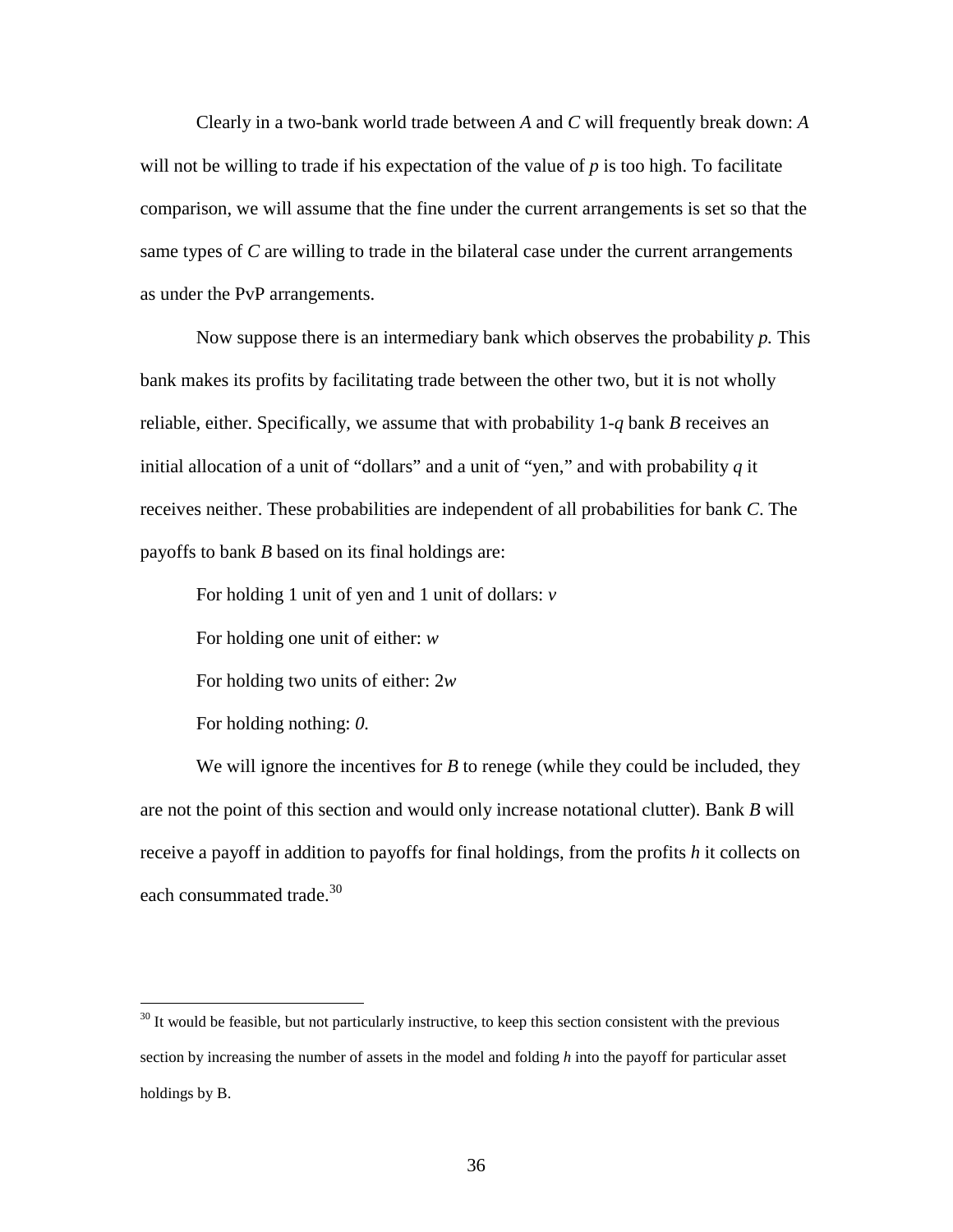The trades that will be worth considering under any arrangement are arrangements for bank *B* to buy dollars from *A* and yen from *C*. Bank *B* will be able to carry out its side of these arrangements if it receives its initial holdings or if its counterparties do, so that it can use the proceeds of each to satisfy the other's requirements. We assume that

$$
v > 2w + h \tag{15}
$$

so that bank *B* prefers to enter trades only under the anticipation that each side of the trade will settle successfully.

The payoff to bank *B* is the same under the current system as it is under PvP, as long as bank *C* pays up. However, under current arrangements it is not possible for a bank to monitor whether trades have gone through before commencing its own trades. Thus exchanges will go through unilaterally as soon as the funds are available. For this reason, bank *B* faces greater chance of losses under current arrangements than under PvP. Specifically, compare the outcomes when bank *B* receives its initial assets but bank *C* does not. Under current arrangements bank *B* sends assets to bank *C* but receives nothing in return, while the trade with bank *A* is consummated. Thus the payoff to *B* under the circumstances is

$$
w + h. \tag{16}
$$

Under PvP, bank *B* does not send assets to bank *C* but continues to consummate the trade with bank *A*. Thus the payoff to *B* under the circumstances is

$$
2w + h.\tag{17}
$$

Thus the outcome is worse for bank *B* under current arrangements than under PvP.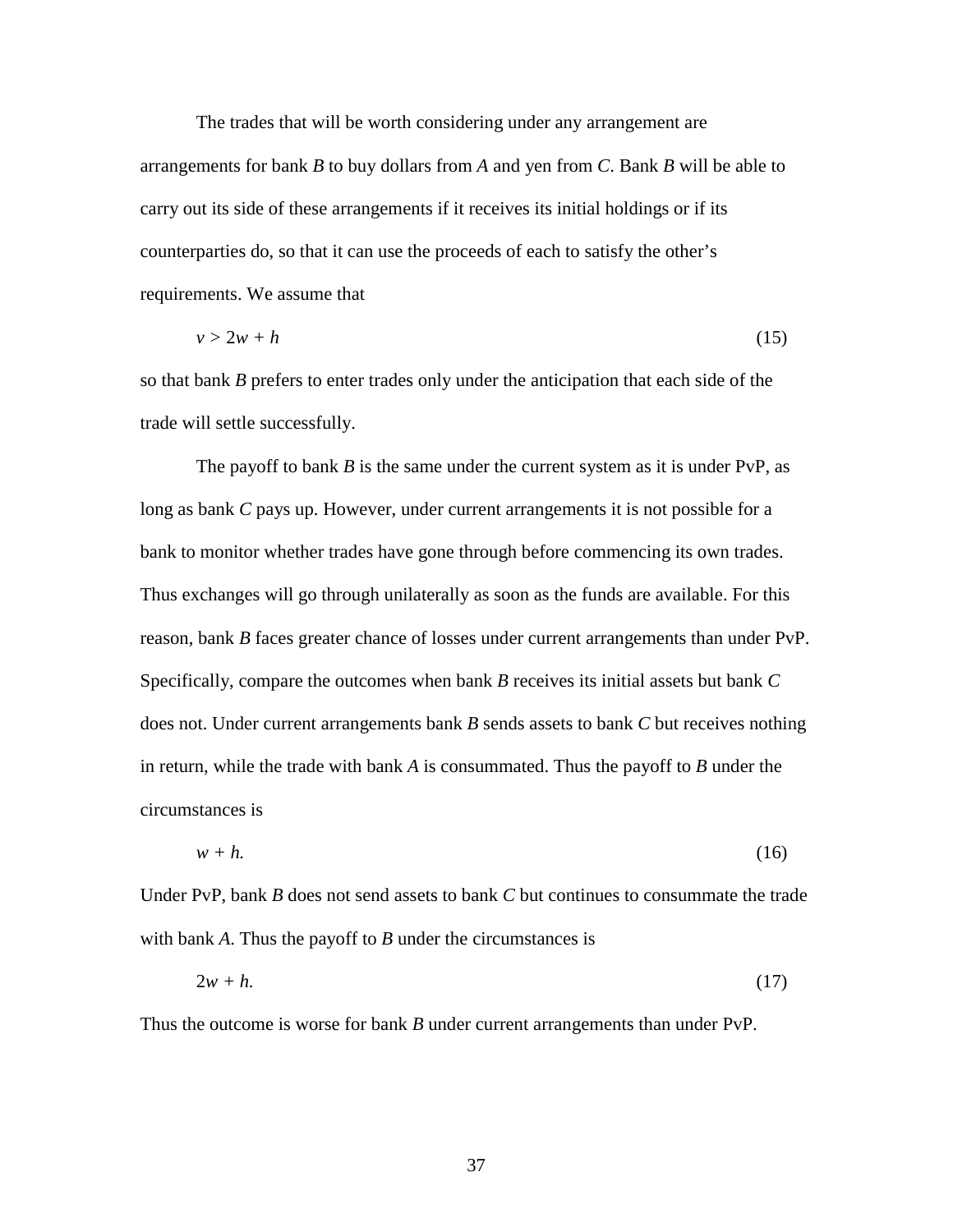(If both *B* and *C* fail to receive initial assets, then under both current arrangements and under PvP, bank B will end up with no assets and with no trade consummated; thus the only difference between the two will be in terms of the size of penalties assessed of *B* under the two systems. Under CLS no specific penalties would be attached to these circumstances. In any event, as long as the penalties are greater under the current system than under CLS, then bank *B* is also worse off in this case under PvP than under current arrangements and the rest of the discussion in this section is unaffected.)

In summary, bank *B* will choose to make arrangements with both bank *A* and bank *C* or with neither of them. Which it will do will depend on the quality of bank *C*. Under a PvP system, bank *B* will be willing to make arrangements when bank *C* has a higher realization of  $p$  than under the current arrangements. Let  $E p_c$  and  $E p_p$  be the expectation of  $p$  in the distribution  $F$  conditional on bank  $B$ 's accepting a trade under, respectively the current arrangements and a PvP system. Thus,

$$
Ep_c < Ep_p \tag{18}
$$

We now turn to a consideration of the values of the two arrangements from the point of view of bank *A*. If the trade is successful, A's payoff is *b-k.* If the trade fails, *A*'s payoff is *c-k* under PvP and *–k* under the current arrangements. Under either regime, the trade will fail when both *B* and *C* have no assets, so the probability of failure is

$$
(Ep) q \tag{19}
$$

and *A* will participate if

$$
(b-k)[1-(Ep) q] - (Ep) q m > 0 \tag{20}
$$

where

$$
Ep = Ep_c \text{ or } Ep_p \tag{21}
$$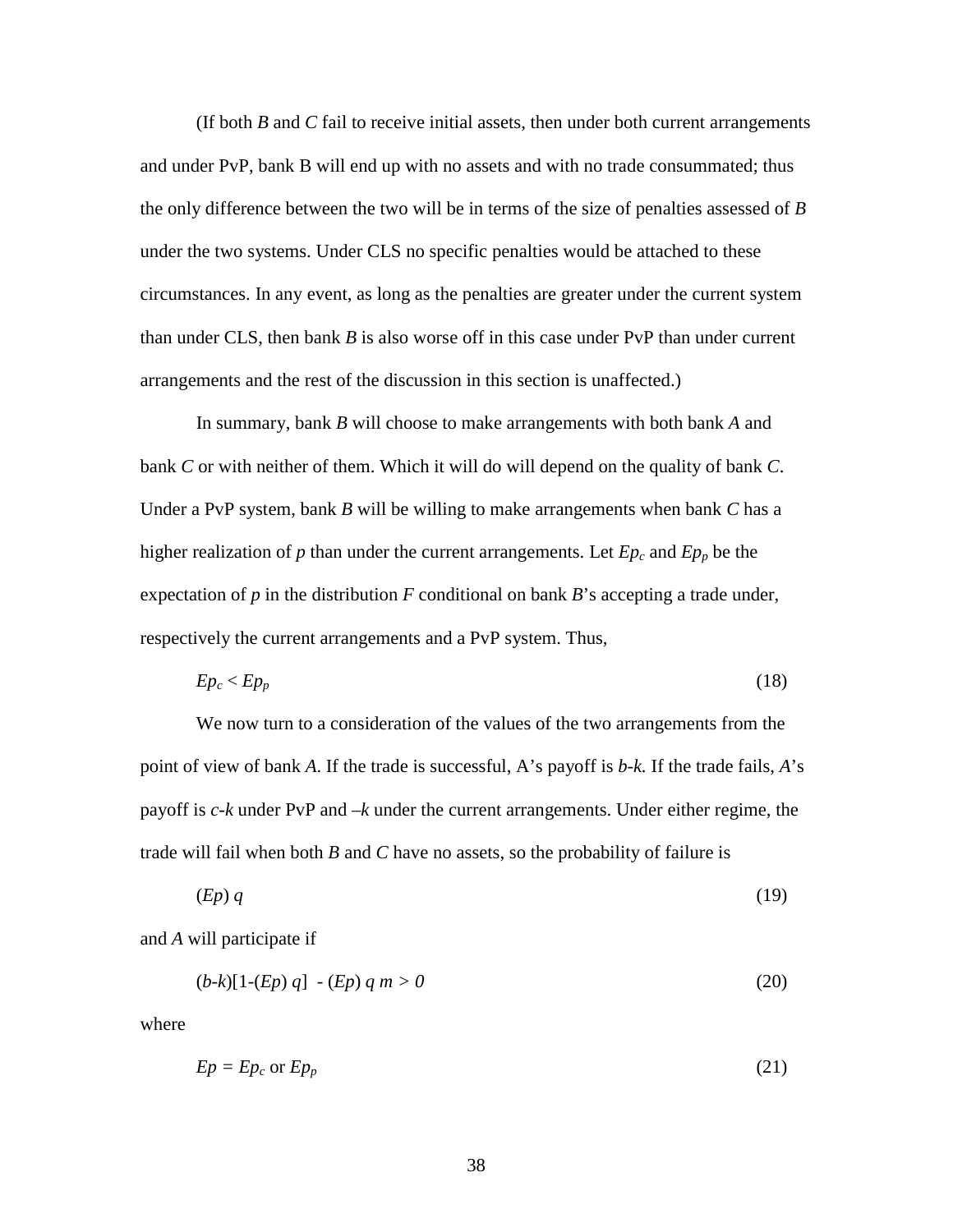and

$$
m = k \text{ or } k - c \tag{22}
$$

according to whether the market operates under the current arrangements or PvP respectively. Under PvP, the principal risk is smaller—that is, the amount lost when a counterparty defaults is smaller. But the liquidity risks are greater—that is, counterparties engage in trades with lower quality third parties—making shortfalls more likely.

The effect of the regime switch on A's payoff is ambiguous: Depending on parameters, bank A will be willing to participate in both regimes, in either regime or in neither.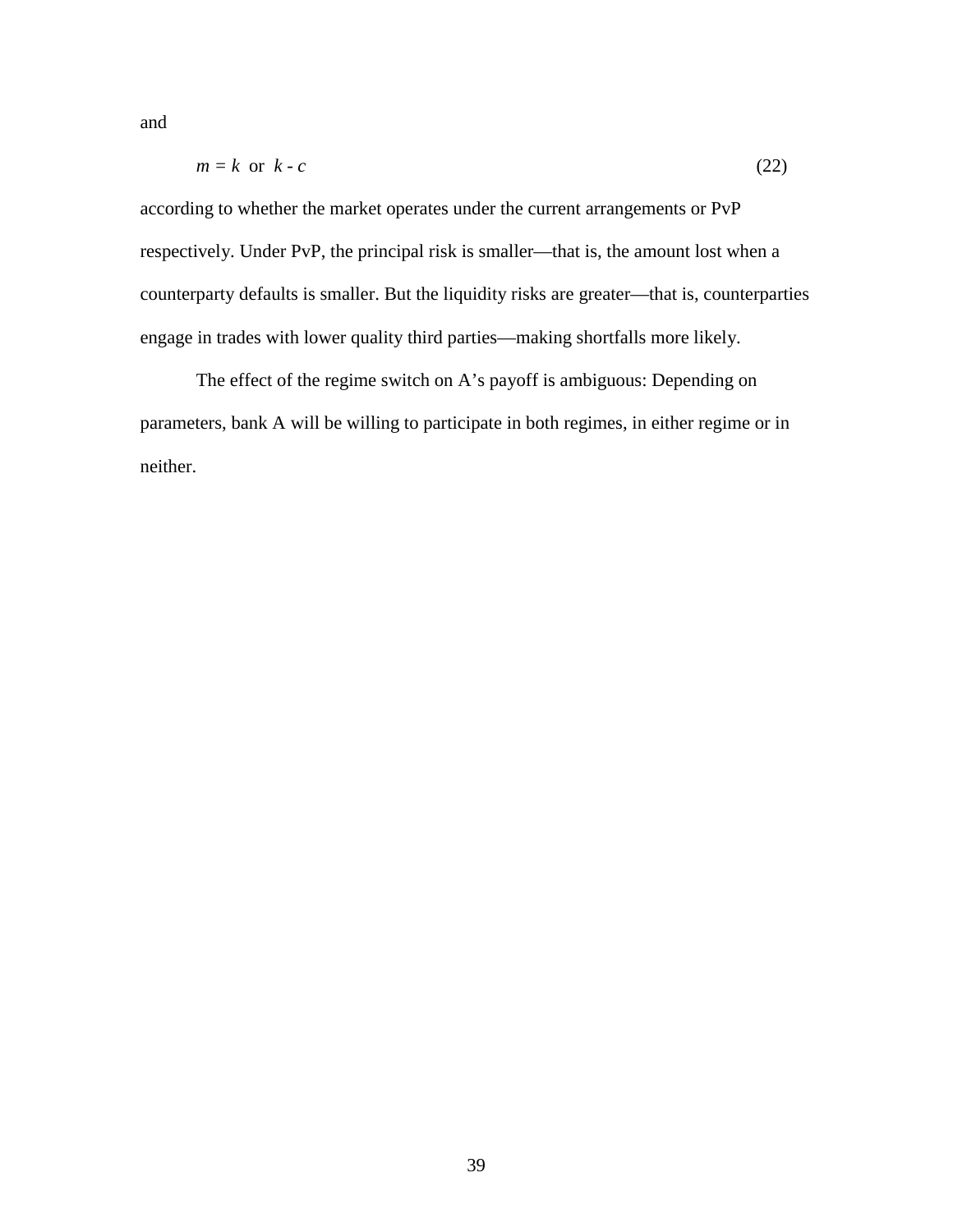#### **References**

- Baer, H.L., V.G. France, and J.T. Moser, 1995. Determination of collateral deposits by bilateral parties and clearinghouses, in: Proceedings of the 31st annual conference on bank structure and competition (Federal Reserve Bank of Chicago, Chicago).
- Bank for International Settlements, 1990, Report of the committee on interbank netting schemes of the central banks of the group of ten countries (Bank for International Settlements, Basel).
- Bank for International Settlements, 1992, The insolvency liquidation of a multinational bank (Bank for International Settlements, Basel).
- Bank for International Settlements, 1993, Central bank payment and settlement services with respect to cross-border and multi-currency transactions (Bank for International Settlements, Basel).
- Bank for International Settlements, 1996, Settlement risk in foreign exchange transactions (Bank for International Settlements, Basel).
- Bank for International Settlements, 1997, Clearing arrangements for exchange-traded derivatives (Bank for International Settlements, Basel).
- Bank for International Settlements, 1998, Reducing foreign exchange settlement risk: A progress report (Bank for International Settlements, Basel).
- Bank for International Settlements, 1999, Central bank survey of foreign exchange and derivatives market activity 1998. (Bank for International Settlements, Basel).
- Clementi, D., 1999, Keynote address at S.W.I.F.T. U.K. regional conference, 25 May.
- CLS Services Limited, 1998. An introduction to continuous linked settlement. Mimeo, October.
- Davidson, C., 1996. Settlement saga rolls on. Risk 9 (November), 49-52.
- Duncan, G.M., 1994, Clearing house arrangements in the foreign exchange markets, in: Symposium proceedings: international symposium on banking and payment services, (Board of Governors of the Federal Reserve System, Washington, D.C.) 168-174.
- George, E., 1994, International banking, payment systems, and financial crises, in: Symposium proceedings: international symposium on banking and payment services, (Board of Governors of the Federal Reserve System, Washington, D.C.) 73-79.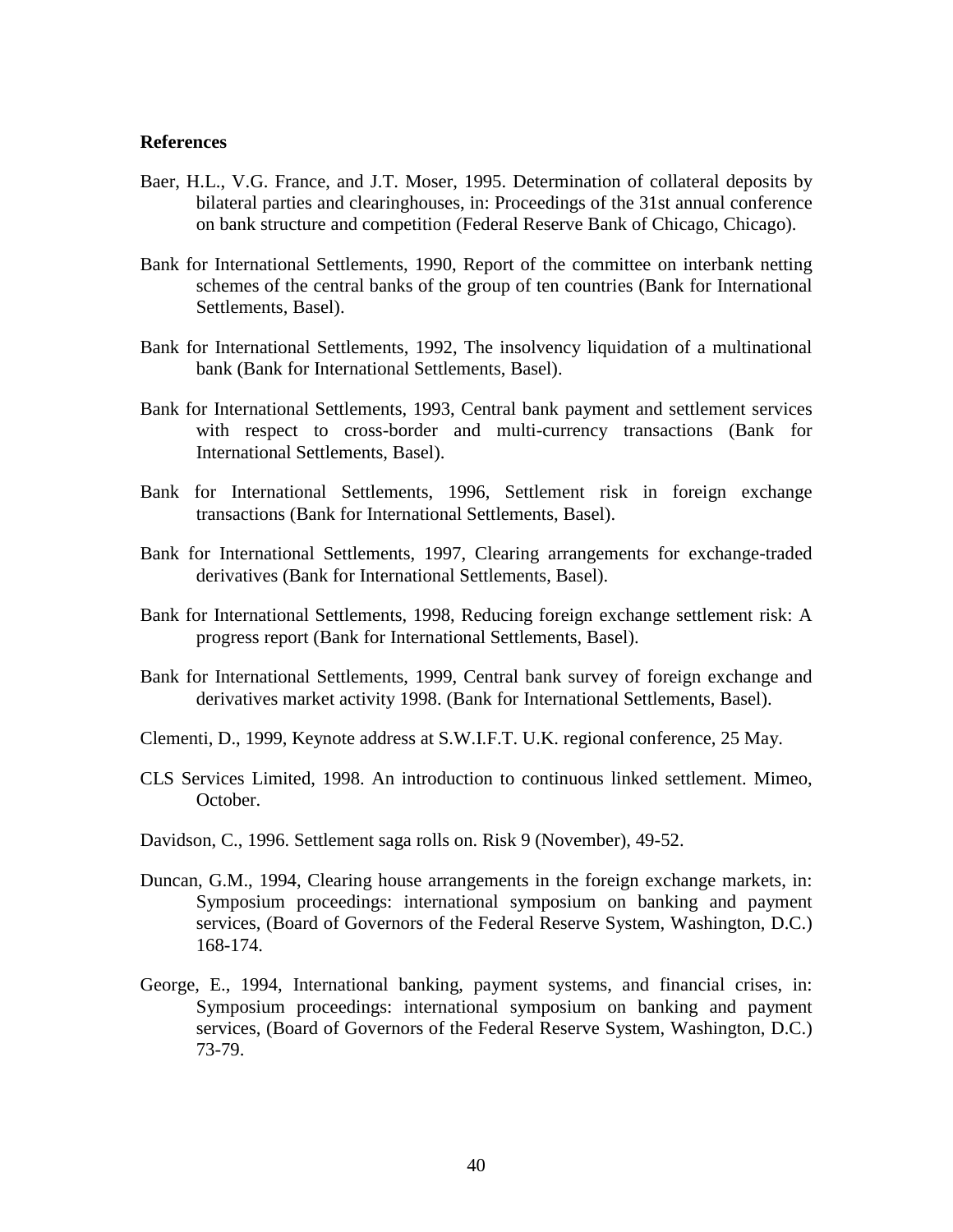- Glass, G.R., 1994, Multinet's FX netting solution, in: Symposium proceedings: international symposium on banking and payment services, (Board of Governors of the Federal Reserve System, Washington, D.C.) 152-167.
- Green, E.J., 1999, We need to think straight about electronic payments, Journal of Money, Credit, and Banking 31, 668-670.
- Green, E.J, 2000, Central banking in an information age, mimeo, February.
- Lyons, R.K., 1997, A simultaneous trade model of the foreign exchange hot potato, Journal of International Economics 42, 275-298.
- Lyons, R.K., 1998, Profits and position control: A week of FX dealing, Journal of International Money and Finance 17, 97-115.
- Lyons, R.K., forthcoming, The microstructure approach to exchange rates (M.I.T. Press, Cambridge, Mass.).
- Marjanovic, S., 2000, CLS forex settlement system seen gaining industry nod, American Banker, March 10.
- Moser, J.T., 2000, Origins of the modern exchange clearinghouse: A history of early clearing and settlement methods at futures exchanges, in L.G. Telser, ed.: Classic futures: lessons from the past for the electronic age (Risk Publications, London) 277-320.
- Noël, T.E., 1994, Report on central bank payment and settlement services with respect to cross-border and multicurrency transactions, in: Symposium proceedings: international symposium on banking and payment services, (Board of Governors of the Federal Reserve System, Washington, D.C.) 123-132.
- Roscoe III, D.L., 1998. Continuous linked settlement, in: Proceedings of the 34th annual conference on bank structure and competition, (Federal Reserve Bank of Chicago, Chicago) 32-37.
- Sesit, M.R., 1996, Central banks issue warning on trading, Wall Street Journal, March 27.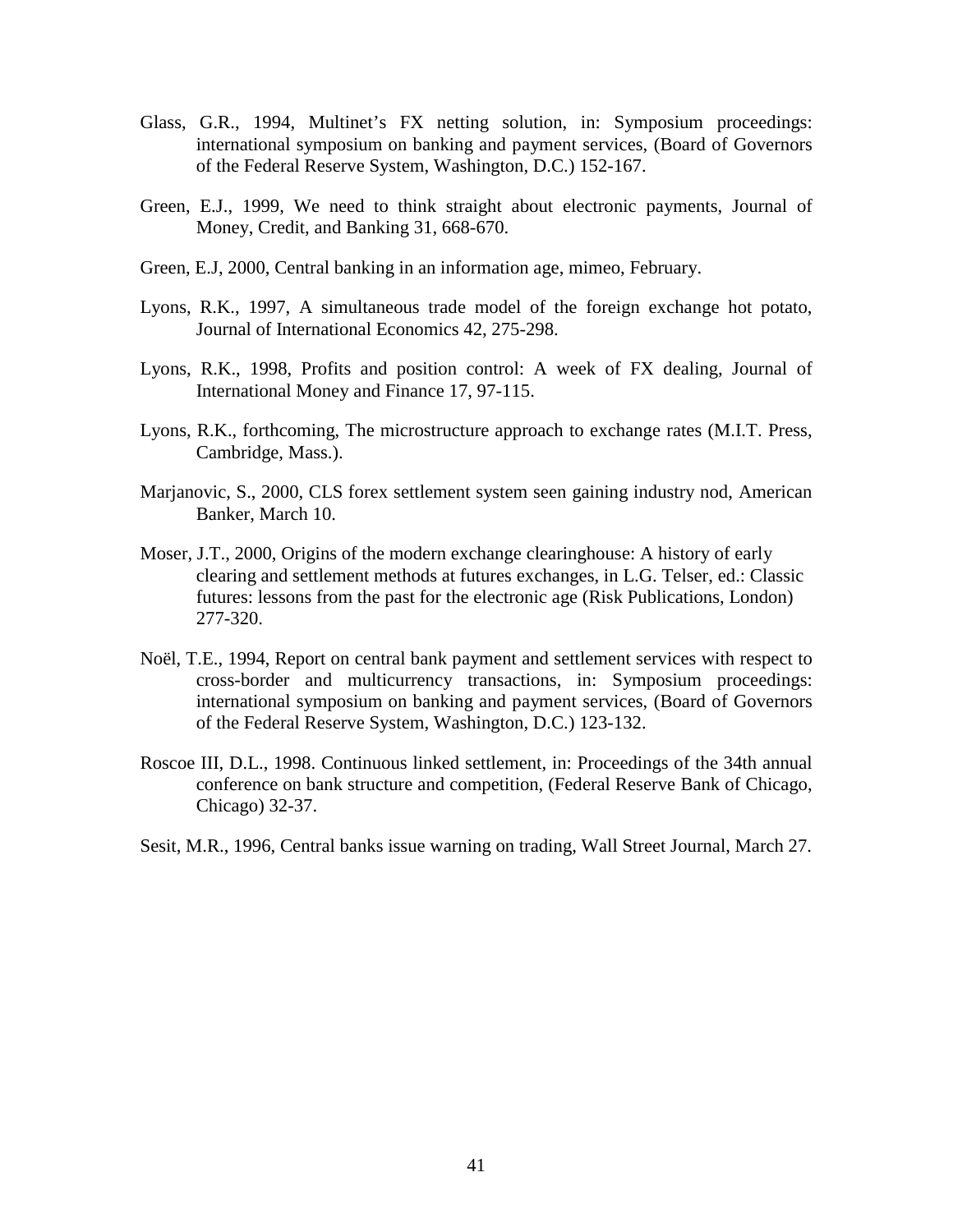## **Table 1. Settlement of Spot FX Trade: Current System**

## **Bank** *A* **Purchases \$1M from Bank** *B* **for ¥100M**

1a. After trade, before settlement:

Bank *A*

| Assets                   | <b>Liabilities</b>      |
|--------------------------|-------------------------|
| $+$ \$1M due from Bank B | $+$ ¥100M due to Bank B |

Bank *B*

| Assets                                           | Liabilities |
|--------------------------------------------------|-------------|
| $+$ ¥100M due from Bank A   + \$1M due to Bank A |             |

#### 1b. After settlement of one leg

Bank *A*

| Assets                         | Liabilities |
|--------------------------------|-------------|
| $-\frac{1}{2}100M$ in CB funds |             |
| $+$ \$1M due from Bank B       |             |

Bank *B*

| <b>Assets</b>                  | Liabilities            |
|--------------------------------|------------------------|
| $+\frac{y}{x}100M$ in CB funds | $+$ \$1M due to Bank A |

## 1c. After settlement of second leg

Bank *A*

| Assets                       | Liabilities |
|------------------------------|-------------|
| $+ $1M CB$ Funds             |             |
| $\rightarrow$ 4100M CB Funds |             |

Bank *B*

| Assets                      | Liabilities |
|-----------------------------|-------------|
| $-$ \$1M CB Funds           |             |
| $+\frac{1}{2}100M$ CB Funds |             |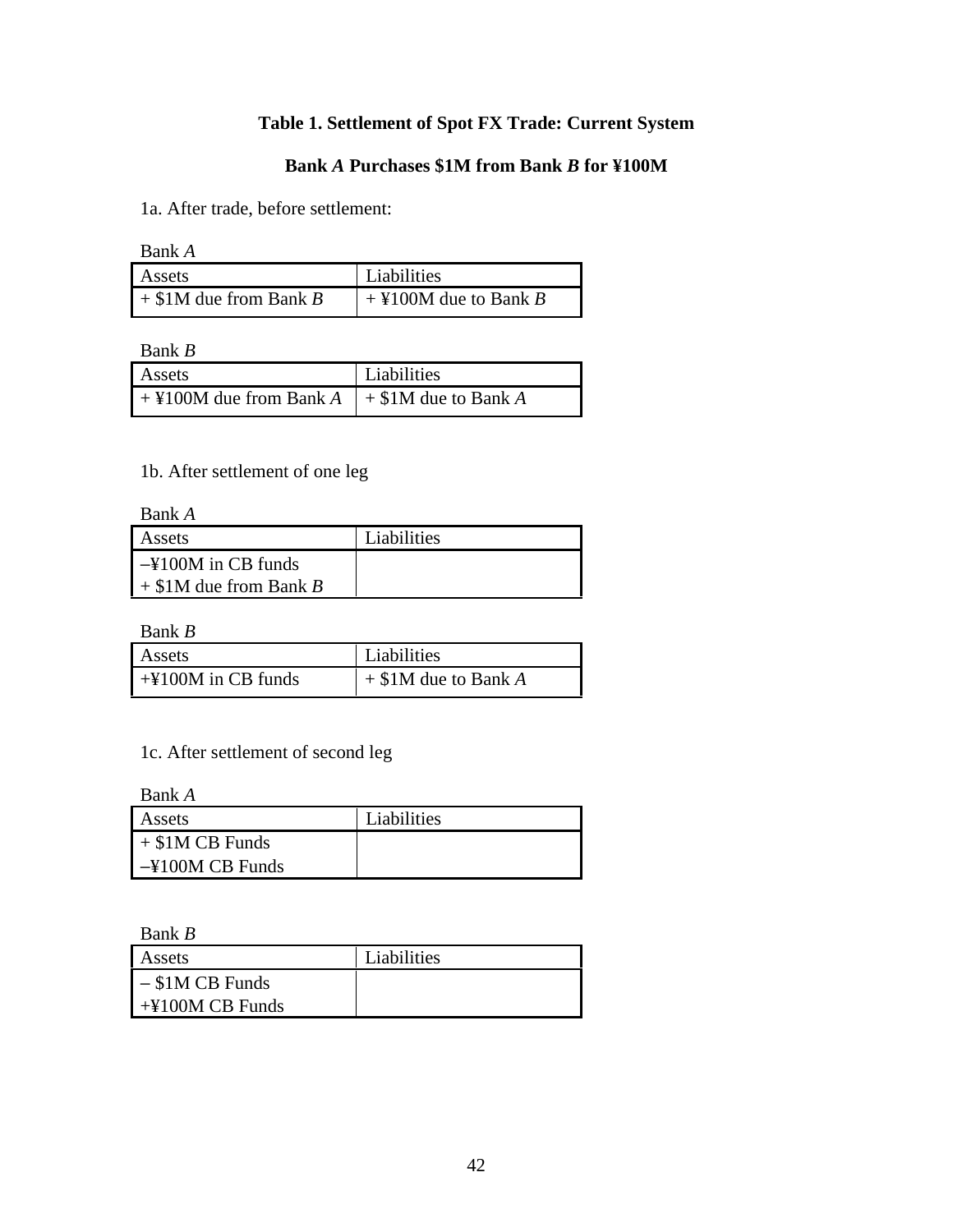## **Table 2. Settlement of Spot FX Trade: CLS With Full Pay-In**

## **Bank** *A* **Purchases \$1M from Bank** *B* **for ¥100M**

2a. After trade, before settlement:

Bank *A*

| Assets                   | Liabilities             |
|--------------------------|-------------------------|
| $+$ \$1M due from Bank B | $+$ ¥100M due to Bank B |

Bank *B*

| <b>Assets</b>             | Liabilities            |
|---------------------------|------------------------|
| $+$ ¥100M due from Bank A | $+$ \$1M due to Bank A |

CLS Bank

| Assets | Liabilities |
|--------|-------------|
|        |             |

2b. After pay-in

Bank *A*

| Assets                      | Liabilities             |
|-----------------------------|-------------------------|
| $+$ \$1M due from Bank B    | $+$ ¥100M due to Bank B |
| $+$ ¥100M due from CLS Bank |                         |
| $-$ ¥100M CB Funds          |                         |

Bank *B*

| Assets                     | Liabilities            |
|----------------------------|------------------------|
| $+$ ¥100M due from Bank A  | $+$ \$1M due to Bank A |
| $+$ \$1M due from CLS Bank |                        |
| $-$ \$1M CB Funds          |                        |

CLS Bank

| Assets             | Liabilities (Accounts) |
|--------------------|------------------------|
| $+$ ¥100M CB Funds | Currency Sub Accts.    |
| $+ $1M CB$ Funds   |                        |
|                    | Bank $A$ ¥100M         |
|                    | Bank B<br>31M          |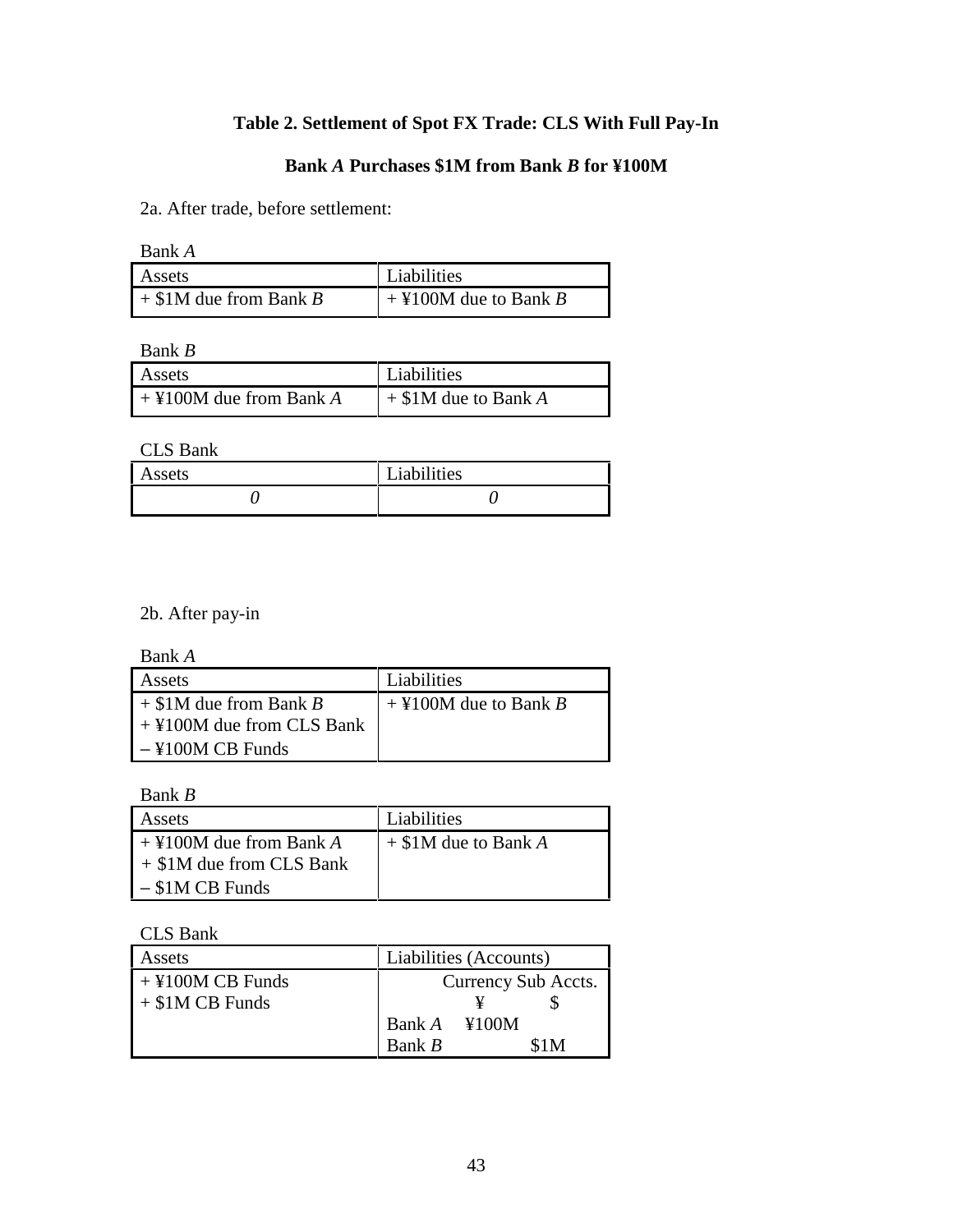#### 2c. After settlement

Bank *A*

| Assets                     | Liabilities |
|----------------------------|-------------|
| $+$ \$1M due from CLS Bank |             |
| $-$ ¥100M CB Funds         |             |

Bank *B*

| Assets                      | Liabilities |
|-----------------------------|-------------|
| $+$ ¥100M due from CLS Bank |             |
| $-$ \$1M CB Funds           |             |

## CLS Bank

| Assets             | Liabilities (Accounts) |
|--------------------|------------------------|
| $+$ ¥100M CB Funds | Currency Sub Accts.    |
| $+ $1 M CB$ Funds  |                        |
|                    | \$1 M<br>Bank A        |
|                    | Bank $B \neq 100M$     |

## 2d. After pay-out

Bank *A*

| Assets             | Liabilities |
|--------------------|-------------|
| $+$ \$1M CB Funds  |             |
| $-$ ¥100M CB Funds |             |

Bank *B*

| Assets             | Liabilities |
|--------------------|-------------|
| $+$ ¥100M CB Funds |             |
| $-$ \$1M CB Funds  |             |

CLS Bank

| Assets | Liabilities |
|--------|-------------|
|        |             |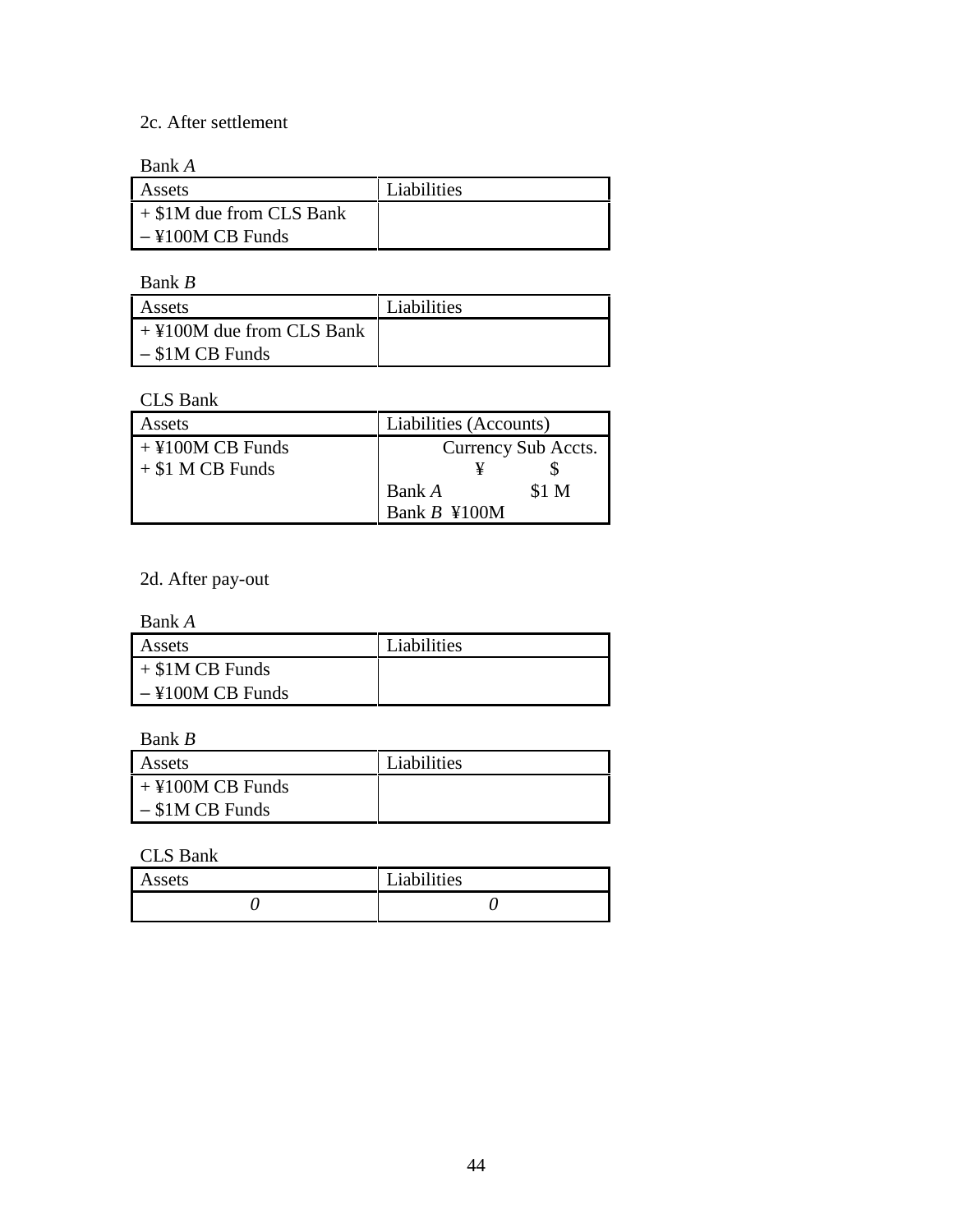## **Table 3. Settlement of Spot FX Trade: CLS With Delayed Pay-In**

## **Bank** *A* **Purchases \$1M from Bank** *B* **for ¥100M**

3a. After trade, before settlement:

Bank *A*

| <b>Assets</b>            | Liabilities             |
|--------------------------|-------------------------|
| $+$ \$1M due from Bank B | $+$ ¥100M due to Bank B |

Bank *B*

| Assets                    | Liabilities            |
|---------------------------|------------------------|
| $+$ ¥100M due from Bank A | $+$ \$1M due to Bank A |

CLS Bank

| Assets | Liabilities |
|--------|-------------|
|        |             |

## 3b. After initial pay-in

Bank *A*

| Assets                     | Liabilities             |
|----------------------------|-------------------------|
| $+$ \$1M due from Bank B   | $+$ ¥100M due to Bank B |
| $+$ ¥10M due from CLS Bank |                         |
| $-$ ¥10M CB Funds          |                         |

Bank *B*

| Assets                       | Liabilities            |
|------------------------------|------------------------|
| $+$ ¥100M due from Bank A    | $+$ \$1M due to Bank A |
| $+$ \$0.1M due from CLS Bank |                        |
| $-$ \$0.1M CB Funds          |                        |

CLS Bank

| Assets                                    | Liabilities (Accounts) |
|-------------------------------------------|------------------------|
| $+$ ¥10M CB Funds<br>$+$ \$0.1 M CB Funds | Currency Sub Accts.    |
|                                           | Bank $A$ ¥10M          |
|                                           | Bank B<br>80.1 M       |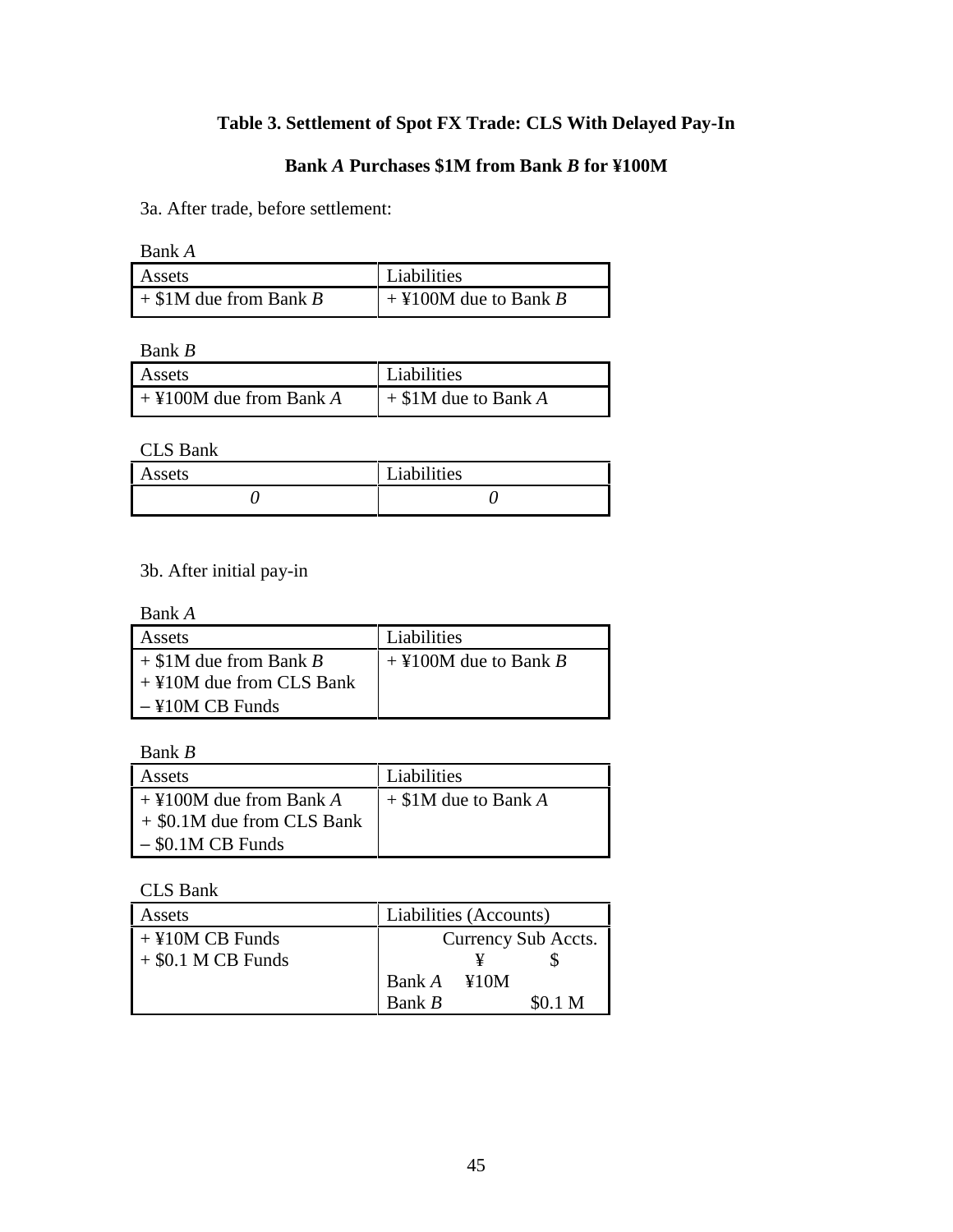#### 3c. After settlement

Bank *A*

| Assets                      | Liabilities                |
|-----------------------------|----------------------------|
| $+$ \$1M due from CLS Bank  | $+$ ¥90 M Overdraft at CLS |
| $-\frac{1}{2}10$ M CB Funds |                            |

Bank *B*

| Assets                                                     | Liabilities |
|------------------------------------------------------------|-------------|
| $+$ ¥100M due from CLS Bank $ $ + \$0.9 M Overdraft at CLS |             |
| $-$ \$0.1M CB Funds                                        |             |

#### CLS Bank

| Assets                | Liabilities (Accounts)    |  |
|-----------------------|---------------------------|--|
| $+$ ¥10 M CB Funds    | Currency Sub Accts.       |  |
| $+$ \$0.10 M CB Funds |                           |  |
|                       | Bank $A - 490M$<br>\$1M   |  |
|                       | Bank $B \neq 100M - 0.9M$ |  |

## 3d. After final pay in

Bank *A*

| Assets                      | Liabilities |
|-----------------------------|-------------|
| $+$ \$1M due from CLS Bank  |             |
| $-\frac{1}{2}100M$ CB Funds |             |

#### Bank *B*

| Assets                      | Liabilities |
|-----------------------------|-------------|
| $+$ ¥100M due from CLS Bank |             |
| $- $1M$ CB Funds            |             |

CLS Bank

| Assets             | Liabilities (Accounts) |  |  |
|--------------------|------------------------|--|--|
| $+$ ¥100M CB Funds | Currency Sub Accts.    |  |  |
| $+ $1 M CB$ Funds  |                        |  |  |
|                    | Bank A<br>\$1 M        |  |  |
|                    | Bank $B \neq 100M$     |  |  |

3e. After pay-out (same as Table 2)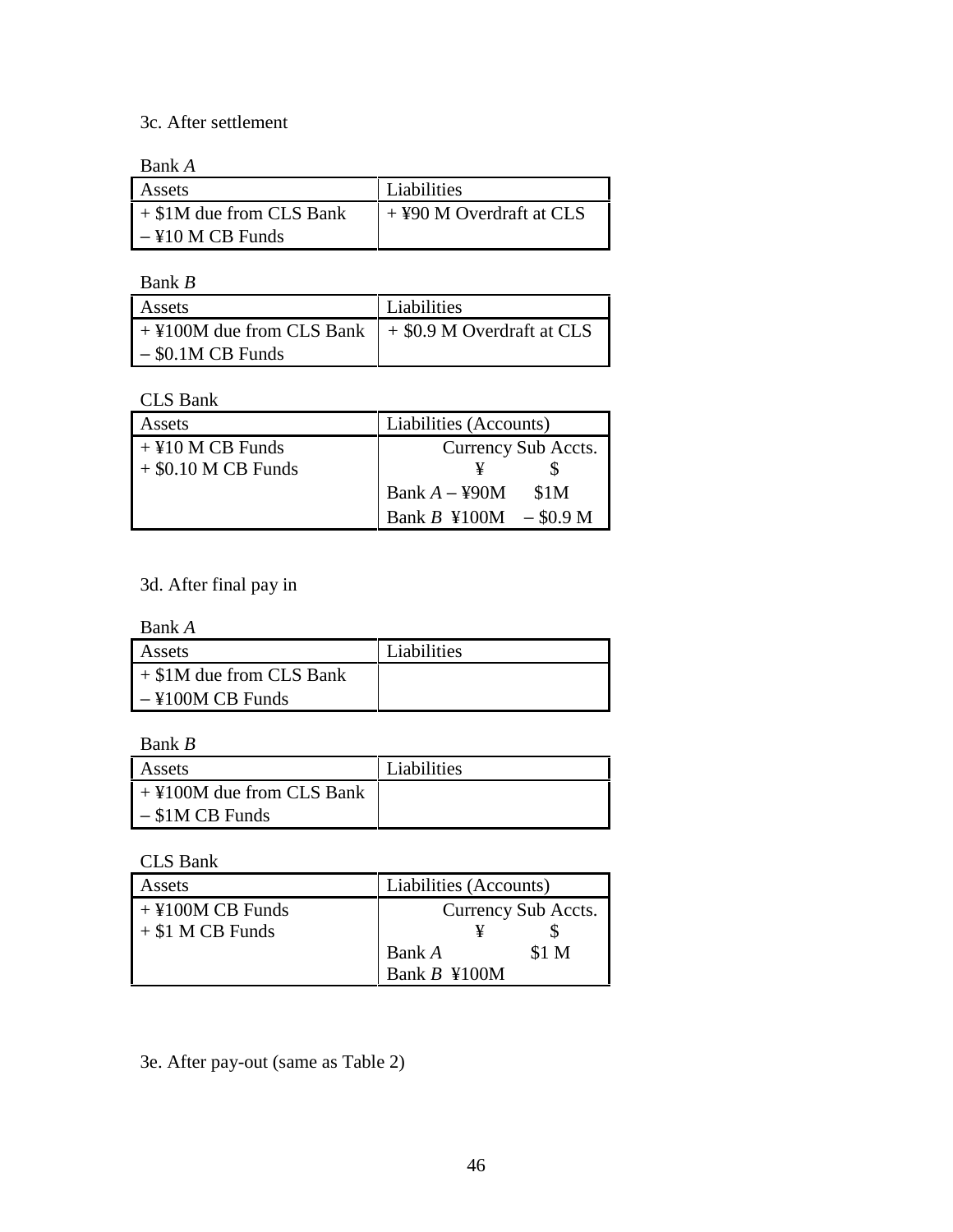## **Table 4: Payoffs in Settlement Subgame**

4a: Subgame under current arrangements

|        | And My Counter Party |          |                              |
|--------|----------------------|----------|------------------------------|
|        |                      | Delivers | Reneges or Holds<br>No Asset |
| If $I$ | Deliver              | b        |                              |
|        | Renege               | $a-f_c$  | $c-f_c$                      |
|        | <b>Hold No Asset</b> | $b-f_c$  | $-f_c$                       |

## 4b: Subgame under PvP system

|        | And My Counterparty  |          |                              |
|--------|----------------------|----------|------------------------------|
|        |                      | Delivers | Reneges or Holds<br>No asset |
| If $I$ | Deliver              | h        | $\mathcal{C}_{\mathcal{C}}$  |
|        | Renege               | $c-f_p$  | $c-f_p$                      |
|        | <b>Hold No Asset</b> | $-f_p$   |                              |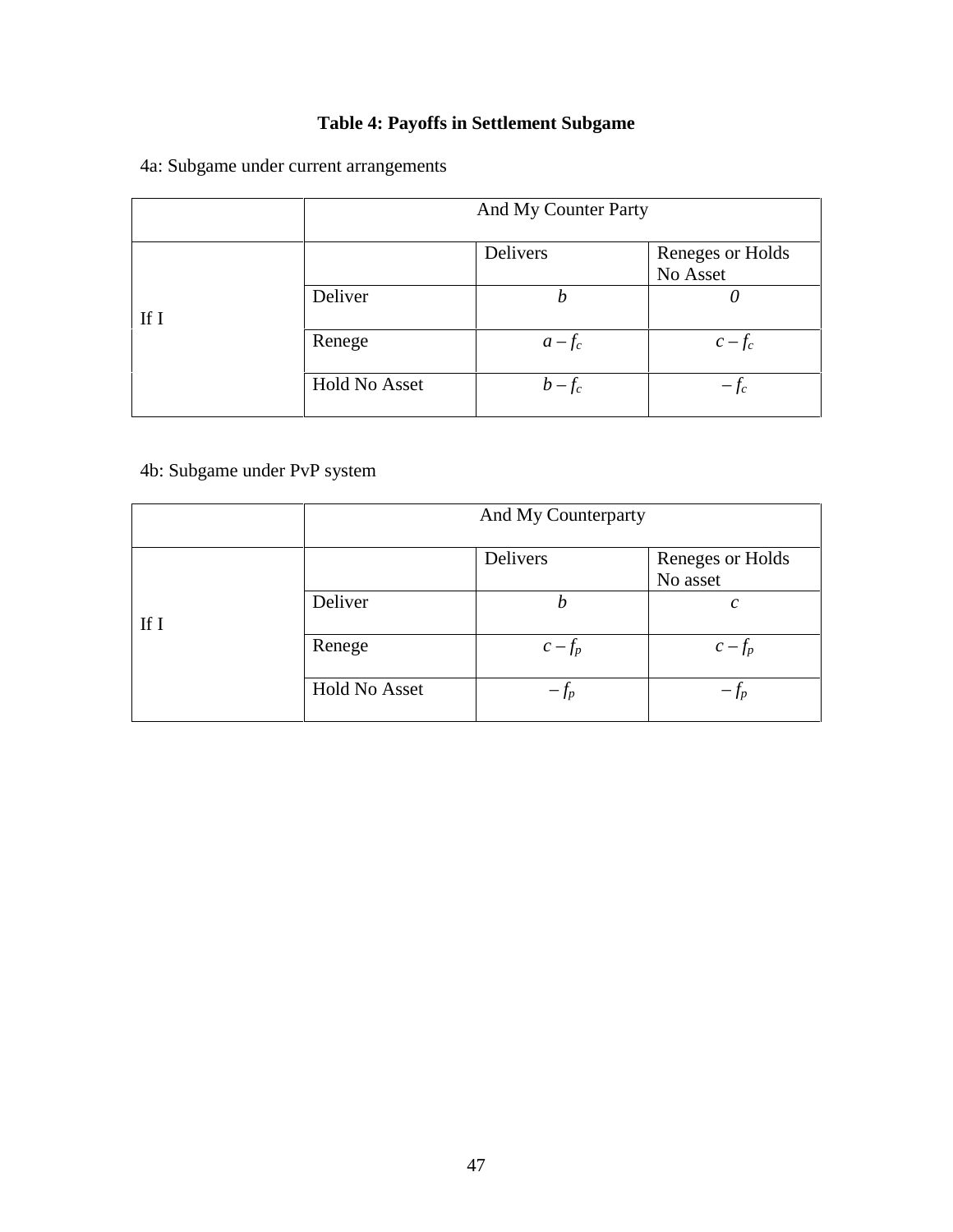## **Table 5: Payoffs in the Full Game**

## 5a: Payoffs under current arrangements

|      | And My Counterparty   |                                                |                         |                        |
|------|-----------------------|------------------------------------------------|-------------------------|------------------------|
|      |                       | Invests and<br>Delivers                        | Invests and<br>Reneges  | Doesn't<br>Invest      |
| If I | Invest and<br>Deliver | $(1-p) b - p f_c - k$                          | $-p f_c - k$            | $-p f_c - k$           |
|      | Invest and<br>Renege  | $(1-p)^2 a+(1-p)p c$<br>$+(1-p) p b - f_c - k$ | $(1-p) c - f_c$<br>$-k$ | $(1-p) c - f_c$<br>- k |
|      | Don't Invest          | $(1-p) b - f_c$                                | $-f_c$                  | $-f_c$                 |

## 5b: Payoffs under a PvP system

|        | And My Counterparty   |                                          |                        |                        |
|--------|-----------------------|------------------------------------------|------------------------|------------------------|
|        |                       | Invests and<br>Delivers                  | Invests and<br>Reneges | Doesn't<br>Invest      |
| If $I$ | Invest and<br>Deliver | $(1-p)^2 b + (p-p^2) c -$<br>$p f_p - k$ | $(1-p) c - k$          | $(1-p) c - k$          |
|        | Invest and<br>Renege  | $(1-p) c - f_p - k$                      | $(1-p) c - f_p$<br>- k | $(1-p) c - f_p$<br>- k |
|        | Don't Invest          | $-f_p$                                   | $-f_p$                 | $-f_p$                 |